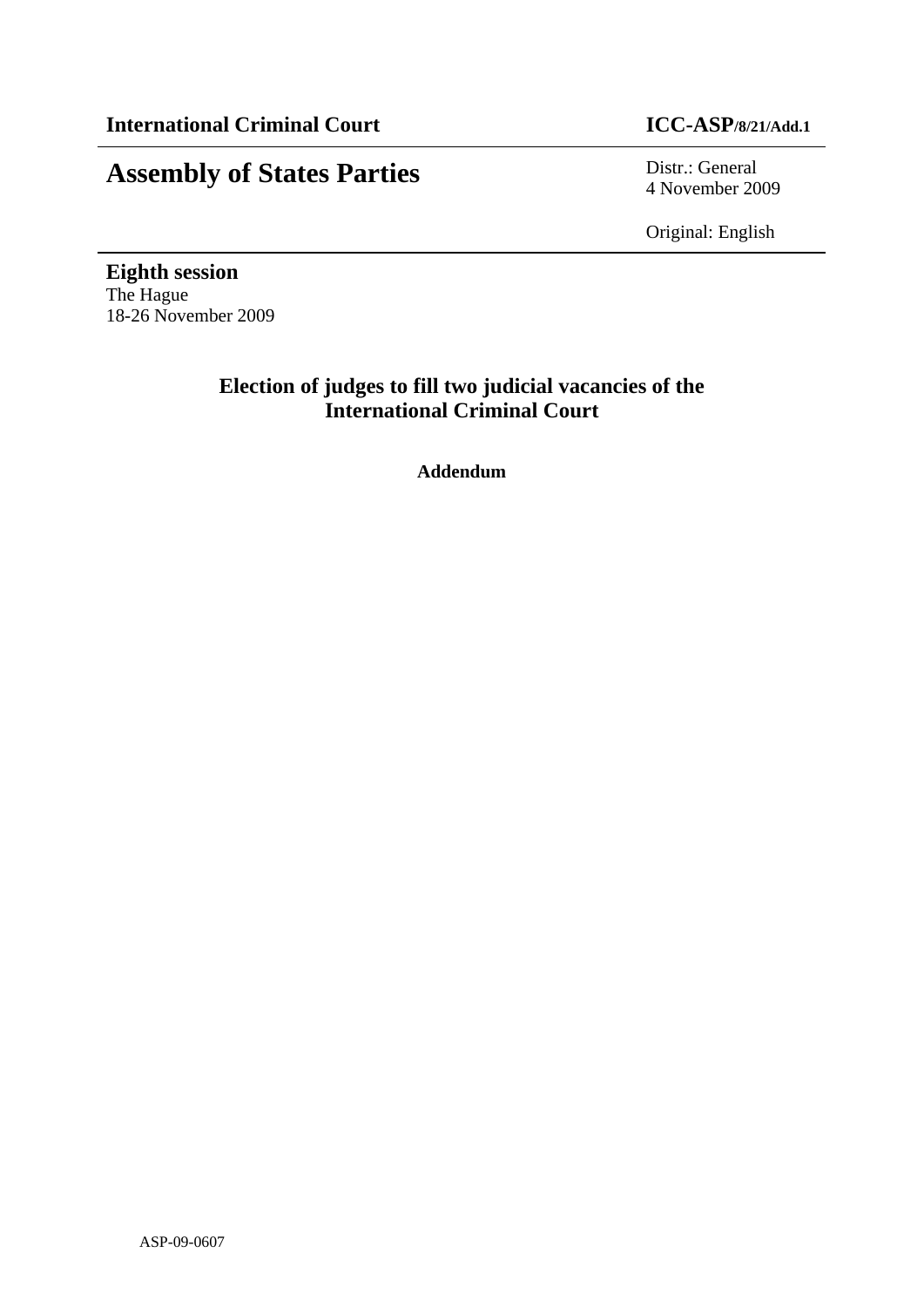# **Annex**

# **Alphabetical list of candidates (with statements of qualifications)**

# **Contents**

|                | Name and nationality | Page |
|----------------|----------------------|------|
| $\mathbf{1}$ . |                      |      |
| 2.             |                      | 10   |
| 3.             |                      |      |
| 4.             |                      | 26   |
| 5.             |                      | 32   |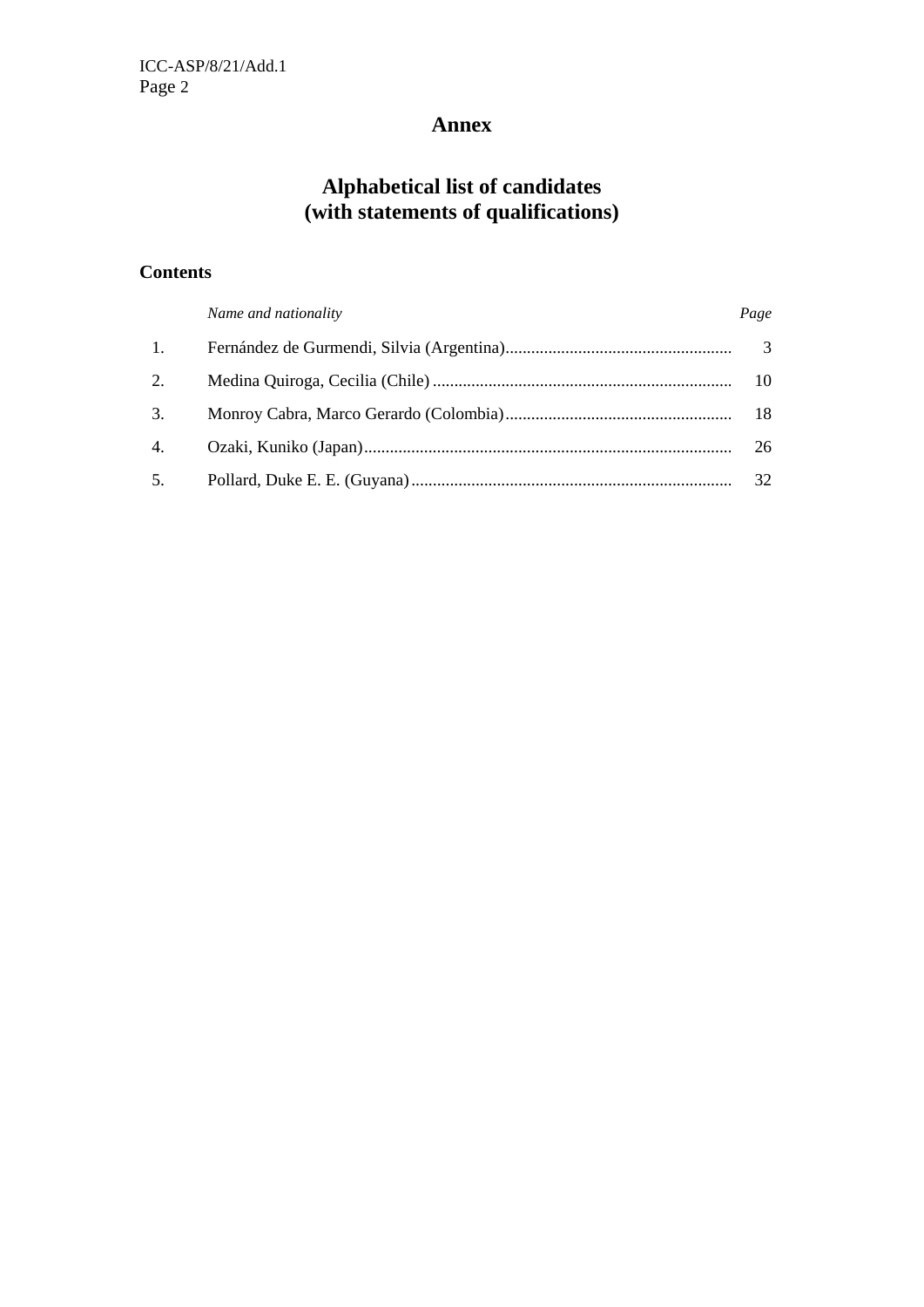# **1. Fernández de Gurmendi, Silvia (Argentina)**

[Original: Spanish]

#### **Note verbale**

The Embassy of the Argentine Republic to the Kingdom of the Netherlands presents its compliments to the Secretariat of the Assembly of States Parties to the Rome Statute of the International Criminal Court and, in accordance with paragraph 5 of resolution ICC-ASP/3/Res.6, has the honour to inform the Secretariat that the Argentine Republic has decided to nominate Dr. Silvia Fernández de Gurmendi as a candidate for the post of judge of the International Criminal Court which has become vacant as a result of Mr. Mohamed Shahabuddeen having decided not to assume his duties as a judge, as indicated in note ICC-ASP/8/S/20 of 13 May 2009.

 Dr. Silvia Fernández de Gurmendi is nominated for election in accordance with the procedure provided for in article 36, paragraph 4 (a) (i), of the Rome Statute. For the purposes of article 36, paragraph 5, of the Rome Statute, Dr. Silvia Fernández de Gurmendi is a list A candidate.

 The statement provided for in article 36, paragraph 4 (a), of the Rome Statute and in paragraph 6 of resolution ICC-ASP/3/Res.6, and the curriculum vitae of the candidate are attached.

 $[...]$ 

\*\*\*

#### **Statement of qualifications**

*Statement pursuant to article 36, paragraph 4 (a), of the Rome Statute and paragraph 6 of resolution ICC-ASP/3/Res.6* 

a) Dr. Silvia A. Fernández de Gurmendi is a widely acclaimed jurist and diplomat. In all her posts she has discharged her duties with impartiality and moral integrity. She possesses the qualifications required for appointment to the highest judicial offices in the Argentine Republic.

 She combines (i) established competence and experience in international criminal law and procedures with (ii) established competence and professional experience in international law, international humanitarian law and human rights.

 Her knowledge and experience of international criminal law stem in large measure from her close and long-standing involvement in the process of establishing the International Criminal Court. As a result of her extensive and active participation in the whole process of creating and setting up the International Criminal Court and her subsequent work in the Office of the Prosecutor, she has acquired in-depth knowledge and understanding of the system of the International Criminal Court, including the applicable law, the functioning of each of the Court's organs and the way they interact among themselves and with the States and other actors of the international community. As a result, in particular, of her involvement in the development of the criminal procedure of the Court, Dr. Silvia Fernández de Gurmendi possesses wide theoretical and practical knowledge of the complex procedural system governing the institution, indeed she presided over the entire process of drawing up the criminal procedure envisaged in the Statute (Parts 5, 6 and 8) and, following the Rome Conference, went on to lead the work on drawing up the Rules of Procedure and Evidence. On completion of this latter instrument, she took on the chairmanship of the Working Group on the Crime of Aggression.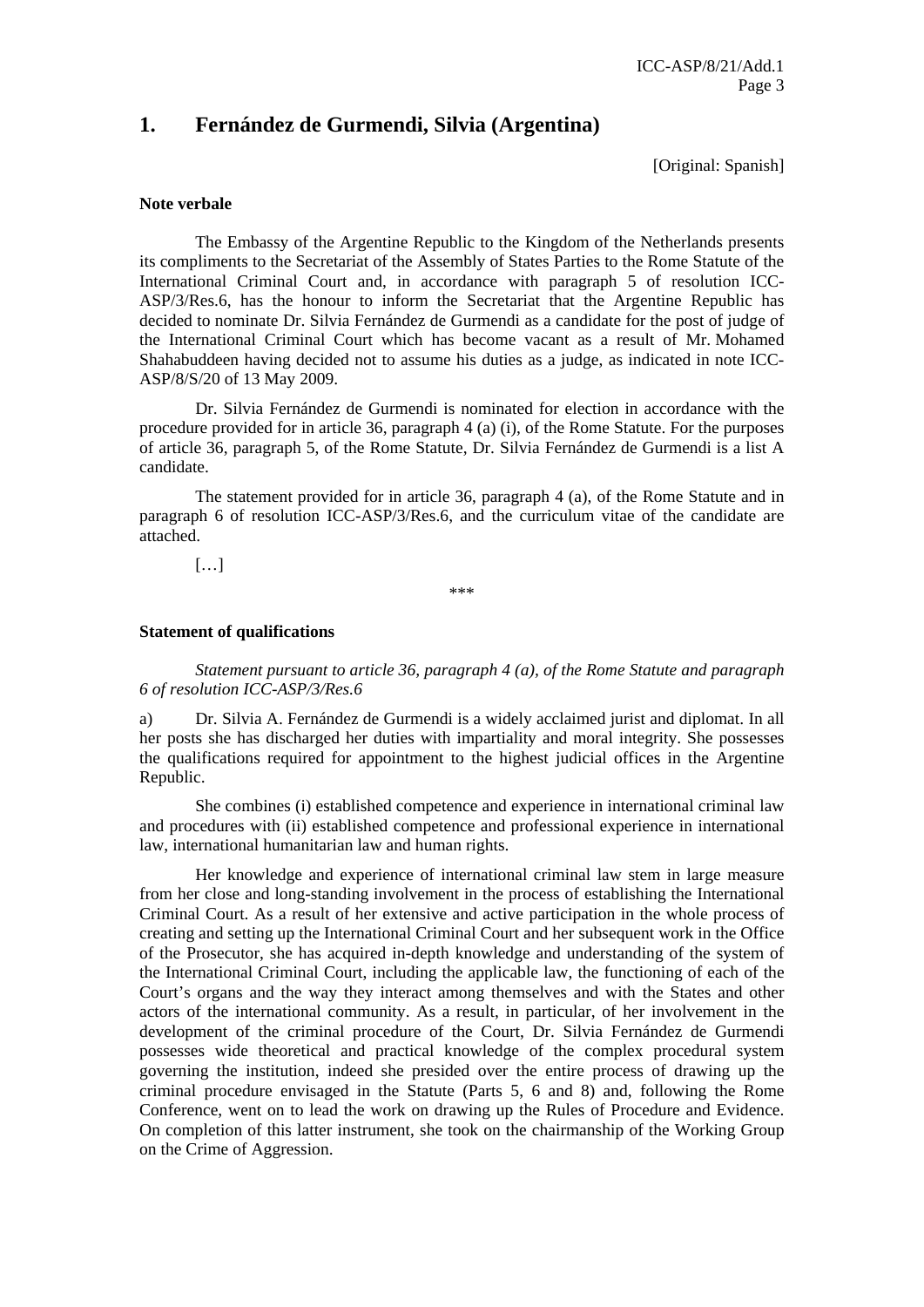From 2003 to 2006, Dr. Fernández had the opportunity to put into practice, in the Office of the Prosecutor of the International Criminal Court, the provisions established in the Rome Statute and the Rules of Procedure and Evidence. As Director of the Jurisdiction, Complementarity and Cooperation Division, she was involved in the preliminary analysis of situations and cases, in developing systems to receive and process communications on international crimes, in obtaining international cooperation and judicial assistance, and in conducting missions to regions relevant to the situations under analysis or investigation.

 By virtue, also, of the other activities and duties she has performed in the course of her professional career (including Director General for Human Rights, Deputy Director General for Human Rights and Deputy Legal Counsel in the Ministry of External Affairs of the Argentine Republic), Dr. Silvia Fernández de Gurmendi has built up expertise in areas relating to international law, international humanitarian law and human rights.

 In her current post, as Director General for Human Rights, she continues to be involved in issues pertaining to transitional justice and the prevention of genocide and other international crimes. Her other responsibilities include representing the Argentine Republic on global and regional human rights bodies, and acting as representative or agent of the State in proceedings before organs of the inter-American system for the protection of human rights (Inter-American Commission on Human Rights and Inter-American Court of Human Rights).

 From 1994 to 2000, Dr. Fernández was Legal Counsellor at the Permanent Mission of the Argentine Republic to the United Nations, acting as delegate to the Sixth Committee (of which she was rapporteur in 1994) and other legal committees of the General Assembly and Security Council. In the course of this work, Dr. Fernández took part in numerous rounds of negotiations on legal matters and took on a leadership role in the work on drawing up basic instruments for combating international terrorism and promoting international humanitarian law. Dr. Fernández presided, inter alia, over the process of preparing the Declaration on Measures to Eliminate International Terrorism, 1994, and the Supplementary Declaration thereto of 1995, and all the resolutions that were successively adopted on that issue in the Sixth Committee, until she left this post in 2000. She also played an important and internationally recognized role in the negotiations on the Convention on the Security of United Nations and Associated Personnel, the International Convention for the Suppression of Terrorist Bombings and the International Convention for the Suppression of the Financing of Terrorism. By virtue of her special experience and knowledge of these and related matters, she was called upon by the Office of the United Nations High Commissioner to chair the international group of experts on mercenaries, to recommend ways of combating their recruitment and stepping up controls on security companies (resolution 56/232).

 Dr. Fernández has been involved in teaching throughout her professional career, including as Professor of International Criminal Law at the University of Palermo and at the University of Buenos Aires, which positions she holds to the present day. She has been invited to speak or take part in panel discussions by numerous universities and national and international organizations and has published a large quantity of material in Argentina and abroad on matters pertaining to international humanitarian law, human rights and international criminal law.

 Apart from Spanish, her native tongue, Dr. Fernández de Gurmendi has an excellent command of both working languages of the Court, English and French.

 The candidature of Dr. Fernández is proposed in accordance with the procedure for the nomination of candidates for appointment to the highest judicial offices in the State pursuant to article 36, paragraph 4 (a) (i), of the Rome Statute.

b) For the purposes of article 36, paragraph 5, of the Rome Statute, and in view of her combination of qualifications, Dr. Fernández has chosen to appear on list A.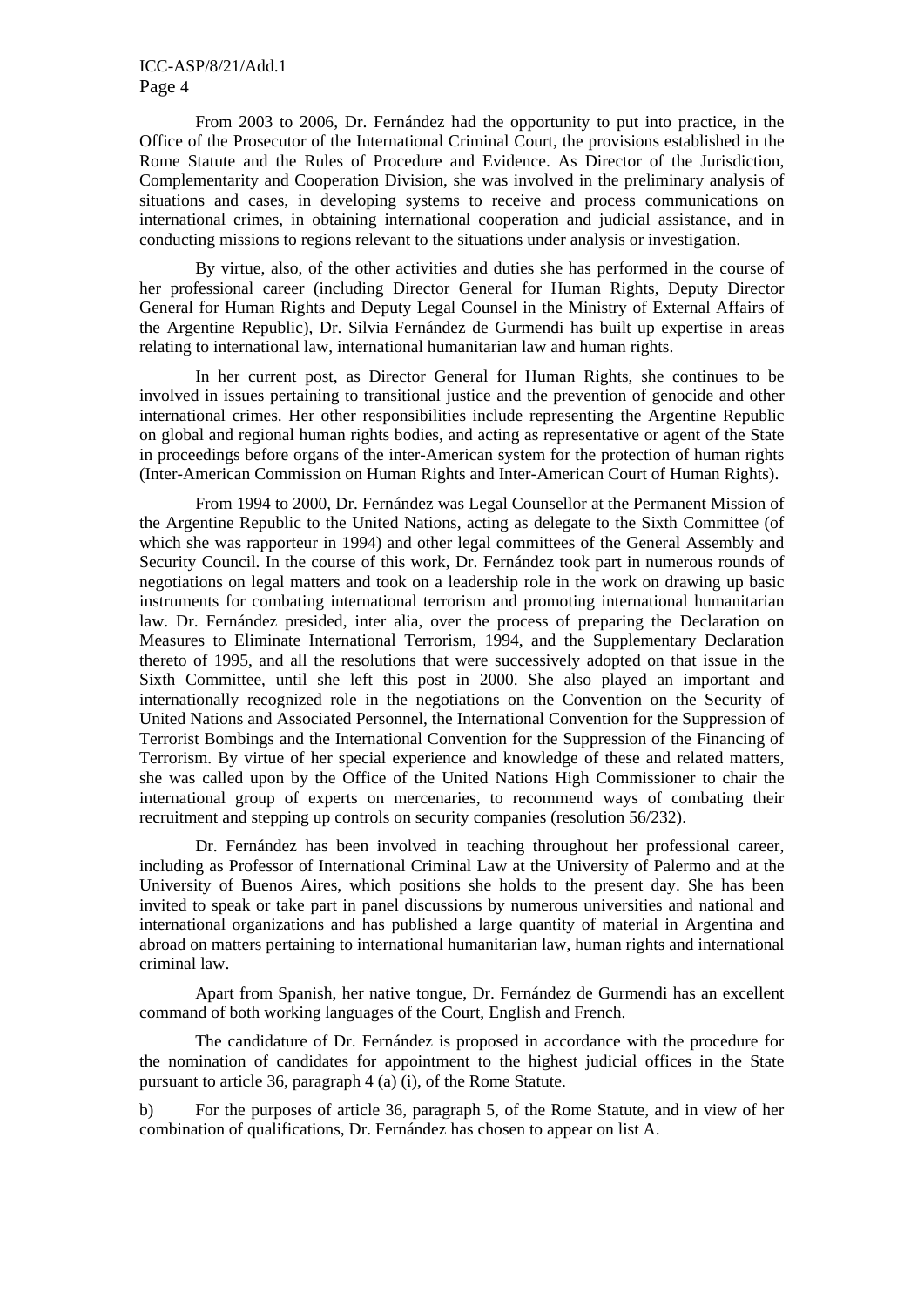c) The selection of the candidature of Dr. Silvia A. Fernández de Gurmendi takes into account the need for representation of the principal legal systems of the world, equitable geographical representation and a fair representation of female and male judges, in accordance with the provisions of article 36, paragraph 8 (a) (i) to (iii), of the Rome Statute. Dr. Fernández de Gurmendi is able to contribute to an appropriate composition of the Court in that she (i) represents the civil law system, (ii) represents the Group of Latin American and Caribbean Countries, and (iii) represents the feminine gender.

 In addition to the aforementioned, given the candidate's combination of knowledge and experience for both categories of judge (A and B), her election will contribute in general to the balanced composition of the Court.

d) In addition to her knowledge and general experience in international criminal law, international humanitarian law and human rights, Dr. Fernández de Gurmendi, in accordance with article 38, paragraph 8 (b), of the Rome Statute, has special experience of concrete issues of relevance to situations of transitional justice, including the right to truth, the restitution of identity to illegally appropriated children and the forced disappearance of persons.

e) Dr. Silvia A. Fernández de Gurmendi does not possess dual nationality for the purposes of article 36, paragraph 7, of the Rome Statute. Her candidature is put forward as that of a national of the Argentine Republic.

\*\*\*

# **Personal**

Date of birth: 24 October 1954

Nationality: Argentina

### **Summary of relevant competencies and experience**

- Twenty year practice of international law, humanitarian law and human rights.
- Twelve years of participation in and leadership of the process of establishment and set up of the International Criminal Court, including leading the entire process of elaboration of the criminal procedure of the Court.
- Professional experience in criminal proceedings before the International Criminal Court.
- Professor of International Criminal Law at the University of Buenos Aires.
- National and foreign publications on international law, international humanitarian law, human rights and international criminal law.
- Excellent knowledge of and fluent in both working languages of the Court.

### **Diplomas and titles obtained**

- Lawyer, Faculty of Law and Social Sciences, University of Cordoba, Argentina.
- Diploma of Specialized Studies in Public Law (Master), Faculty of Law and Economic Sciences, University of Limoges, France.
- Doctor in Law (PhD), Faculty of Law, University of Buenos Aires, Argentina.

### **Professional activities**

• Graduate (*cum laude*) of the Diplomatic Academy of Argentina (1987-1988). Joined the Argentine Foreign Service in 1989.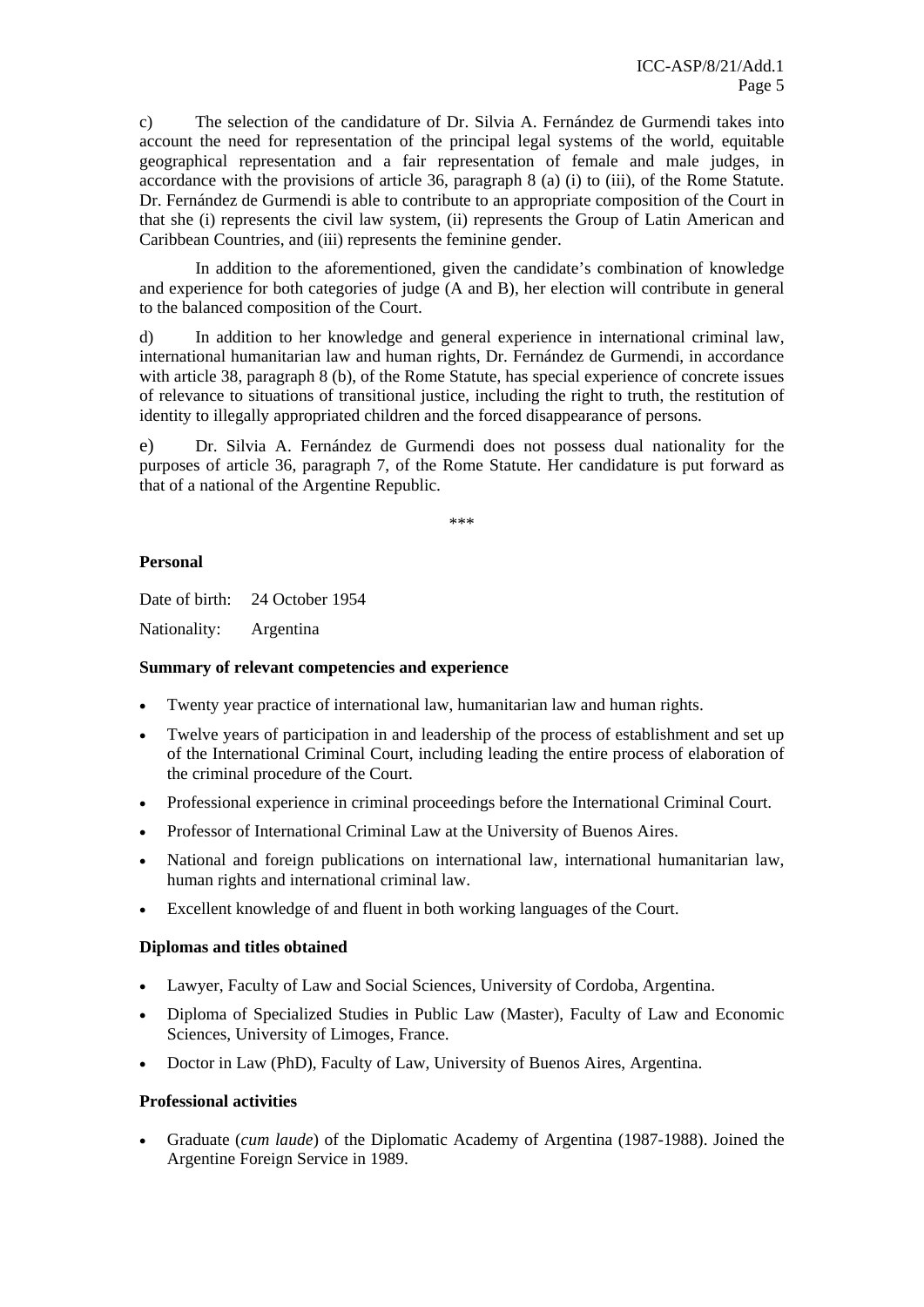#### **Current position**

• Director General for Human Rights, Ministry of Foreign Affairs, Argentina.

 Main duties and responsibilities include: represent Argentina before universal and regional human rights bodies; act as representative or agent of Argentina in cases before the Inter American Commission of Human Rights and Inter American Court of Justice; advise on transitional justice and issues related to prevention of genocide and other international crimes.

#### **Previous experience related to the International Criminal Court (1995-2006)**

 Contributed extensively to the drafting and negotiations of the constitutional instruments of the International Criminal Court and to its operational establishment. Among other activities, chaired the entire international drafting process of the criminal procedure of the Court (Parts 5, 6 and 8 of the Rome Statute and the Rules of Procedure and Evidence). After the Court was set up, joined the Office of the Prosecutor as Special Adviser and Director of the Jurisdiction, Complementarity and Cooperation Divison.

#### *Negotiation of the Rome Statute (1995-1998)*

Provided leadership to the negotiating process in the following capacities:

- President of the Working Group on Criminal Procedure (1995-1998);
- Vice-President of the United Nations Ad Hoc Committee on the establishment of an International Criminal Court (1995);
- Vice-President of the United Nations Preparatory Committee on the establishment of an International Criminal Court (1996-1998);
- Vice-President of the Committee of the Whole at the Rome Conference of Plenipotentiaries on the establishment of an International Criminal Court (1998).

#### *Negotiation of complementary instruments of the Rome Statute (1998-2002)*

- President of the Working Group on Rules of Procedure and Evidence of the Preparatory Commission for the International Criminal Court (1998-2000);
- President of the Working Group on Aggression of the Preparatory Commission for the International Criminal Court (2001-2002).

### *Set up of the Court*

President of the "interlocutor" mechanism responsible for the practical set up of the Court. This mechanism was established in 2001 by the United Nations Preparatory Committee of the International Criminal Court in preparation of the entry into force of the Rome Statute. The mechanism was intended to provide an international interlocutor to the host country to deal with the management of the practical establishment of the Court. The mechanism identified basic systems that needed to be set up and drew action plans in the areas of human resources, finances, IT, security, building management, public information and legal questions. It also recruited and advance team of experts in specific fields. The "interlocutor mechanism" ensured that a basic infrastructure existed to receive the first officials of the Court and to safeguard information on crimes received before the entry into force of the Rome Statute.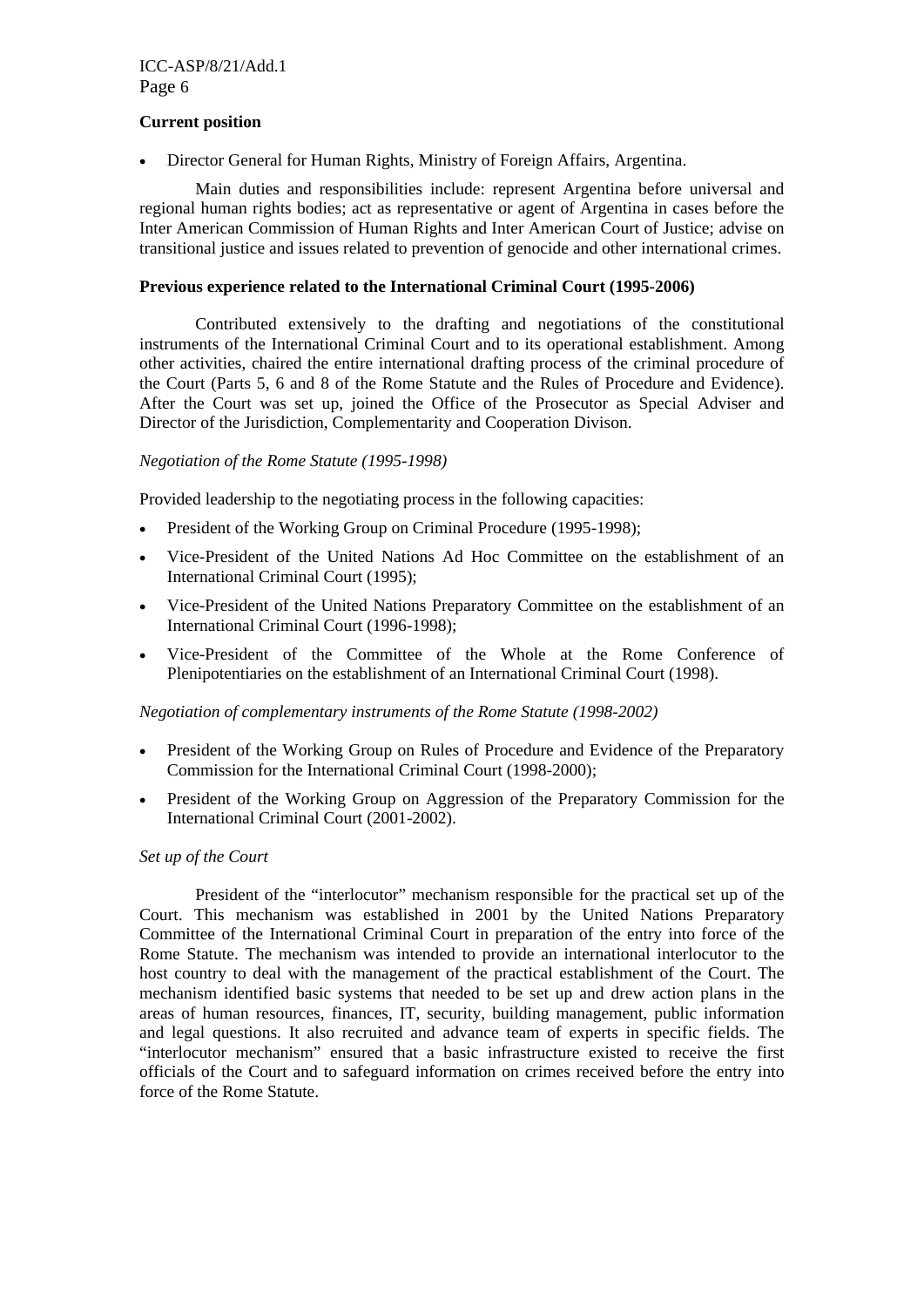*Special Adviser and Director of the Jurisdiction, Complementarity and Cooperation Division at the Office of the Prosecutor of the International Criminal Court (June 2003-December 2006)* 

Duties and responsibilities included participating in the Executive Committee, which is in charge of the overall management of the Office of the Prosecutor, provides advice on policies, strategies and situation and case selection, and supervises investigative teams.

Among other duties and functions, in charge of the elaboration of legal reports on jurisdiction and admissibility of situation and cases; participated in the elaboration of legal briefs and in proceedings before the judges; elaborated systems for the reception and followup of communications of crimes and for obtaining cooperation and judicial assistance; led missions of the Office of the Prosecutor to the territory of States relevant to situations under preliminary analysis or investigation.

### **Other relevant positions**

*From 2000 al 2003, occupied the following positions:* 

- Deputy Director General of Human Rights (Ministry of Foreign Affairs of Argentina). Among other duties, was a member of the National Commission of International Humanitarian Law.
- Advisor to the Minister of Justice.
- Deputy Legal Counsel (Ministry of Foreign Affairs of Argentina). Among other duties, was a member of the national commissions of experts established to implement domestically the Rome Statute of the International Criminal Court.
- President of the International Group of Experts on Mercenaries convened by the Office of the High Commissioner for Human Rights in accordance with General Assembly resolution 56/232 to recommend measures to combat the recruitment of mercenaries and increase accountability of private security companies.

# *Legal Adviser to the Permanent Mission of Argentina to the United Nations (1994-2000)*

 Representative of Argentina to the Sixth Committee of the General Assembly of the United Nations and other law related bodies of the General Assembly and Security Council. Played leadership roles in multiple negotiating groups and committees on humanitarian law and international criminal law issues, including in particular those created as part of the process of the establishment of the International Criminal Court (detailed above). Among other functions, Rapporteur of the Sixth Committee and Vice President of the United Nations Ad Hoc Committee that elaborated the Convention on the Safety of United Nations and Associated personnel.

*Legal Officer at the Legal Department of Ministry of Foreign Affairs of Argentina (1989- 1994)* 

### **Academic experience**

- Professor of International Criminal Law at the University of Buenos Aires (Master programme on international relations).
- Former professor of International Criminal Law at the University of Palermo and Assistant Professor of International Law at the University of Buenos Aires.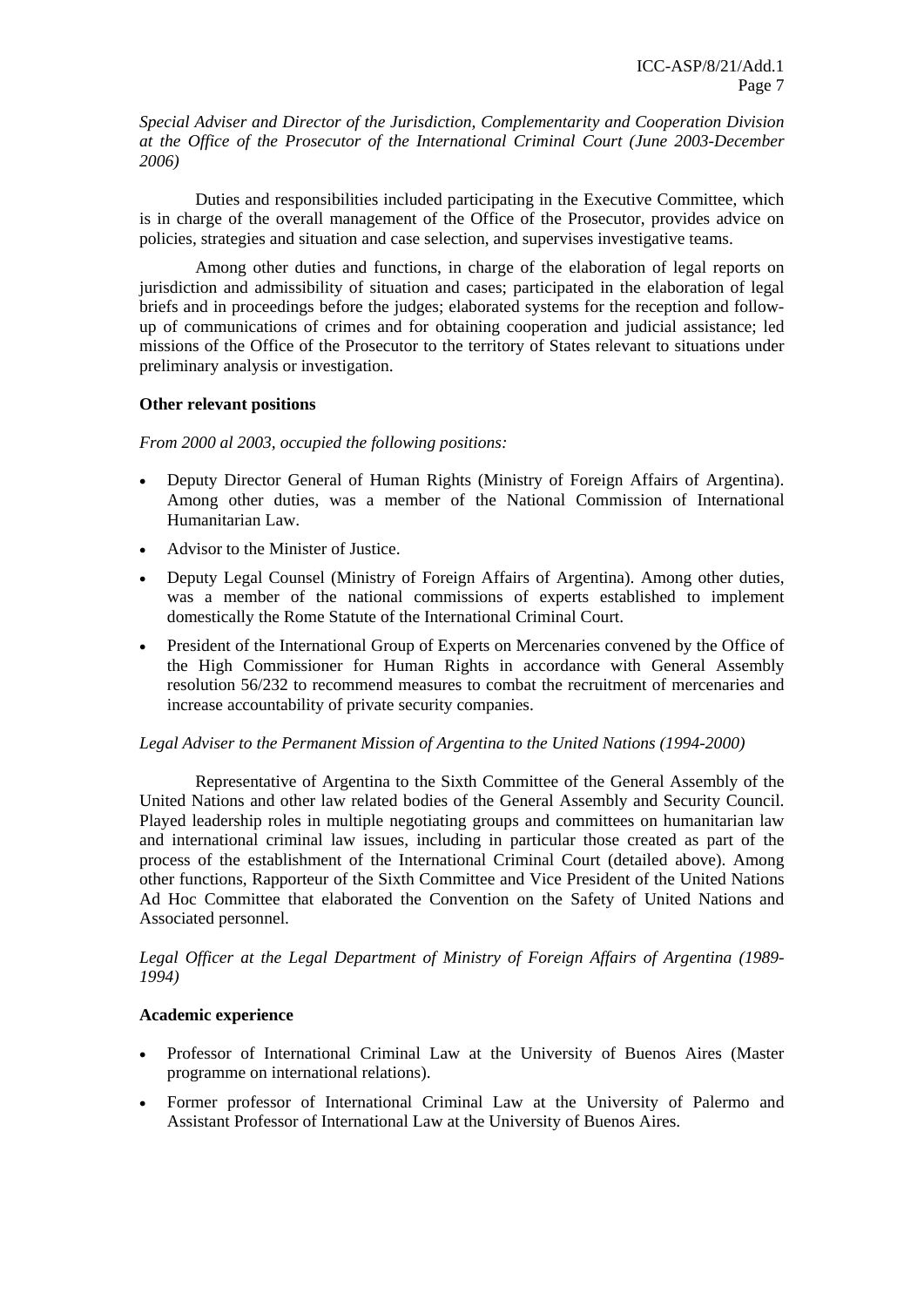### ICC-ASP/8/21/Add.1 Page 8

#### **Languages**

| Spanish: | mother tongue                                                                         |  |  |  |
|----------|---------------------------------------------------------------------------------------|--|--|--|
| French:  | Diploma of French Language and Civilization, University of Sorbonne, Paris,<br>France |  |  |  |
| English: | "Language Proficiency Certificate", United Nations                                    |  |  |  |
| German:  | (Elementary), Certificate "Deutsch als Fremdsprache", Institute Goethe,<br>Argentina  |  |  |  |

#### **Publications on the International Criminal Court and related matters**

- "The Legal Status of UN Peacekeepers in the Field: Security and Safety/Criminal and Disciplinary Law", *Contemporary International Law Issues: Conflicts and Convergence*, 1995 Joint Conference of the American Society of International Law/Nederlandse Vereniging voor Internationaal Recht, T.M.C. Asser Instituut, The Hague, The Netherlands.
- "Elementos para el establecimiento de una corte penal internacional eficaz e independiente", *Revista del Instituto Interamericano de Derechos Humanos*, Costa Rica, Nr. 23, enero-junio 1996.
- "The Role of the Prosecutor", en Roy S. Lee (ed.), *The International Criminal Court, The Making of the Rome Statute, Issues, Negotiations*, *Results,* Kluwer Law International, The Hague/London/Boston, 1999.
- "The Criminal Procedures The Negotiating Process", Roy S. Lee (ed.), The *International Criminal Court, The Making of the Rome Statute, Issues, Negotiations, Results*, Kluwer Law International, The Hague/London/Boston, 1999.
- "Iniciativas de las Naciones Unidas para combatir el terrorismo internacional", *Revista del Instituto de Relaciones Internacionales*, Universidad de la Plata, Año 9, Nr. 17, Junio-Noviembre 1999.
- "La creación de la Corte Penal Internacional", *Revista del Instituto de Relaciones Internacionales*, La Plata, Año 9, Nr. 19, Junio-Noviembre 2000.
- "La Corte Penal Internacional", en CICR, Adaptación de la Legislación Interna para la sanción de las infracciones contra el derecho internacional humanitario, Informe de la Reunión de Expertos de Países Iberoamericanos, Madrid, 10-12 de marzo de 1999, Madrid/Bogotá 2000.
- *The Elements of Crimes and the Rules of Procedure and Evidence of the International Criminal Court*, R. Lee (ed.), associated editor with H. Friman, H. von Hebbel and D. Robinson, Transnational Publishers Inc, New York, 2001.
- "The Elaboration of the Rules of Procedure and Evidence", *The Elements of Crimes and the Rules of Procedure and Evidence of the International Criminal Court*, Transnational Publishers Inc, New York, 2001.
- "Definition of Victims and General Principle", *The Elements of Crimes and the Rules of Procedure and Evidence of the International Criminal Court*, Transnational Publishers Inc, New York, 2001.
- "The Rules of Procedure and Evidence", European Conference on the Rome Statute of the International Criminal Court, *NPWJ,* Rome, 2001.
- "The Role of the Prosecutor", *The Rome Statute of the International Criminal Court, a Challenge to impunity*, M. Politi and G. Nessi (eds.), Ashgate-Dartmouth, Aldershot/Burlington, United States of America/Singapore/Sidney, 2001.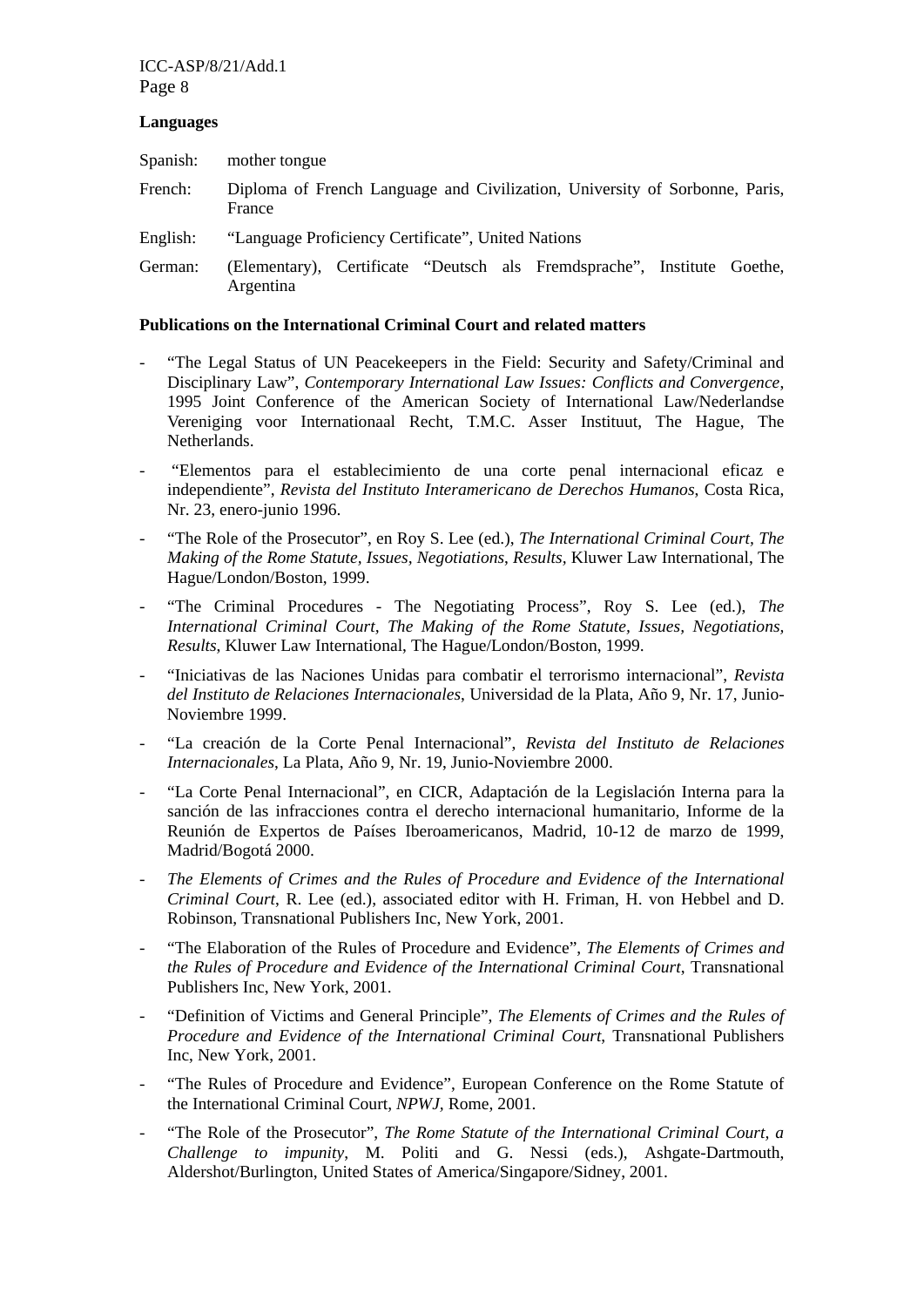- "The Rules of Procedure and Evidence of the International Criminal Court" (with H. Friman), *Yearbook of International Humanitarian Law*, Instituut Asser, The Hague, 2001.
- "El acceso de las víctimas a la Corte Penal Internacional", *La Corte Penal Internacional, La Casa de las Américas*, Madrid, 2002.
- "The Working Group on Aggression of the Preparatory Commission for the International Criminal Court", *Fordham International Law Journal*, (Twenty-Fifth Memorial Issue, The Eve of the International Criminal Court: Preparations and Commentary), March 2002.
- "El Estatuto de Roma de la Corte Penal Internacional: Extensión de los crímenes de guerra a los conflictos armados de carácter o internacional y otros desarrollos relativos al derecho internacional humanitario", *Revista Lecciones y Ensayos*, Argentina, 2004.
- "The International Criminal Court and the Crime of Aggression: From the Preparatory Commission to the Assembly of States Parties and Beyond: An insider's view", M. Politi and G. Nessi (eds.), *The International Criminal Court and the Crime of Aggression*, Ashgate, 2004.
- "National Report (Argentina), The Rome Statute and Domestic Legal Orders", Claus Kress, Bruce Broomhall, Flavia Lattanzi, Valeria Santori (eds.), *Constitutional Issues, Cooperation and Enforcement*, Volume II, Nomos Verlagsgesellschaft, Baden-Baden, 2004.
- "Rules of Procedure and Evidence and Regulations of the International Criminal Court", (with Hakan Friman), José Doria, Hans-Peter Gasser, Cherif Bassiouni (eds.), *The Legal Regime of the International Criminal Court, Essays in Honour of Professor Igor Blischchenko*, Martinus Nijhoff Publishers, 2009.

\*\*\*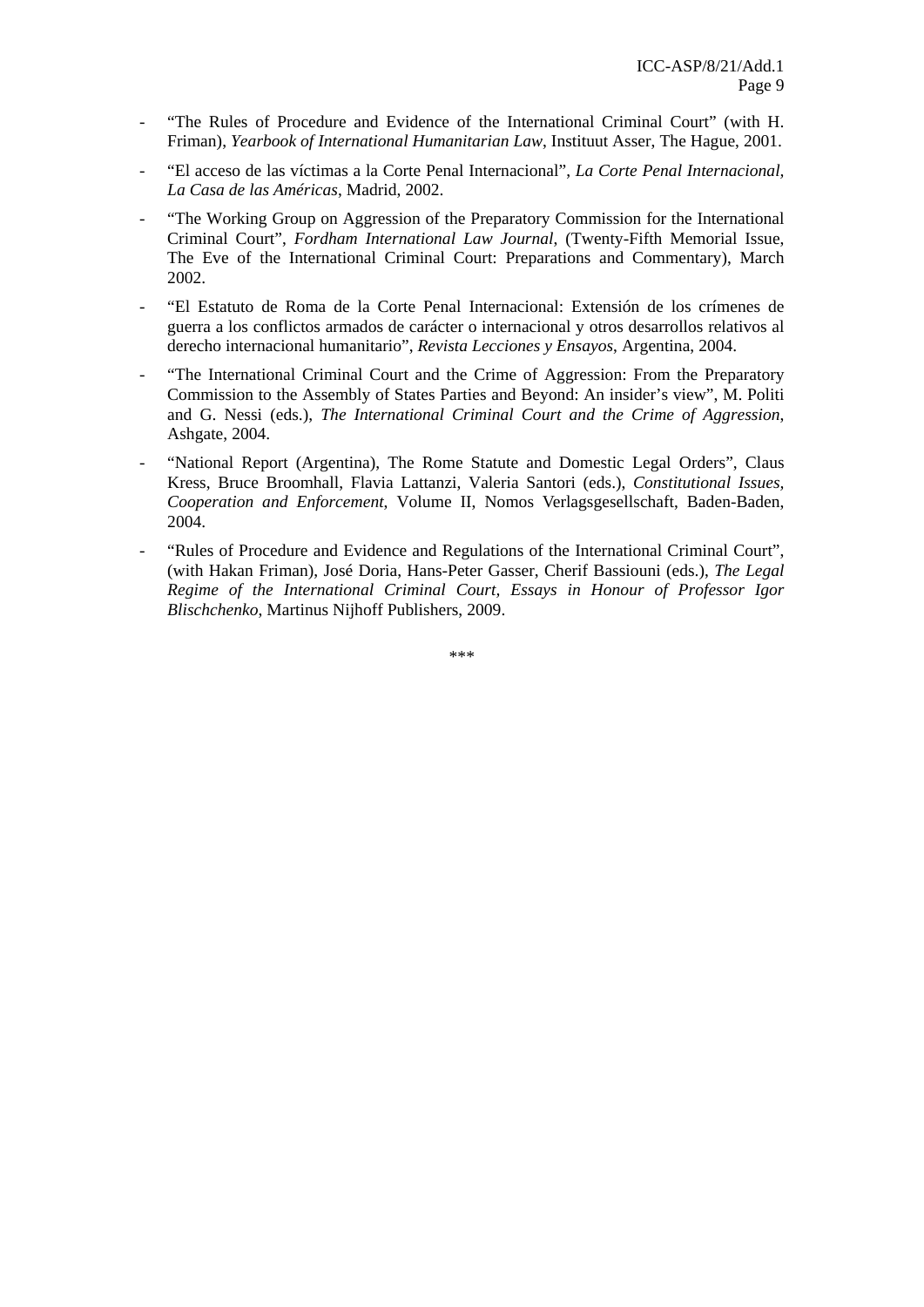# **2. Medina Quiroga, Cecilia (Chile)**

[Original: Spanish]

#### **Note verbale**

The Embassy of the Republic of Chile presents its compliments to the Secretariat of the Assembly of States Parties to the Rome Statute of the International Criminal Court and has the honour to inform that the Republic of Chile has decided to present the candidacy of Dr. Cecilia Medina Quiroga for the post of judge of the International Criminal Court, which has become vacant as a result of the resignation of Judge Mohamed Shahabuddeen of the Republic of Guyana, for the elections scheduled to be held during the eighth session of the Assembly, from 18 to 26 November 2009 in The Hague.

Dr. Medina Quiroga has been the President of the Inter-American Court of Human Rights for the period 2008 to 2009 and has performed her duties as a judge of that Court from 2004 to 2009.

Dr. Medina Quiroga has been nominated for the election in accordance with article 36, paragraph 4 (a) (ii), of the Rome Statute, and for the purposes of article 36, paragraph 5, of the Rome Statute, Dr. Medina Quiroga stands for election on list B.

Attached to this note can be found the letter of nomination of the National Group of the Republic of Chile at the Permanent Court of Arbitration, a statement in accordance with article 36, paragraph 4 (a), of the Rome Statute and paragraph 6 of resolution ICC-ASP/3/Res.6, as well as the curriculum vitae of Dr. Medina Quiroga.

\*\*\*

 $[\ldots]$ 

#### **Letter from Chile's National Group at the Permanent Court of Arbitration**

 In our capacity as members of the National Group of Chile at the Permanent Court of Arbitration, and in accordance with the provisions of article 36, paragraph 4 (a) (ii), of the Rome Statute of the International Criminal Court, we have the honour to present the candidacy of Doctor Cecilia Medina Quiroga for the post of judge at the International Criminal Court.

 Doctor Cecilia Medina Quiroga possesses high moral character, impartiality and integrity, as shown in her vast experience and career in the field of law and, especially, in international law and human rights. She is a graduate in Social and Juridical Sciences of the University of Chile and Doctor in Law of the University of Utrecht, the Netherlands. Her current position is Professor of International Public Law, Law Faculty of the University of Chile and Co-Director of the Human Rights Center of the University of Chile. She is also a Member of the Academic Board of the Doctor's Programme of the Law Faculty of that same University.

 From 2004 until this year, she also held the position of Judge of the Inter-American Court of Human Rights, being its President during the period 2008 to 2009.

 From 1999 until 2000, Professor Medina was also President of the United Nations Human Rights Committee, from 1997 to 1998 Vice-President of this Committee, and from 1995 until 2002 member of the same Committee.

 Doctor Cecilia Medina is also very experienced and specialized in the gender topic. She has given various courses and lectures on women's rights at the Inter-American Institute of Human Rights (San José, Costa Rica); at the Maastricht Centre for Human Rights and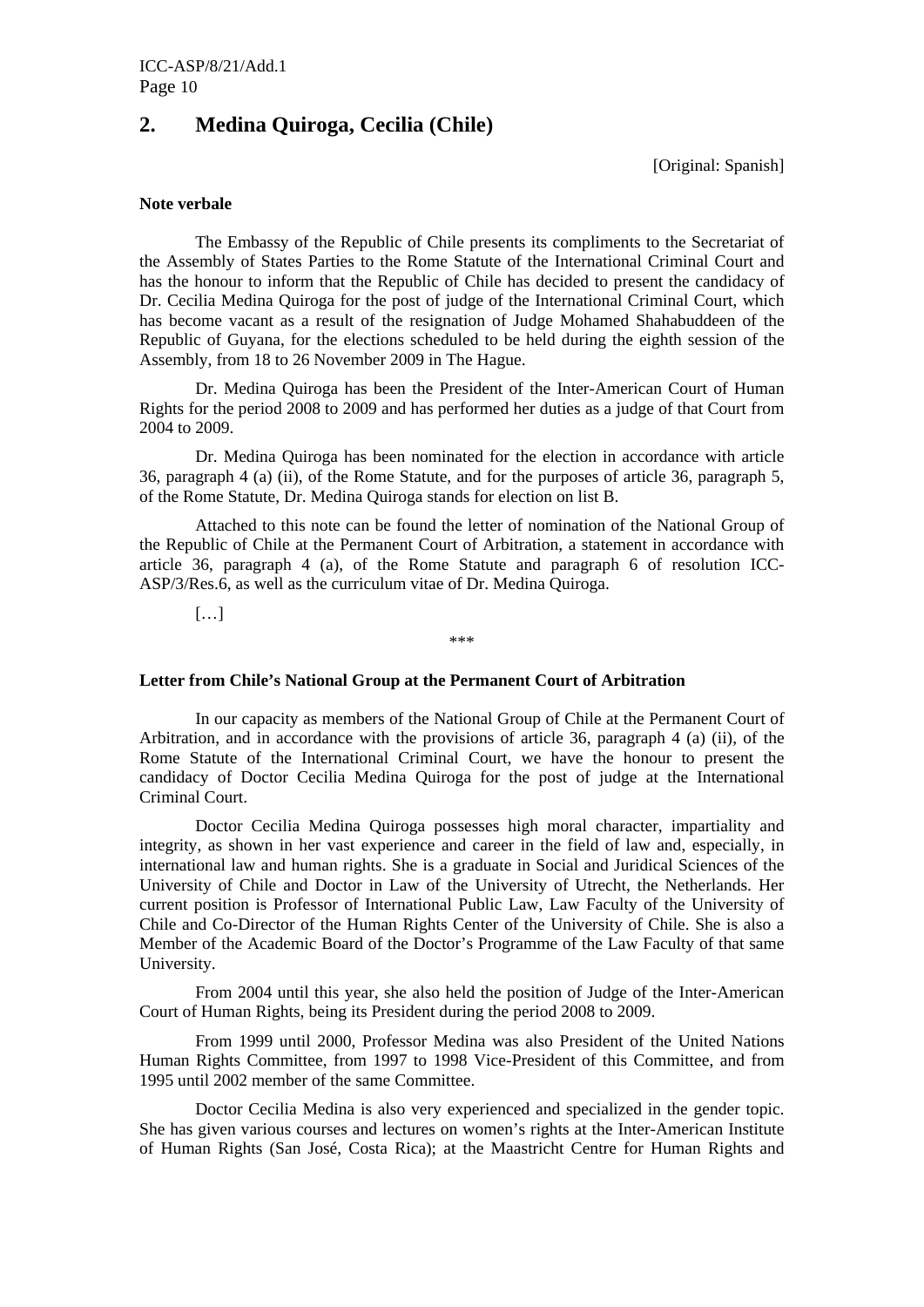Women in the Law Project of the International Human Rights Group, Maastricht, The Netherlands; and at the American Society of International Law.

 She has published numerous books and articles on the subject of human rights of women, adolescents and victims.

 We therefore kindly request you to include the name of Dr. Cecilia Medina in the list of candidates for election to the post of judge at the International Criminal Court, in accordance with article 36, paragraph 5, of the Rome Statute, in list B.

 *Signed:* 

| Eduardo Vio Grossi               | Edmundo Vargas Carreño           |
|----------------------------------|----------------------------------|
| Member of the PCA National Group | Member of the PCA National Group |
| Hugo Llanos Mansilla             | Ximena Fuentes Torrijo           |
| Member of the PCA National Group | Member of the PCA National Group |

\*\*\*

#### **Statement of qualifications**

*Statement submitted in* accordance *with article 36, paragraph 4 (a), of the Rome Statute of the International Criminal Court and paragraph 6 of resolution ICC-ASP/3/Res.6.* 

a) Dr. Medina has vast experience in law, particularly in the field of international law and human rights. She is a graduate in Social and Juridical Sciences of the University of Chile and Doctor in Law of the University of Utrecht, the Netherlands. She is Professor in International Public Law at the Law Faculty of the University of Chile, and Co-Director of the Human Rights Centre of that same faculty. She is also a member of the faculty's Doctoral Degree Board.

b) Dr. Medina served as a judge of the Inter-American Court of Human Rights from 2004 until 2009, and was President of the Court from 2008 to 2009.

c) Dr. Cecilia Medina was also Chair of the United Nations Human Rights Committee from 1999 until 2000, having been its Vice-Chair from 1997 to 1998, and a member of the Committee from 1995 to 2002.

d) In accordance with article 36, paragraph 8 (b), of the Rome Statue, Dr. Cecilia Medina has expertise on and experience in gender, juvenile and victim issues. She has given various courses and lectures on women's rights at the Inter-American Institute of Human Rights, San José, Costa Rica; at the Project of the Maastricht Centre for Human Rights and Women in the Law of the International Human Rights Group in Maastricht, the Netherlands; and at the American Society of International Law: *The evolution of women's struggle for equality within the framework of human rights*. She has brought out a number of publications in these fields.

e) Dr. Cecilia Medina has an excellent command of the English and French languages, both spoken and written, in addition to Spanish and Dutch, thus easily fulfilling the requirements established in article 36, paragraph 3 (c), of the Rome Statute.

f) For the purposes of the terms of article 36, paragraph 5, of the Rome Statute, and in view of her acknowledged competence and experience in issues pertaining to international law, Dr. Cecilia Medina stands for election on list B. Likewise, in accordance with article 36, paragraph 8, Dr. Cecilia Medina's candidacy responds to the need for representation of the principal legal systems of the world.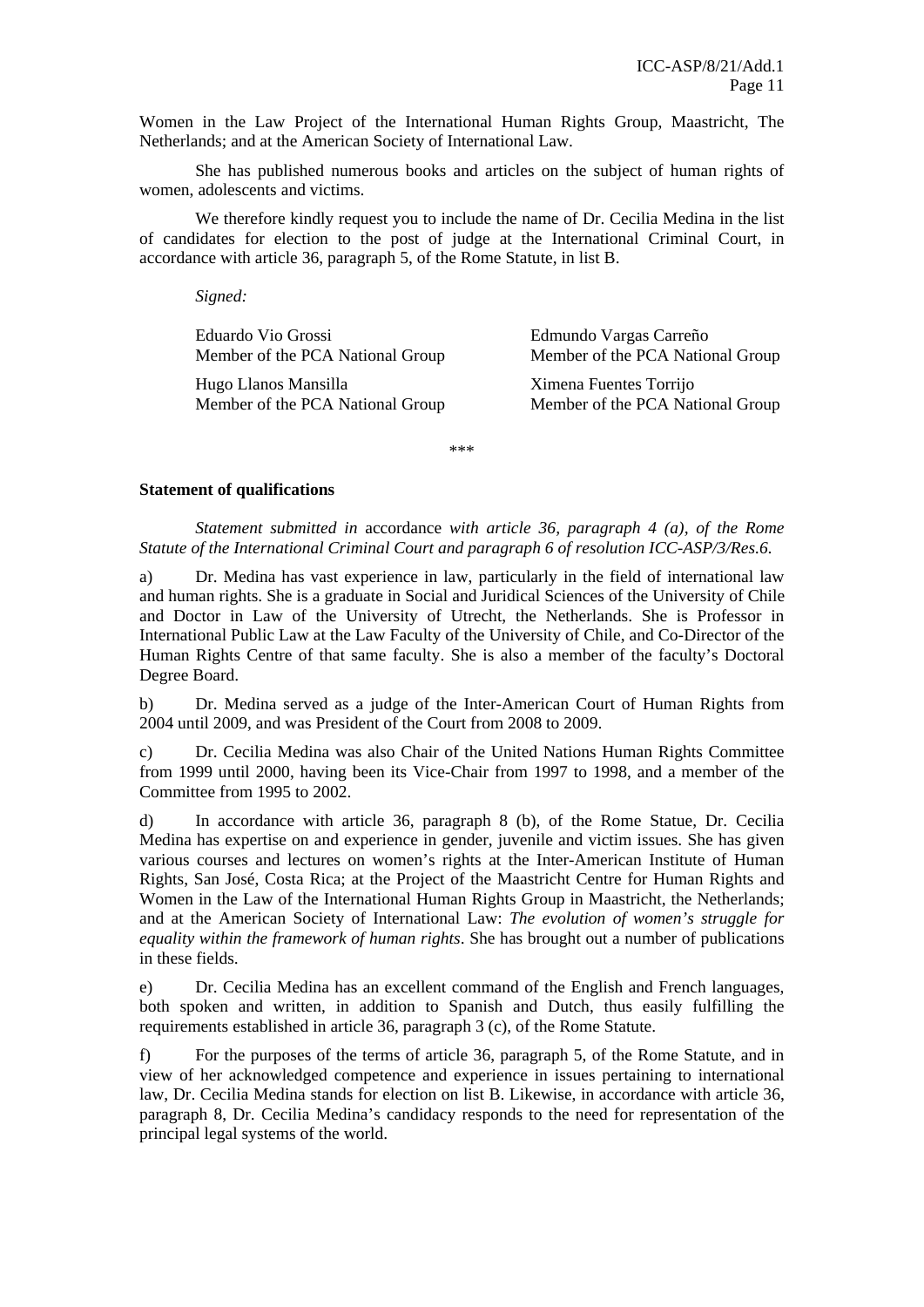g) For the purposes of article 36, paragraph 7, of the Rome Statute, Dr. Cecilia Medina does not possess dual nationality. Her candidacy is presented as that of a national of the Republic of Chile.

h) Dr. Medina has been nominated in accordance with the procedure provided for in article 36, paragraph 4 (a) (ii), of the Rome Statute. The letter of nomination of the National Group of the Republic of Chile at the Permanent Court of Arbitration, including the statement required under the terms of the aforementioned article 36, paragraph 4, of the Rome Statute and paragraph 6 of Assembly resolution ICC-ASP/3/Res.6, is attached to this note verbale.

i) Lastly, the attached curriculum vitae of Professor Medina, in Spanish and English, provides details of the full range of her activities in the field of law.

\*\*\*

# **Personal**

|                       | Date of birth: 17 November 1935 |
|-----------------------|---------------------------------|
| Place of birth: Chile |                                 |
| Nationality: Chilean  |                                 |

### **Academic degrees**

1959 License in Social and Juridical Sciences (summa cum laude), University of Chile.

1988 Doctor in Law, University of Utrecht, The Netherlands.

### **Current positions**

2008 - 2009 President of the Inter-American Court of Human Rights.

2004 - 2009 Judge of the Inter-American Court of Human Rights.

Co-Director of the Human Rights Center, University of Chile.

Professor in International Law, Law Faculty, University of Chile.

Member of the Academic Board of the Doctor's Programme, University of Chile.

# **Former positions in Chile**

| 1959 - 1968 | Private practice.                                                                                 |
|-------------|---------------------------------------------------------------------------------------------------|
| 1969 - 1973 | Adjunct Professor of Constitutional Law, Law Faculty, University of Chile.                        |
| 1972 - 1973 | Under-Secretary and Rapporteur of the Constitutional Court of Chile.                              |
| 1992 - 1997 | Professor of International Law, University Diego Portales, Santiago, Chile.                       |
| 1999 - 2001 | Director of the School for Graduates, Institute of International Studies,<br>University of Chile. |

# **Positions abroad**

| 1976 - 1977 | Legal Adviser, Institute for the Development of Indian Law, Washington,<br>D.C., United States of America.                             |
|-------------|----------------------------------------------------------------------------------------------------------------------------------------|
| 1977        | Investigadora en la División Hispánica de la Biblioteca Legal, Biblioteca del<br>Congreso, Washington, D.C., United States of America. |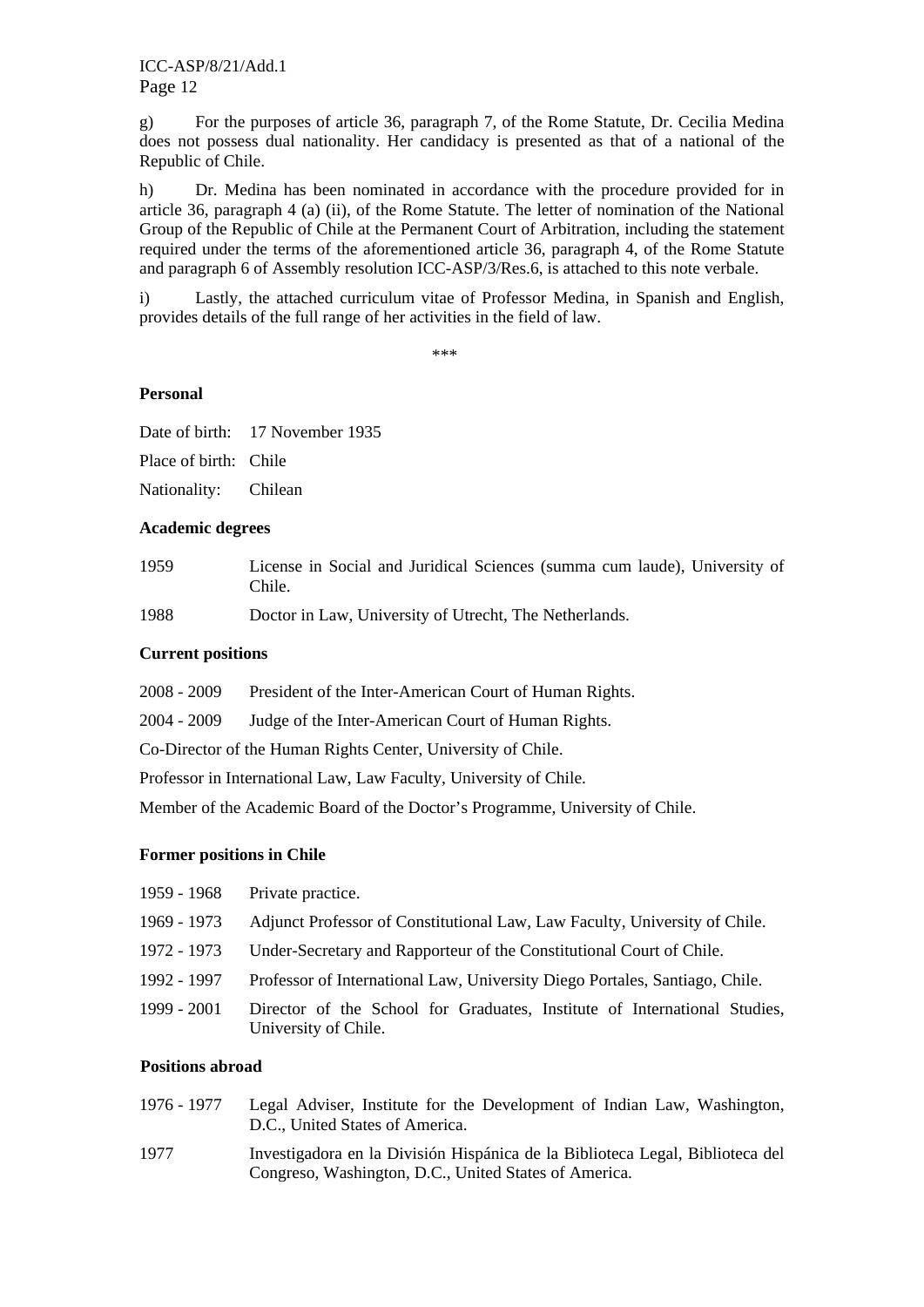- 1980 1988 Lecturer and researcher of the Europa Instituut, Law Faculty, University of Utrecht, The Netherlands.
- 1989 1994 Lecturer and researcher at the Netherlands Institute of Human Rights (SIM), Law Faculty, University of Utrecht, The Netherlands.
- 1991 1993 Advisor to the Ministry of Foreign Affairs of The Netherlands for the evaluation of human rights projects in Colombia.
- 1995 2002 Member of the United Nations Human Rights Committee.
- 1997 1998 Vice-President of the United Nations Human Rights Committee.
- 1999 2000 President of the United Nations Human Rights Committee.
- 1997 Guest professor of the Robert F. Kennedy Chair for distinguished Latin-Americans, Harvard Law School, Harvard University, Cambridge, United States of America.

#### **Other academic activities in Chile and abroad**

- Director and professor of various courses for Latin American lawyers, judges, public defenders, prosecutors, civil servants, sponsored by various entities: Inter-American Court of Human Rights, Inter-American Institute of Human Rights, Supreme Courts of Paraguay, Honduras and Mexico; different universities of Latin America; Utrecht University (Utrecht, The Netherlands); United Nations Program for Development (SURF-LAC) and the Office of the High Commissioner for Human Rights of the United Nations; Division for the Advancement of Women (DAW), United Nations Economic Council for Latin American and the Caribbean Islands (ECLAC); United Nations, International Court of Justice, Peace Palace (The Hague, The Netherlands).
- Various courses and lectures on women's human rights: Inter-American Institute of Human Rights (San José, Costa Rica); Maastricht Centre for Human Rights and Women in the Law Project of the International Human Rights Law Group to draft the optional protocol to the CEDAW Convention (Maastricht, The Netherlands); American Society of International Law: The evolution of women's struggle for equality within the framework of human rights; University of Toronto (1994); seminar for judges of the International Criminal Court: International Jurisdiction and Gender Justice (The Hague, The Netherlands).
- Various lectures: FLACSO and Council for International Education Exchange (for university professors on transition to democracy; Sixth World Congress of the International Association of Constitutional Law: Do Status Matter?; International Human Rights Standards for an amendment of a Criminal Code (Specialized agencies of the United Nations, Santo Domingo, Dominican Republic); Seminar on "The Development Implications of Gender-Based Violence", World Bank (Washington, D.C., United States of America); Workshop on Development and Violence against Women (World Bank and Inter-American Development Bank (ECLAC, Chile); Seminar with the European Court of Human Rights, Inter-American Court of Human Rights and Utrecht University; Seminar with the African Court of Human Rights, European Court of Human Rights and Inter-American Court of Human Rights, organized by the German Agency of Development Cooperation (GTZ) (Berlin, Germany).
- Guest professor and lecturer in various universities and organizations: University for Peace of the United Nations (San José, Costa Rica); Law Faculty, University of Toronto (Toronto, Canada); Law Faculty York University (Toronto, Canada); McGill University (Montreal, Canada); Lund University (Lund, Sweden); American University (Washington, D.C., United States of America); Human Rights Institute (Strasbourg, France); National University of Mexico (Mexico City, Mexico); University of Guatemala (Guatemala City, Guatemala); National University of Paraguay (Asunción, Paraguay);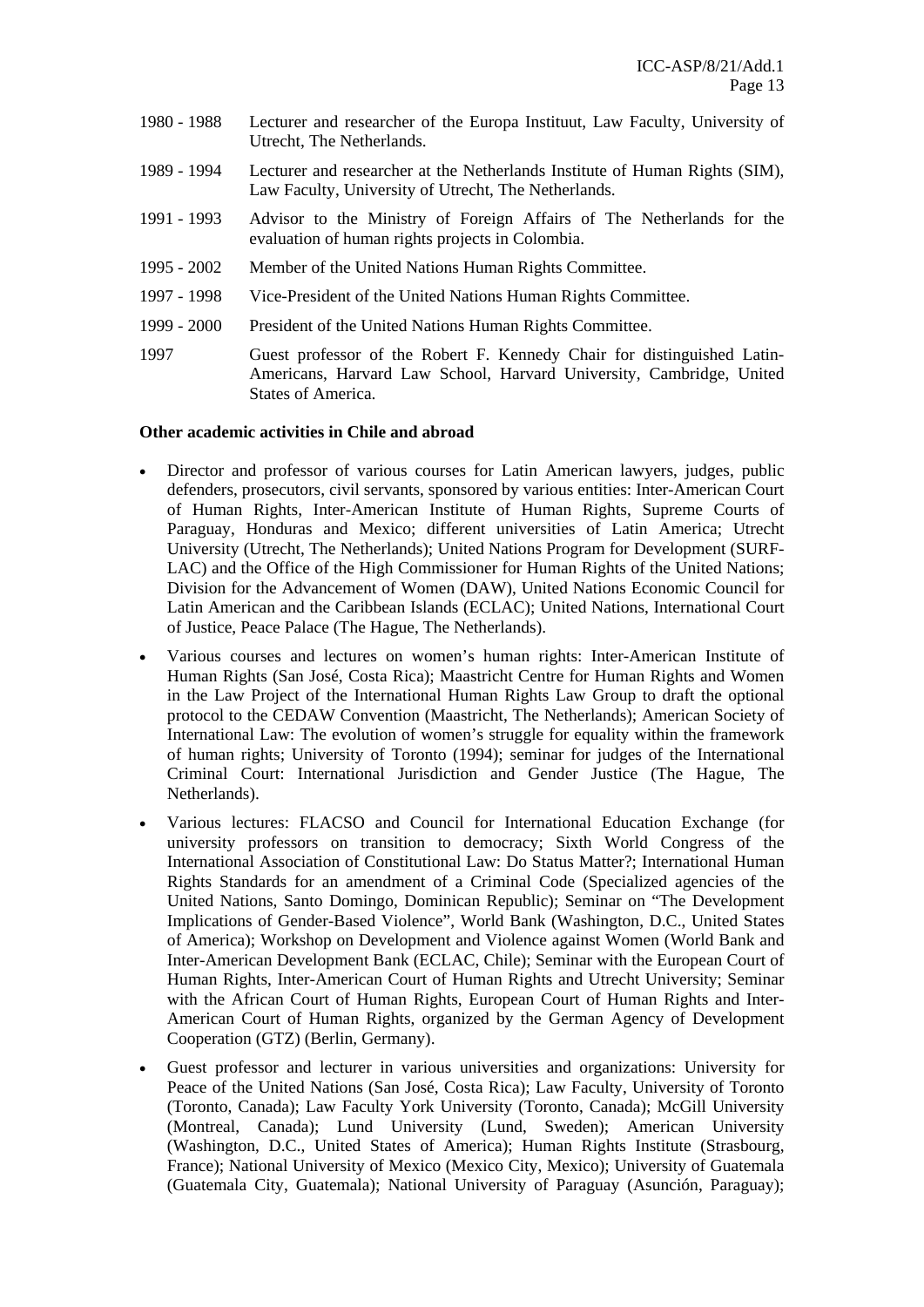National University of Buenos Aires (Buenos Aires, Argentina); National University of Tucumán (San Miguel de Tucumán, Argentina); University of los Andes and University Javeriana (Bogotá, Colombia); ULACIT (San José, Costa Rica); and University of El Salvador (San Salvador, El Salvador).

- Advisor positions: NIVOS (The Netherlands): Evaluation of the Oficina Jurídica de la Mujer in Cochabamba, Bolivia; Ford Foundation: Evaluation of various branches of Cladem (Latin-American and Caribbean non-governmental organization); Ministry of Foreign Affairs, The Netherlands: Evaluation of three projects on human rights education in Colombia.
- Supervisor of various theses in Chile, The Netherlands (Utrecht and Maastricht) and the United Kingdom (Oxford).

# **Selected books and monographies**

- *Nomenclature and Hierarchy. Basic Latin American Sources*, Medina, C. and Medina, R. (Library of Congress, Washington, D.C., 1979).
- *The Battle of Human Rights. Gross, Systematic Violations and the Inter-American System* (Martinus Nijhoff, Dordrecht, 1988).
- *Constitución, Tratados y Derechos Esenciales, Introducción y Selección de textos* (Corporación Nacional de Reparación y Reconciliación, Santiago, 1994).
- *Sistema Jurídico y Derechos Humanos. El derecho nacional y las obligaciones internacionales de Chile en materia de Derechos Humanos*, Medina, C. and Mera, J. (eds.) (Universidad Diego Portales, Santiago, 1996), 687 pp.
- *Manual de Derecho Internacional de los Derechos Humanos para Defensores Penales Públicos*, Medina, C. (with the assistance of Nash, C.) (Centro de Documentación Defensoría Penal Pública, Santiago, 2003).
- *La Convención Americana: Teoría y Jurisprudencia. Vida, integridad personal, libertad personal, debido proceso y recurso judicial* (Mundo Gráfico, San José, 2005).
- *Sistema Interamericano de Derechos Humanos: Introducción a sus Mecanismos de Protección*, Medina, C. and Nash. C. (Law Faculty and Human Rights Center, University of Chile, Santiago, 2007).

### **Selected chapters in books and articles in journals**

- "Women's Rights as Human Rights: Latin American Countries and the Organization of American States", in Diaz-Diocaretz, M. and Zavala, I. (eds.), *Women, Feminist Identity and Society in the 1980's*, John Benjamins Publishing Company, Amsterdam, 1985.
- "A 1988 Universal Declaration of Human Rights", in *Netherlands Quarterly of Human Rights*, *Special Edition*, 1989.
- "The Right to Reparation for victims of gross, systematic violations of human rights: The experience of Chile", in *Seminar on the Right to Restitution, Compensation and Rehabilitation for Victims of Gross Violations of Human Rights and Fundamental Freedoms*, *SIM, Special No. 12,* Human Rights Project Group, University of Limburg, Maastricht, 1992.
- "El aborto terapéutico y los Derechos Humanos", in *Foro Abierto de Salud y Derechos Reproductivos, Simposio Nacional. Leyes para la Salud y la Vida de las Mueres. Hablemos del Aborto Terapéutico*, Santiago, 1993.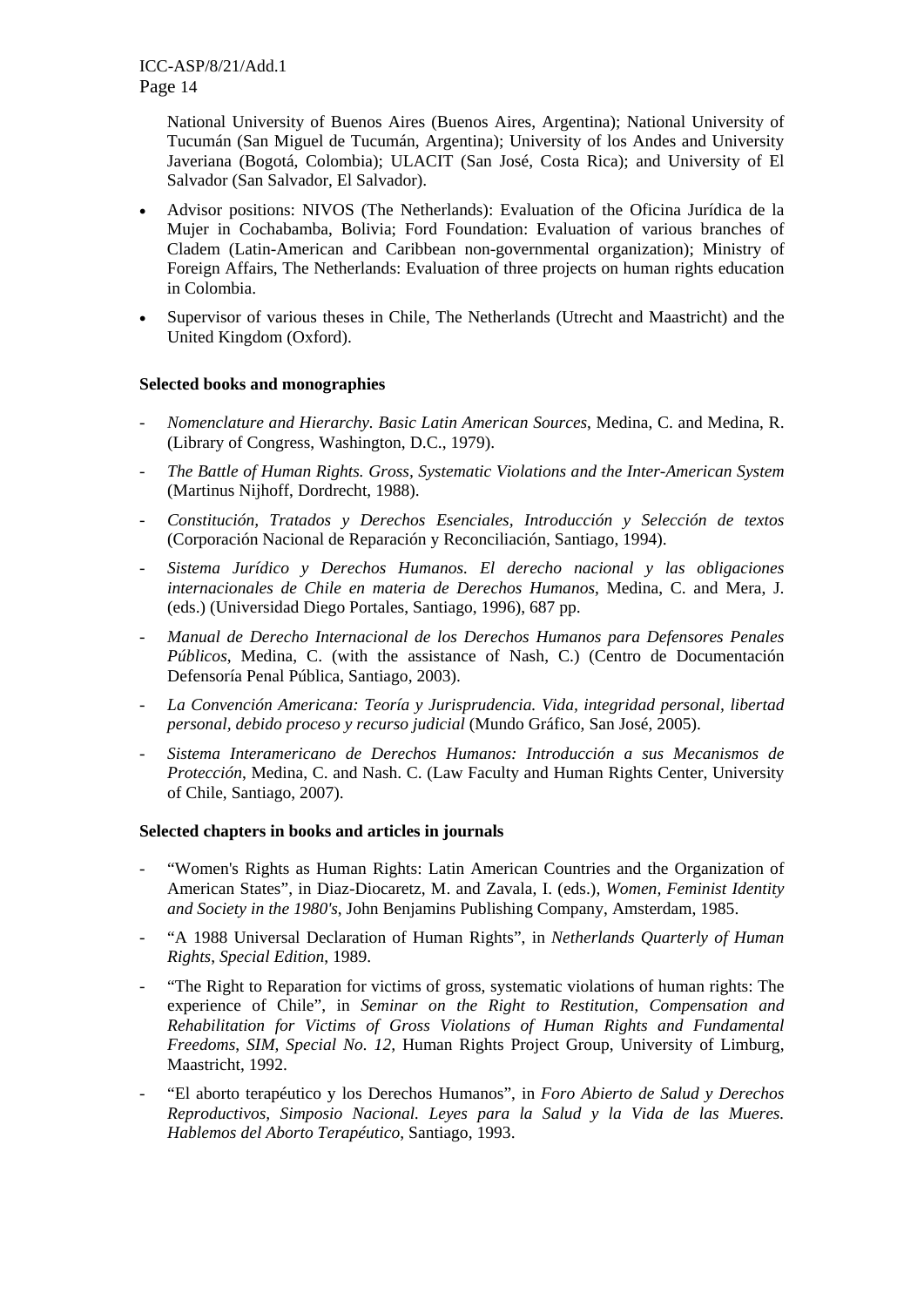- "Do International Human Rights Laws Protect Women?" in Kerr, J., (ed.), Ours by Right. *Women's Rights as Human Rights*, ZED Books in association with The North-South Institute, Ottawa, Canada, 1993.
- "Towards a more effective guarantee of the enjoyment of human rights by women in the inter-American system", in Cook, R., (ed.), *Human Rights of Women. National and International Perspectives,* University of Pennsylvania Press, 1994 (also available in Mandarin).
- "Protección de la mujer y derechos humanos" and "Violencia contra la mujer y derechos humanos. El sistema internacional", in De la Fuente, N. and Ulloa, M., *Cuadernos de Trabajo No. 1*, Universidad Diego Portales, Santiago, 1995.
- "La Jurisprudencia del Tribunal Europeo de Derechos Humanos", in Infante, M.T. and Cave, R. (eds.), *Solución Judicial de Controversias. El Derecho Internacional ante los Tribunales Internacionales e Internos*, Instituto de Estudios Internacionales, Universidad de Chile, Sociedad Chilena de Derecho Internacional, Santiago, 1995.
- "El Derecho Internacional de los Derechos Humanos", in Medina, C. and Mera, J. (eds.), *Sistema Jurídico y Derechos Humanos. El derecho nacional y las obligaciones internacionales de Chile en materia de Derechos Humanos*, Universidad Diego Portales, Santiago, 1996.
- "La Libertad de Expresión", in Medina, C. and Mera, J. (eds.), Sistema Jurídico y Derechos Humanos. El derecho nacional y las obligaciones internacionales de Chile en materia de Derechos Humanos, Universidad Diego Portales, Santiago, 1996.
- "The Role of Country reports in the Inter-American System of Human Rights", in Harris, D.J. and Livingstone, S., *The Inter-American System of Human Rights,* Clarendon Press, Oxford, 1998.
- "Some Thoughts to Mark the 50th Anniversary of the Universal Declaration of Human Rights", in *Reflections on the Universal Declaration of Human Rights. A Fiftieth Anniversary Anthology,* Martinus Nijhoff Publishers, The Hague, Boston, London, 1998.
- "Towards Effectiveness in the Protection of Human Rights in the Americas", in *Transnational Law and Contemporary Problems*, University of Iowa, volume 8, No. 2, Fall 1998.
- "The Inter-American Commission on Human Rights and Women, with Particular Reference to Violence", in Castermans, M., Van Hoof, F. and Smith, J., *The Role of the Nation-State in the 21st Century,* Kluwer Law International, The Netherlands, 1998.
- Medina, C. and González, F., "Country Law and Practice: Chile: National Security, Freedom of Expression and the Legacy of the Military Dictatorship", in Coliver, S., Hoffman, P., Fitzpatrick, J. and Bowen, S. (eds.), *Secrecy and Liberty: National Security, Freedom of Expression and Access to Information, International Studies in Human Rights*, volume 58, Martinus Nijhoff Publishers, 1999.
- "The Human Rights Committee, State Reports and Gender Mainstreaming", in Coomans, F., et al (eds.), *Rendering Justice to the Vulnerable*, Kluwer Law International, The Netherlands, 2000.
- "Las restricciones a la libertad de expression", in *Sistema Interamericano de Derechos Humanos y Libertad de Expresión en Paraguay*, McCormick Tribune Foundation, Costa Rica, 2002.
- "Human rights of women: where are we now in the Americas?", in Manganas, A. (ed.), *Essays in Honor of Alice Yotopuolos – Marangopoulos*, Hellas y Bruylant, Athens, Greece and Brussels, Belgium, 2003.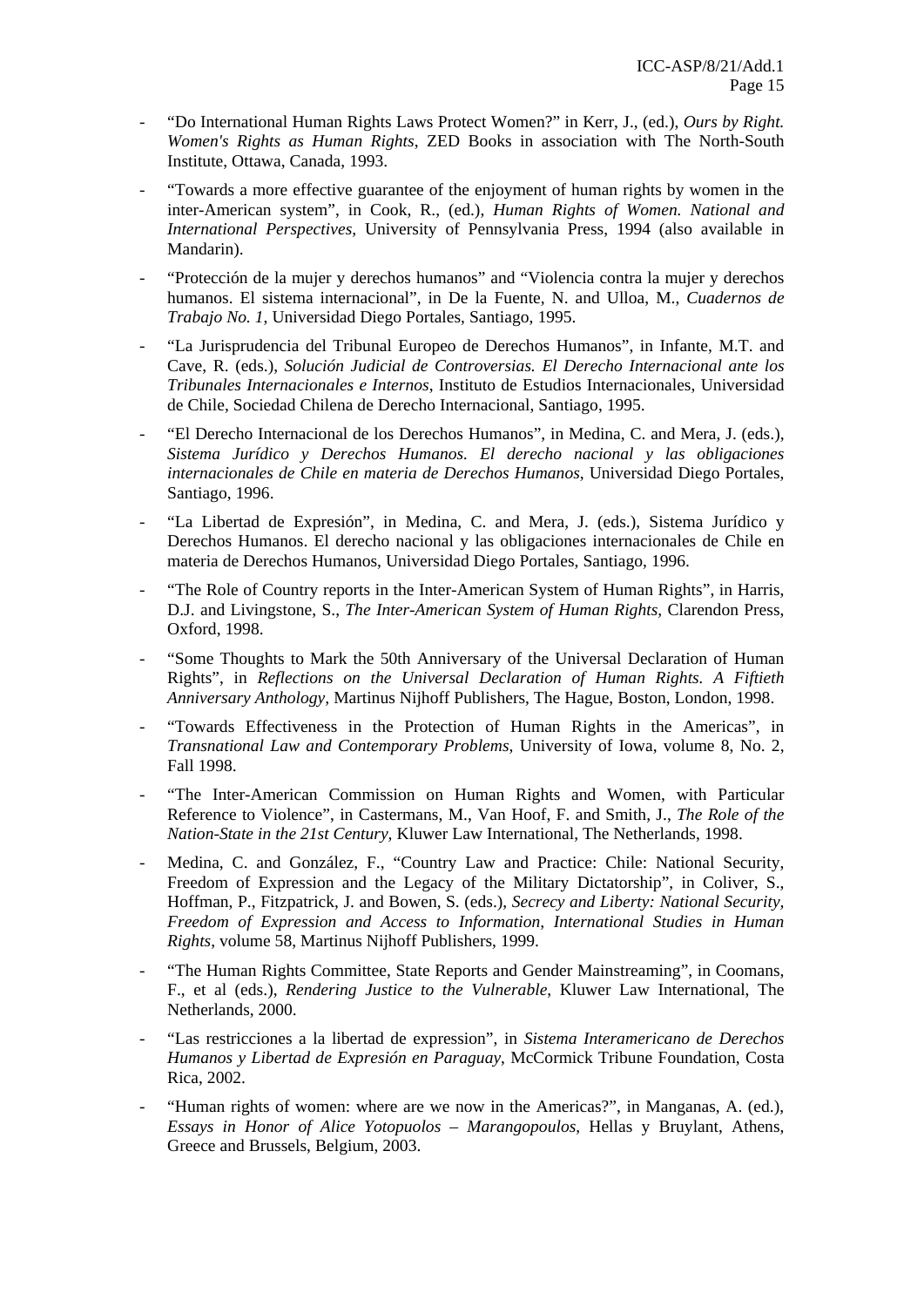- "Políticas de Seguridad ciudadana, derechos humanos y administración de justicia", in *Comisión Andina de Juristas, El enfoque de los derechos humanos en las políticas públicas,* Lima: CAJ, 2004.
- "Las obligaciones del Estado bajo la Convención Americana de Derechos Humanos" in *La Corte Interamericana. Un cuarto de Siglo 1979-2004*, Corte Interamericana de Derechos Humanos, San José, 2005.
- "Observación General 31 del Comité de Derechos Humanos de las Naciones Unidas. La índole de la obligación jurídica general impuesta a los Estados Partes en el Pacto", in *Anuario de Derechos Humanos 2005*, No. 1, Human Rights Centre, University of Chile, 2006.
- "Volviendo a los orígenes: los derechos humanos de las mujeres", in *Mujer Generación Siglo XXI*, University of Chile, 2007.
- "Observación General 16 del Comité de Derechos Económicos, Sociales y Culturales: Mujeres e Igualdad", in *Anuario de Derechos Humanos 2006*, No. 2, Human Rights Centre, University of Chile, 2007.
- "La situación de los niños y adolescentes en Chile a la luz de las observaciones del Comité de los Derechos del Niño de las Naciones Unidas al Tercer Informe Periódico de Chile", in *Anuario de Derechos Humanos 2007*, No. 3, Human Rights Centre, University of Chile, 2008.
- "La situación de los Derechos Humanos de las Mujeres según el Comité para la Eliminación de la Discriminación contra la Mujer", in *Anuario de Derechos Humanos 2007,* No. 3, Human Rights Centre, University of Chile, 2008.
- "The bumpy road to human rights", in *Netherlands Quarterly of Human Rights*, 2008.
- "Derecho a la vida y libertad personal", in *Seminar on Human Rights, Supreme Court,* Mexico, 2008 (online available at the website of Universidad Nacional de México).
- "La Corte Interamericana de Derechos Humanos y los familiares de las víctimas", in *Homenaje al profesor Héctor Fix Zamudio* (Liber Amicorum), Mexico, 2008.
- "Family members" and the Inter-American Court of Human Rights, in *Diritti Individuali e Giustizia Internazionale*, Liber Fausto Pocar, Giuffré Editore (updated version of my article for professor Fix Audio Liber Indecorum), volume II, 2009.
- "Los 40 años de la Convención Americana sobre Derechos Humanos a la luz de cierta jurisprudencia de la Corte Interamericana" in *Anuario de Derechos Humanos 2008*, No. 4, Human Rights Centre, University of Chile, 2009.
- To be published: "La Corte Interamericana de Derechos Humanos y las Mujeres; ¿Integración o Separación?", in *Multilateralismo e Internacionalización de Género,* Ministerio de Relaciones Exteriores, Chile.

### **For publication**

- "The Inter-American system of Human Rights", in *Manual on International Human Rights Law*, Abö Akademie, Finland.

# **Awards and other distinctions**

| 1998 | Appointment for life as honorary and founding of the Harvard Latin American Law<br>Society. |
|------|---------------------------------------------------------------------------------------------|
| 2001 | Award of Equality Now (Women's non-governmental organization, New York).                    |
| 2003 | Decoration: Ridder in de Orde van Oranje-Nassau, Queen of The Netherlands.                  |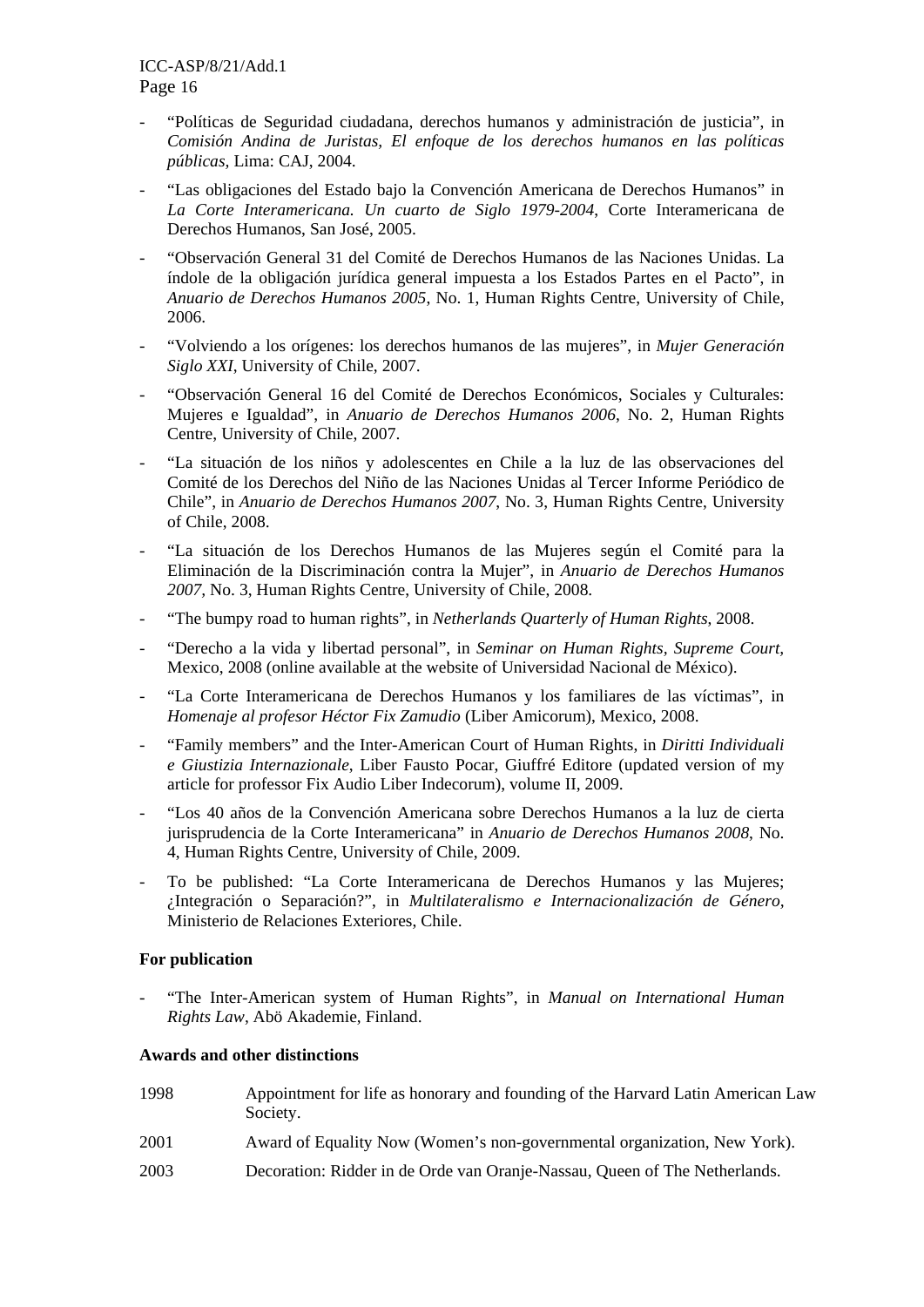| "Prominent Women in International Law", Women's Interest Groups, American<br>Society of International Law (Washington, D.C.). |
|-------------------------------------------------------------------------------------------------------------------------------|
| Elena Caffarena Award to distinguished Chilean women, Chile.                                                                  |
| Valentín Letelier Medal, University of Chile.                                                                                 |
| Women's Prize, Gruber Foundation (New York).                                                                                  |
| Award "Mujer Generación Siglo XXI", University of Chile.                                                                      |
| René Cassin Awards, given by B`nai B`rith International, Chile.                                                               |
| Eminent Visitor of Universidad Nacional de Tucumán, Argentina.                                                                |
| Member of the Council for the 50th Anniversary of the Jessup Contest.                                                         |
| Premio a la Ciudadanía, Fundación Ideas.                                                                                      |
| Decoration: Commandeur in de Orde van Oranje-Nassau, Kingdom of The<br>Netherlands.                                           |
| Chilean Women's Leadership Award, Global Summit of Women.                                                                     |
|                                                                                                                               |

# **Languages**

| Spanish: | Mother tongue.                   |
|----------|----------------------------------|
| English: | Fluent.                          |
| Dutch:   | Good.                            |
| French:  | Reading (good), speaking (poor). |

\*\*\*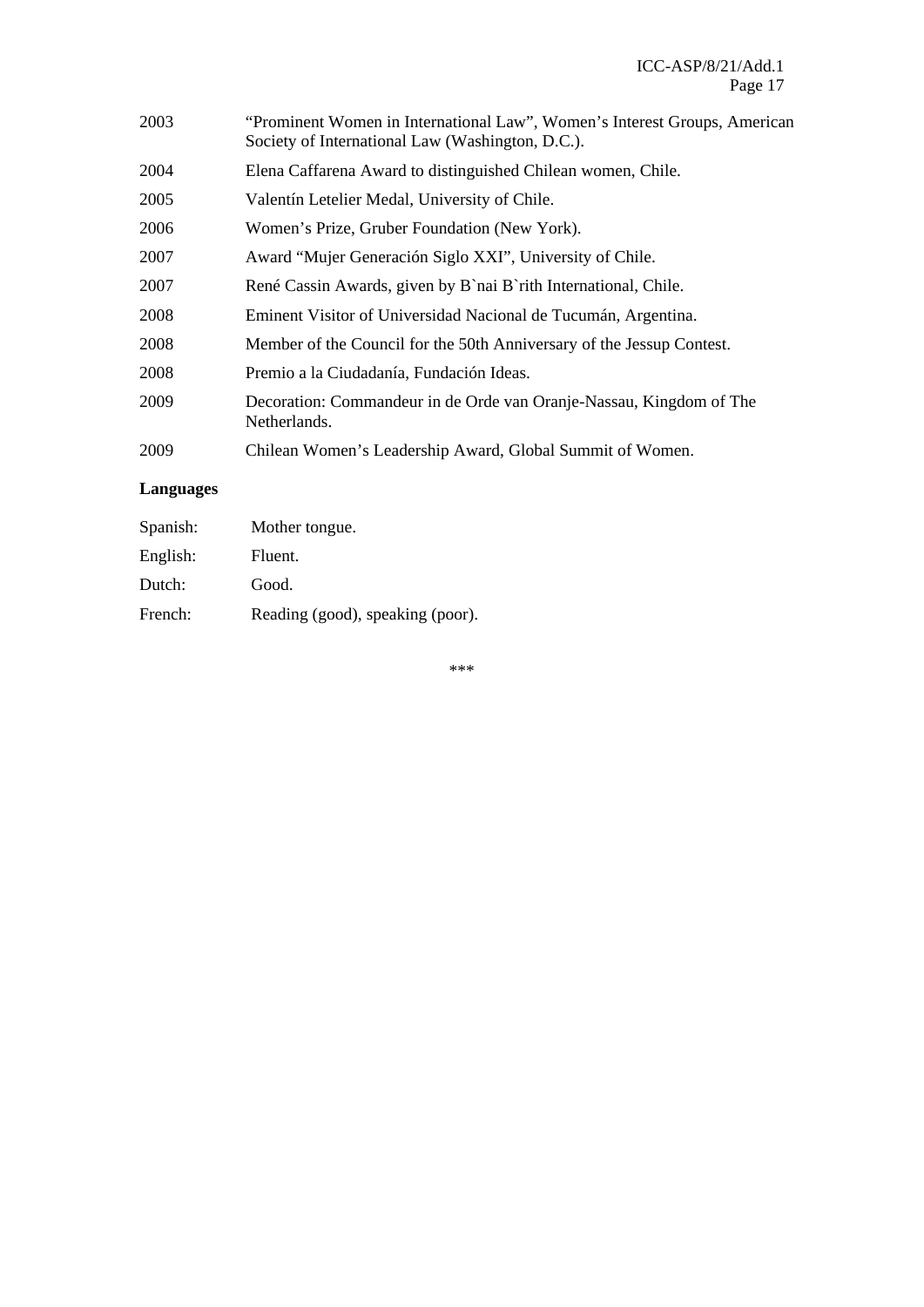# **3. Monroy Cabra, Marco Gerardo (Colombia)**

[Original: English/Spanish]

### **Note verbale**

The Embassy of Colombia to the Netherlands presents its compliments to the Secretariat of the Assembly of States Parties of the International Criminal Court and has the honour to inform the Secretariat that Colombia has decided to nominate Dr. Marco Gerardo Monroy Cabra as a candidate for the post of judge at the International Criminal Court at elections to be held during the eighth session of the Assembly of States Parties in The Hague in November 2009.

Dr. Monroy Cabra has been nominated in accordance with the terms of article 36, paragraph 4 (a) (ii), of the Rome Statute; he stands for election on list B, pursuant to the provisions of article 36, paragraph 5, of the Rome Statute.

The letter of nomination of the Colombia National Group at the Permanent Court of Arbitration, a statement in accordance with article 36, paragraph 4 (a), of the Rome Statute and with paragraph 6 of resolution ICC-ASP/3/Res.6, and the curriculum vitae of Dr. Monroy Cabra are attached hereto.

\*\*\*

#### **Letter from Colombia's National Group at the Permanent Court of Arbitration**

 In our capacity as members of the National Group of Colombia at the Permanent Court of Arbitration, and in accordance with the provisions of article 36, paragraph 4 (a) (ii), of the Rome Statute of the International Criminal Court, we have the honour to present the candidature of Dr. Marco Gerardo Monroy Cabra for the post of judge at the International Criminal Court.

 Dr. Marco Gerardo Monroy Cabra was Judge and President of the Constitutional Court. One constant in his career here has been the defence and protection of human rights, it being one of the functions of the constitutional jurisdiction in Colombia to guarantee the immediate protection of human rights in the light of the Political Constitution and the international human rights treaties to which Colombia is party. Similarly, Dr. Monroy Cabra has held other important positions in the judicial branch of government, such as President and Judge of the Disciplinary Court (Tribunal Disciplinario), Vice-President of the Superior Council of the Administration of Justice (Consejo Superior de la Administración de Justicia) and Judge of the Constitutional Chamber (Sala Constitucional) of the Supreme Court of Justice (Corte Suprema de Justicia), among many other activities.

 In the international arena, he was a member of the Inter-American Commission on Human Rights (IACHR) for 10 years, Ambassador Extraordinary and Plenipotentiary to the Conferences on Private International Law in Panama and Montevideo, Vice-Chairman of the Committee on Juridical and Political Affairs at the Permanent Council of the Organization of American States (OAS) and Colombian delegate to a number of international conferences. His accomplishments in these areas have won him public acclaim in Colombia for his outstanding academic, moral and professional qualities.

We therefore kindly request you to include the name of Dr. Marco Gerardo Monroy Cabra in the list of candidates for election to the post of judge at the International Criminal Court in accordance with article 36, paragraph 5, of the Rome Statute, in list B.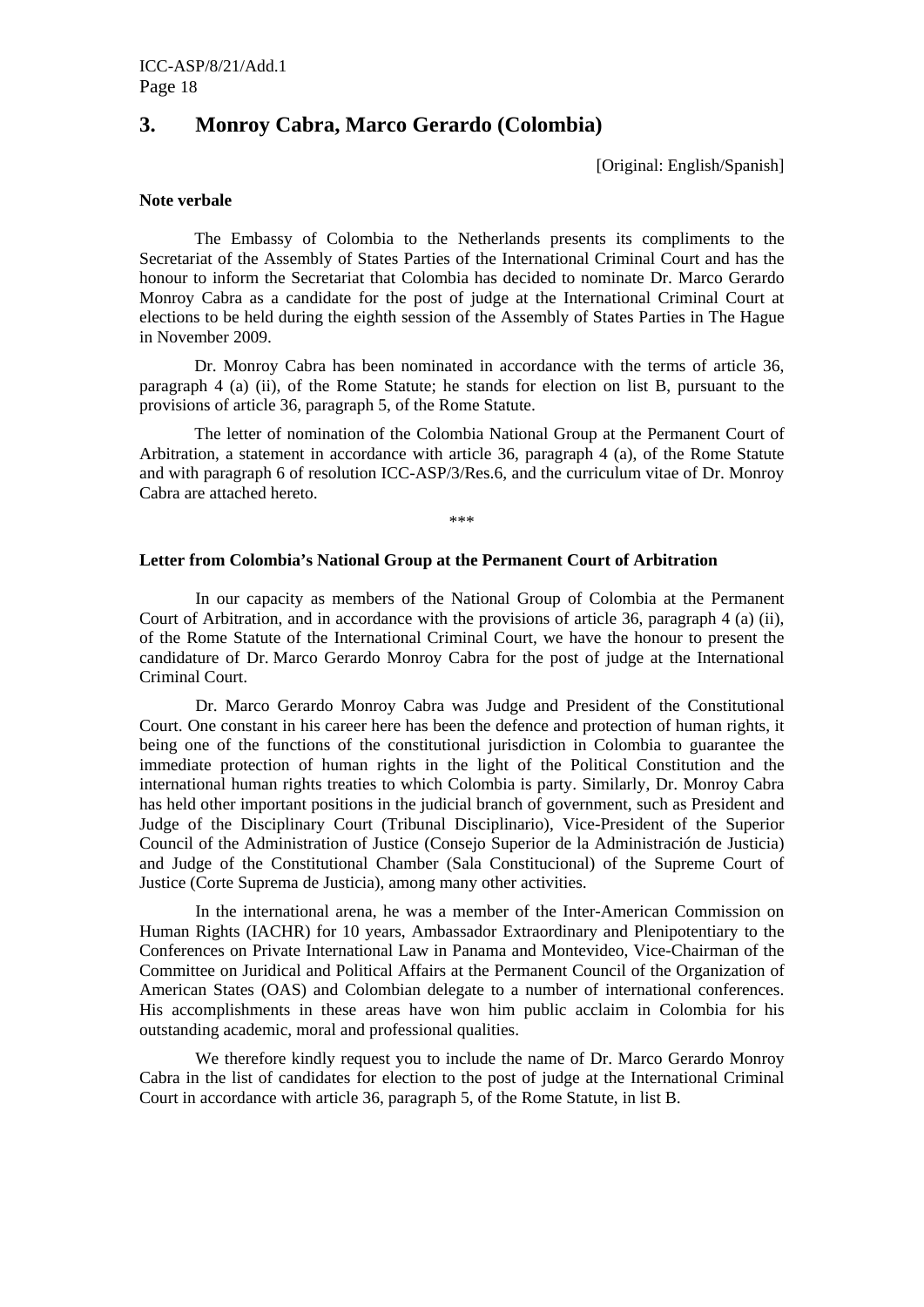*Signed:* 

Guillermo Fernández de Soto Fernando Hinestrosa Forero Member of the PCA National Group Member of the PCA National Group

Rafael Rivas Posada Rafael Nieto Navia

Member of the PCA National Group Member of the PCA National Group

\*\*\*

#### **Statement of qualifications**

*Statement submitted in accordance with article 36, paragraph 4 (a), of the Rome Statute of the International Criminal Court and paragraph 6 of resolution ICC-ASP/3/Res.6.* 

Dr. Marco Gerardo Monroy Cabra is a recognized Colombian jurist with over 45 years of professional and academic experience in the field of law, at both national and international level. In all posts he has distinguished himself by his impartiality, moral integrity and independence.

 Dr. Monroy Cabra was President and Judge of the Constitutional Court (*Corte Constitucional*), a post he held for eight years until 2009. He was involved in the review of the constitutionality of international treaties on human rights, the Inter-American Convention against Terrorism, treaties on mutual assistance in criminal matters and the Rome Statute. He also took part in the review of the constitutionality of laws on human rights and international humanitarian law. He heard *amparo* and *tutela* actions in respect of internally displaced persons, victims of violence and minorities alleging violations of their fundamental rights. One constant in his career has been the defence and protection of human rights, it being one of the functions of the constitutional jurisdiction in Colombia to guarantee the immediate protection of human rights in the light of the Political Constitution and of international treaties to which Colombia is party.

 Dr. Monroy Cabra has held other important positions in the judicial branch of government, including President and Judge of the Disciplinary Court (*Tribunal Disciplinario*), Vice-President of the Superior Council of the Administration of Justice (*Consejo Superior de la Administración de Justicia*), and Judge of the Constitutional Chamber (*Sala Constitucional*) of the Supreme Court of Justice (*Corte Suprema de Justicia*).

 In the field of international law, he was a member of the Inter-American Commission on Human Rights (IACHR) for 10 years, where he helped prepare annual reports on the human rights situation in Argentina, Bolivia, Colombia, Cuba, Chile, El Salvador, Guatemala, Nicaragua, Suriname and Uruguay. He was also involved in cases of great historical import, for example relating to the fall of General Somoza in Nicaragua, to the report on disappeared persons in Argentina and to the resolution of the siege of the Embassy of the Dominican Republic in Bogotá. As a member of the IACHR he was also involved in resolving conflicts in Haiti and the conflict in El Salvador.

 He was the Ambassador Extraordinary and Plenipotentiary to the Conferences on Private International Law in Panama and Montevideo, Vice-Chairman of the Committee on Juridical and Political Affairs at the Permanent Council of the Organization of American States (OAS), and Colombian delegate to a number of international conferences.

 Throughout his professional career he has been closely involved in teaching and research. For six years he was Dean of the Faculty of Jurisprudence at the Rosario University (*Colegio Mayor de Nuestra Señora del Rosario*). On several occasions he was guest professor at prestigious international universities. He was a founding member and Vice President of the Inter-American Institute of Human Rights. He is the author of more than 30 legal works, most notably: *Ensayos sobre Teoría Constitucional y Derecho Internacional* (Essays on Constitutional Theory and International Law), *Derecho Internacional Público* (Public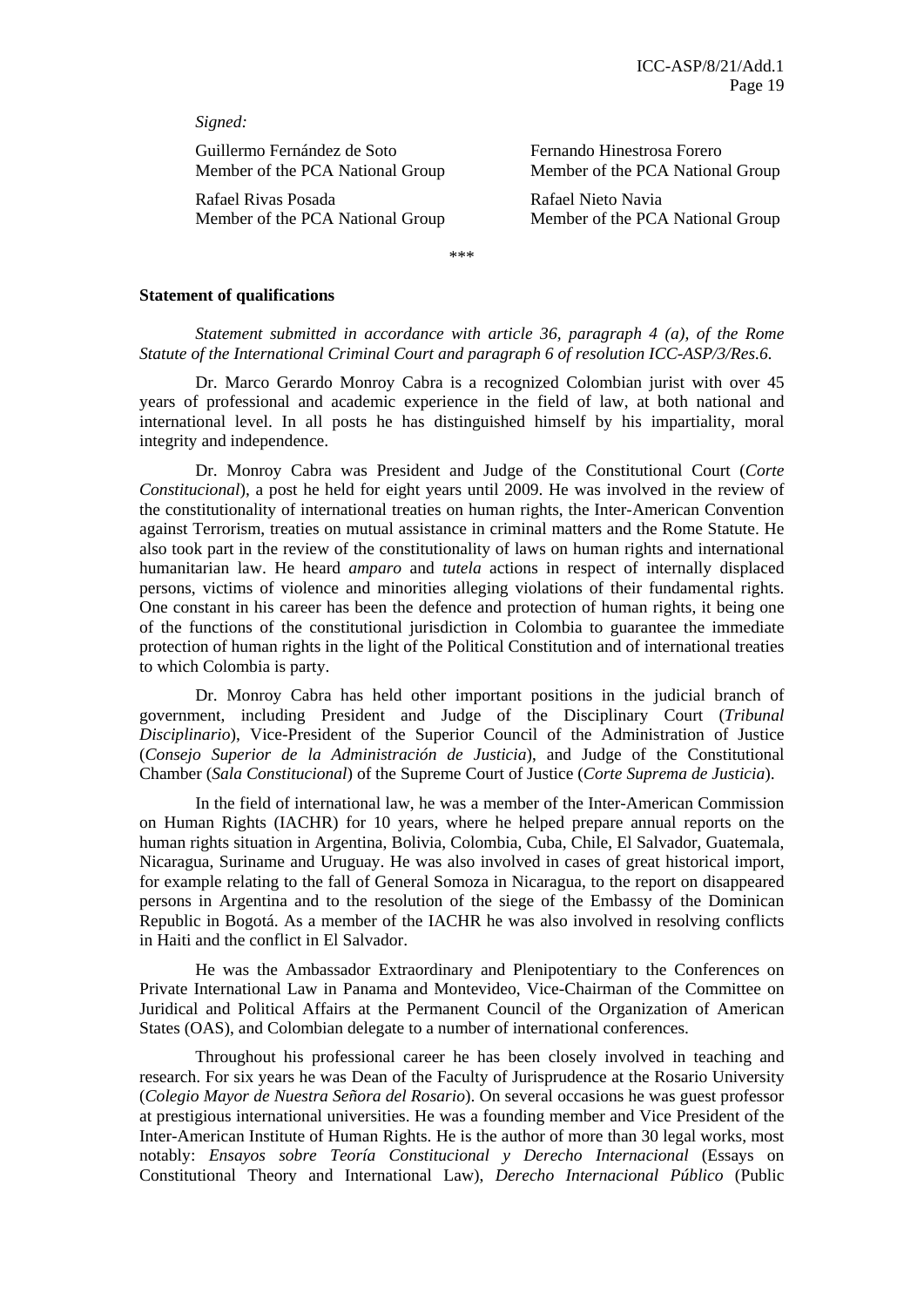International Law), *Desaparición Forzada de Personas* (Forced Disappearance of Persons), *El Sistema Interamericano* (The Inter-American System), *Derecho de Menores* (Rights of Minors), *Régimen Jurídico de la Extradición* (Legal System for Extradition), *Derechos Humanos* (Human Rights) and *La Convención Americana sobre Derechos Humanos* (The American Convention on Human Rights).

 His accomplishments in these areas have won him public acclaim for his outstanding academic, professional and moral qualities and for his proven impartiality and integrity. Dr. Monroy Cabra possesses the qualifications required for appointment to the highest judicial offices in Colombia.

Dr. Monroy Cabra has an excellent knowledge and mastery of the English language.

 In accordance with the terms of article 36, paragraph 4 (a) (ii), of the Rome Statute of the International Criminal Court and in light of the above information, the National Group at the Permanent Court of Arbitration has proposed Dr. Marco Gerardo Monroy Cabra as a candidate for the post of judge at the International Criminal Court.

a) For the purposes of article 36, paragraph 5, of the Rome Statute, Dr. Marco Gerardo Monroy Cabra is being nominated as a candidate for the post of judge of the International Criminal Court for inclusion in list B.

b) The selection of Dr. Marco Gerardo Monroy Cabra as a candidate for the post of judge takes into account the need, within the membership of the Court, for representation of the principal legal systems of the world, for equitable geographical representation and for a fair representation of female and male judges, in accordance with article 36, paragraph 8 (a)  $(i)$  to  $(iii)$ .

 In the context of the election of judges to be held during the eighth session of the Assembly of States Parties of the International Criminal Court, Dr. Monroy Cabra's candidature fulfils the conditions necessary to ensure an appropriate composition of the Court in so far as he (i) represents the civil law legal system, with some elements of Anglo-Saxon law; (ii) represents the Group of Latin American and Caribbean Countries (GRULAC); and represents the male gender.

c) In addition to his wide experience of matters relating to international public law, human rights and international humanitarian law, Dr. Marco Gerardo Monroy Cabra, in accordance with article 36, paragraph 8 (b), of the Rome Statute, has a specialization in juvenile law and has published a number of papers on the subject. He has also written on the special subject of the forced disappearance of persons.

d) For the purposes of article 36, paragraph 7, of the Rome Statute, Dr. Marco Gerardo Monroy Cabra does not possess dual nationality. His candidature is presented as the candidature of a national of Colombia.

\*\*\*

### **Personal**

| Date of birth: | 6 July 1940 |
|----------------|-------------|
| Nationality:   | Colombian   |

#### **International experience**

| 1989 - 1993 | Minister Plenipotentiary of the Colombian Mission to the<br>Organization of American States.                                          |  |  |  |
|-------------|---------------------------------------------------------------------------------------------------------------------------------------|--|--|--|
| 1992        | Vice-Chairman of the Committee on Juridical and Political Affairs at<br>the Permanent Council of the Organization of American States. |  |  |  |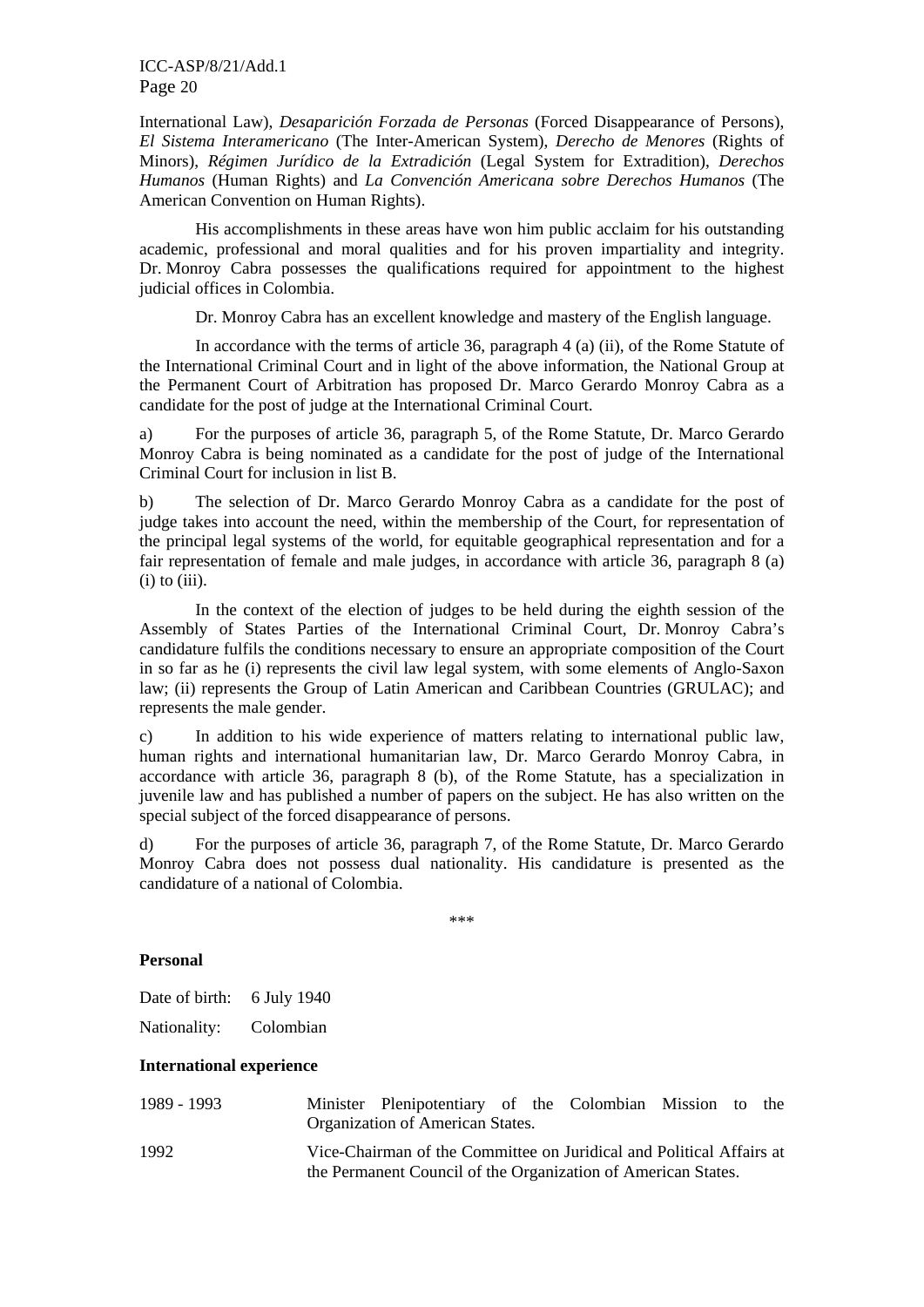| 1978 - 1988         | Member and Chairman of the Inter-American Commission on<br>Human Rights.                                                                              |
|---------------------|-------------------------------------------------------------------------------------------------------------------------------------------------------|
| 1975, 1979 and 1989 | Ambassador Extraordinary and Plenipotentiary to the Conferences on<br>International Private Law in Panama (1975), and Montevideo (1979)<br>and 1989). |
| 1982                | Alternate Judge to the Andean Court of Justice.                                                                                                       |

# **Judicial career**

| 2001 - 2009 | Magistrate to the Constitutional Court.                                         |
|-------------|---------------------------------------------------------------------------------|
| 2002        | President of the Constitutional Court.                                          |
| 1989        | Vice-President of the Superior Council for the Administration of<br>Justice.    |
| 1982 - 1989 | President and Judge of the Disciplinary Court.                                  |
| 1977        | Judge of the Constitutional Court of the Supreme Court of Justice<br>(interim). |
| 1970 - 1977 | President of the Civil Court and Judge of the Superior Court of<br>Bogotá.      |
| 1966 - 1970 | Judge of the 7th and 2nd Courts of the Bogotá Civil Circuit.                    |
| 1963 - 1965 | Judge of the 12th Municipal Civil Court of Bogotá.                              |
| 1963 - 1965 | Judge of the Municipal Mixed Jurisdiction Court of La Calera 1963.              |
|             |                                                                                 |

# **Professional experience**

| 1963                           | Attorney, Banco de Comercio.                                                                              |
|--------------------------------|-----------------------------------------------------------------------------------------------------------|
| 1993 - 1995                    | Consultant to the Inter-American Development Bank for Programs<br>for the Administration of Justice.      |
| 1993 - 1995                    | Consultant to the Agency for International Development for<br>Programs for the Administration of Justice. |
| 1980 - 1982 and<br>1993 - 1999 | Independent private practice as an Attorney at the national and<br>international level.                   |

# **Teaching experience**

| 1995 - 2001      | Dean of the Law School, Colegio Mayor de Nuestra Señora del<br>Rosario, Bogotá, Colombia.                                                                                                                                                                                                                                                                                                 |
|------------------|-------------------------------------------------------------------------------------------------------------------------------------------------------------------------------------------------------------------------------------------------------------------------------------------------------------------------------------------------------------------------------------------|
| 1996             | Professor Emeritus and Honorary Professor, Universidad Colegio<br>Mayor de Nuestra Señora del Rosario, Bogotá, Colombia.                                                                                                                                                                                                                                                                  |
| 1965 - $present$ | Chaired Professor for the subjects introduction to law, international<br>public law and international private law, Colegio Mayor de Nuestra<br>Señora del Rosario, Bogotá, Colombia.                                                                                                                                                                                                      |
|                  | Former professor at the following universities: Externado de<br>Colombia, Los Andes, Javeriana, Libre, Gran Colombia, Santo<br>Tomás, Sergio Arboleda, Academia Superior de Policía, and<br>Universidad Militar for many subjects such as introduction to law,<br>civil procedural law, general evidence theory, obligations,<br>international public law, and international private law. |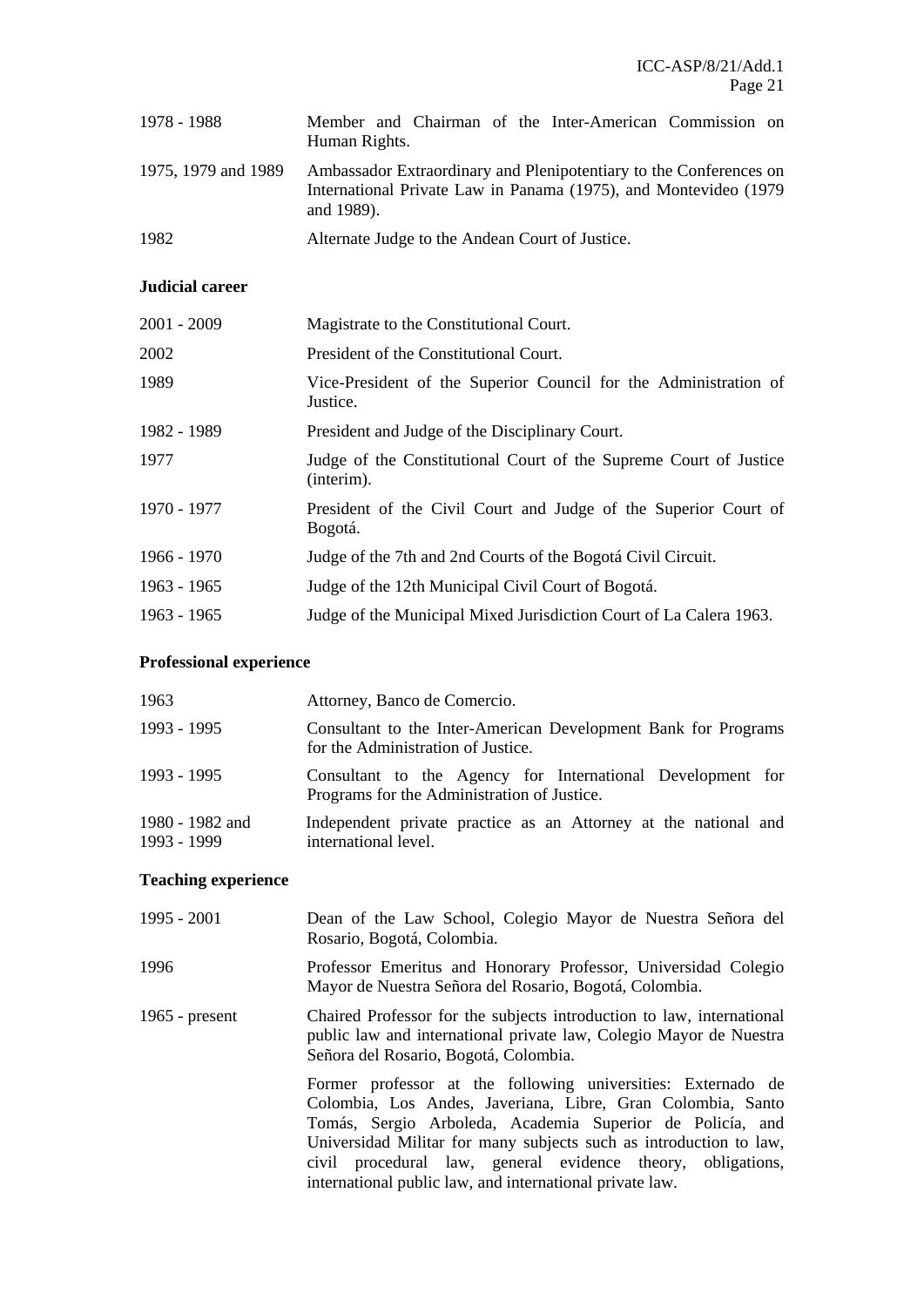| $ICC-ASP/8/21/Add.1$<br>Page 22 |                                                                                                                                                                                                                                    |
|---------------------------------|------------------------------------------------------------------------------------------------------------------------------------------------------------------------------------------------------------------------------------|
| 1990                            | Guest professor for the International Law course by the Inter-<br>American Juridical Committee in Río de Janeiro.                                                                                                                  |
| 1990 - 1993                     | Guest professor at several foreign universities, including the<br>American University in Washington, D.C., Universidad Nacional de<br>Costa Rica, Universidad de Lima, Universidad de Honduras, United<br>Nations University, etc. |
| <b>Education</b>                |                                                                                                                                                                                                                                    |
| 1958 - 1962                     | Doctor of Jurisprudence, Colegio Mayor de Nuestra Señora del<br>Rosario, Bogotá, Colombia.                                                                                                                                         |
| 1960                            | Specialization in international law and diplomacy, Institute for<br>Diplomatic and International Studies, Universidad Jorge Tadeo<br>Lozano, Bogotá, Colombia.                                                                     |
| 1967 and 1989                   | Certificate as an Auditor, The Hague Academy of International Law,<br>External Programs in Buenos Aires, Argentina and Bogotá,<br>Colombia.                                                                                        |
| 1962                            | Specialization in Labor Law, Universidad Javeriana, Bogotá,<br>Colombia.                                                                                                                                                           |
| 1969                            | Degree in Rights of Minors, Universidad del Sagrado Corazón, San<br>Juan, Puerto Rico.                                                                                                                                             |

#### **Publications and research**

#### Legal works

Author of more than 30 legal works, including:

- *Ensayos sobre Teoría Constitucional y Derecho Internacional* (Essays on Constitutional Theory and International Law), Universidad del Rosario, 2007.
- *Derecho Internacional Público* (Public International Law), Editorial Temis, Fifth edition, 2002.
- *Desaparición Forzada de Personas* (Forced Disappearance of Persons), Ediciones Librería del Profesional, Bogotá, 2000.
- *Métodos Alternativos de Solución de Conflictos* (Alternative Methods for Conflict Resolution), Oxford, University Press, 1997.
- *Derecho de los Tratados* (Treaty Law), First edition, Editorial Temis, 1989, and Second edition Editorial Leyes, 1995.
- *El Sistema Interamericano* (The Inter-American System), Editorial Juricentro de San José Costa Rica, 1994.
- *Derecho de Menores* (Rights of Minors), Editorial Wilches, 1987.
- *Reforma del Sistema Interamericano* (Reform of the Inter-American System), Ediciones Universidad Javeriana, 1986.
- *Régimen Jurídico de la Extradición* (Legal System for Extradition), Editorial Temis, 1985.
- *Introducción al Derecho Internacional Laboral* (Introduction to International Labor Law), Universidad del Rosario, 1984.
- *Derechos Humanos* (Human Rights), Editorial Temis, 1980.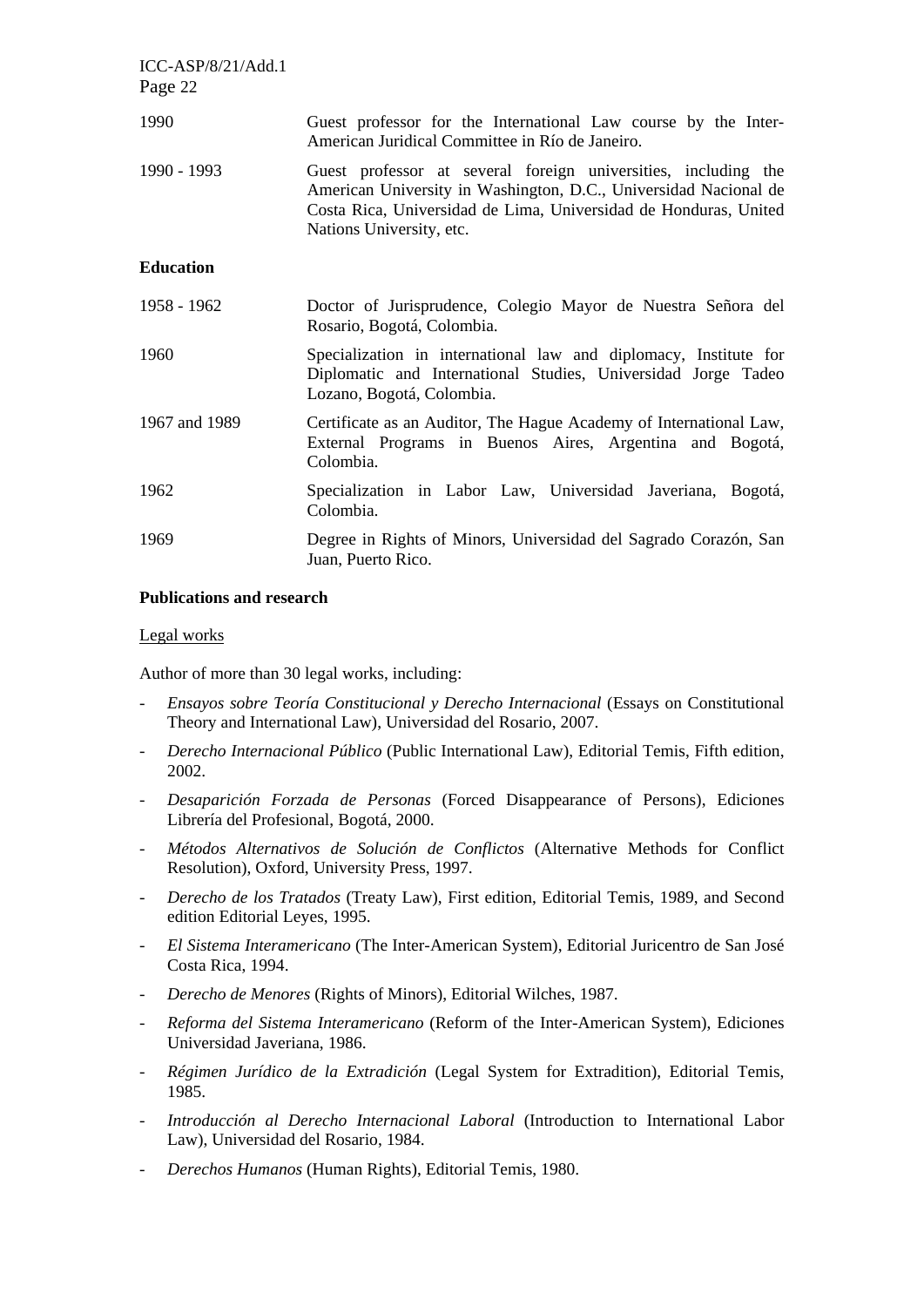- *La Convención Americana sobre Derechos Humanos* (The American Convention on Human Rights), Organization of American States, 1980.
- *Estudio: Derechos y Deberes consagrados en la Convención Americana sobre Derechos Humanos* (Study: The Rights and Duties Consecrated in the American Convention on Human Rights), San José, Costa Rica, 1980 (various authors).

#### Articles

#### *Revista del Rosario*

- La Autoridad del los Tratados en sus Relaciones con el Derecho Interno, Primera Parte (The Authority of Treaties in their Relationships with Internal Law, First Part), numbers 493 and 494 (1973), pp. 43-60.
- La Autoridad del los Tratados en sus Relaciones con el Derecho Interno, Segunda Parte (The Authority of Treaties in Relationships with Internal Law, Second Part), numbers 495 to 496 (1973), pp. 65-78.
- La Noción del Derecho (The Notion of Law), number 469 (1965), pp. 51-61.
- Tratados Internacionales en Derecho Colombiano, Volumen Especial (International Treaties in Colombian Law, Special Volume) (1979), pp. 7-37.
- La Acción de Tutela y la Educación Desacato y Consecuencias Punitivas (Protecting Constitutional Rights and Failure to Education and Punitive Consequences), December 1995, Vol. 88, numbers 569 - 570, pp. 65-74.
- La Enseñanza de la Etica como Misión de las Facultades de Derecho (Teaching Ethics as a Mission of Law Schools), January-June, Vol. 89, numbers 571 - 572, pp. 58-73.

#### *Revista Cancillería de San Carlos*

- Perspectivas del Sistema Interamericano (Perspectives on the Inter-American System), no. 9, August 1991, pp. 41-55.
- Validez de la Intervención de Estados Unidos en Panamá, según el Derecho Internacional (Validity of the United States Intervention in Panama, according to International Law), no. 6, March 1991, pp. 43-50.
- Las Relaciones Internacionales en la Constitución Colombiana de 1991 (International Relations in the Colombian Constitution of 1991), no. 3, May 1992, pp. 7-17.
- Un Estado no puede ejercer Actos de Soberanía en otro Estado (A State Cannot Exercise Acts of Sovereignty in another State), no. 16, December 1992, pp. 20-25.

#### *Revista de la Academia Colombiana de Jurisprudencia*

- Colombia y Convenios de OIT (Colombia and ILO Conventions), numbers 218-129-220, July-December 1977.
- Salvaguardias Constitucionales en el Proceso Penal Interamericano (Constitutional Safeguards in the Inter-American Criminal Process), numbers 270-271-272, January-July 1986.
- Aborto (Abortion), numbers 230-231-232, July-December 1979.
- Está en Crisis el Principio de la Autonomía de la Voluntad? (Is the Principle of Independent Will in Crisis?), numbers 236-237-238, July-December 1980.
- Nuevo Derecho de Menores (New Rights of Minors), numbers 221-222-223, January-June 1978.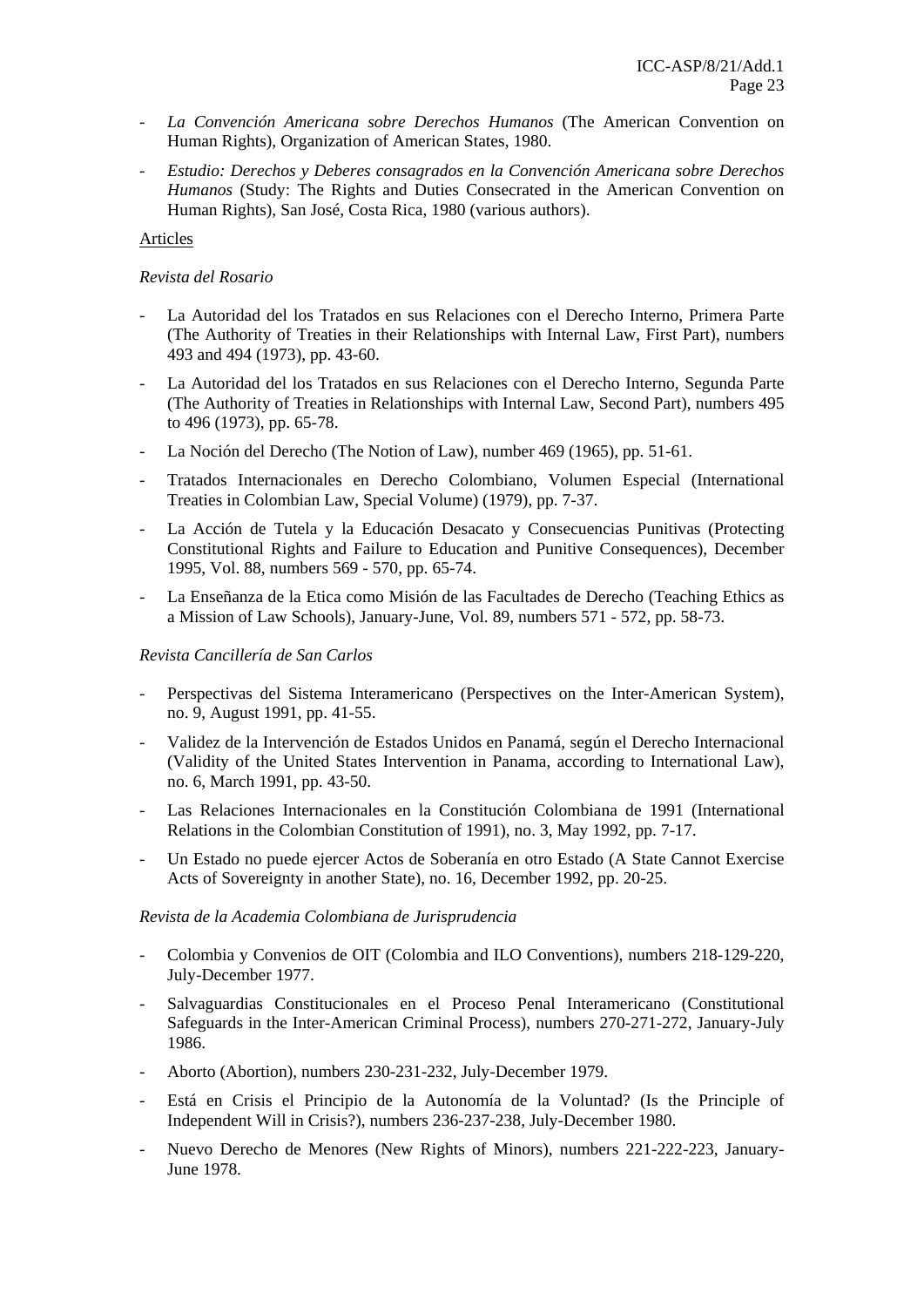- Influencia de la Corte Internacional de Justicia en el Desarrollo del Derecho Internacional (The International Court of Justice's Influence on the Development of International Law), numbers 210-211, January-June 1976.
- Constitución de Estados Unidos de América y su Influencia en el Desarrollo Público (The Constitution of the United States of America and its Influence on Public Development), numbers 278-279, July-December 1987.
- Derechos Humanos y Democracia Representativa (Human Rights and Representative Democracy), numbers 227-228-229, January-June 1979.
- Litigio Colombo-Venezolano (Colombian-Venezuelan Litigation), numbers 240-241-242, January-June 1981.
- La Cultura de la muerte. Reflexiones sobre el drama de Colombia (The Culture of Death. Reflections on the Tragedy of Colombia), no. 310, November 1997, pp. 1-11.

### *The American University Law Review*

- Rights and Duties Established by the American Convention on Human Rights, Volume 30, Autumn 1980, pp. 21-63.

#### Book studies in homage to outstanding international jurists

- *Homage to Werner Goldschmidt*, Universidad Central de Venezuela, Caracas, 1997.
- Study on "*Eficacia Extraterritorial de las Sentencias y Laudos Arbitrales Extranjeros en el Sistema Interamericano*" (Extraterritorial Efficacy of Foreign Sentences and Arbitration Rulings in the Inter-American System), pp. 539-568.
- Liber Amicorum in Homage to Héctor Gross Espiell, 1997, Bruylant, Bruxelles. Study on "Los Derechos Humanos en la Constitución Colombiana de 1991" (Human Rights in the Colombian Constitution of 1991), volume 1, pp. 863 to 878.
- *El Derecho Internacional en un Mundo en Transformación: Liber Americorum en Homenaje a Eduardo Jiménez de Aréchaga* (International Law in a World in Transformation: Liber Americorum in Homage to Eduardo Jimenez de Arechaga), Fundación de Cultura Universitaria, Montevideo, Uruguay, 1994.
- Study on *"Solución de Controversias en el Sistema Interamericano"* (Resolving Controversies in the Inter-American System), volume II, pp. 1201-1227.
- *Derechos Humanos en las Américas. Libro Homenaje a Carlos A. Dunshee de Abranches* (Human Rights in the Americas. Book in Homage to Carlos A. Dunshee de Abranches), 1984.
- Study on *"Aplicación de la Convención Americana sobre Derechos Humanos en el Orden Jurídico Interno"* (Application of the American Convention on Human Rights in the Internal Juridical Order), pp. 135 to 145.
- *Ensayos Jurídicos, Liber Amicorum en Homenaje a Carlos Holguín Holguín* (Legal Essays: Liber Amicorum in Homage to Carlos Holguin Holguin), Ediciones Rosaristas, 1996.
- Estudio *"El Derecho Internacional en un Mundo en Transformación: Nuevos Desarrollos"* (Study "International Law in a World in Transformation: New Developments), pages 377 to 406.
- *Libro Homenaje al professor Carlos Holguín Holguín* (Homage to Professor Carlos Holguín Holguín), Introduction to the international law studies by Professor Carlos Holguín Holguín.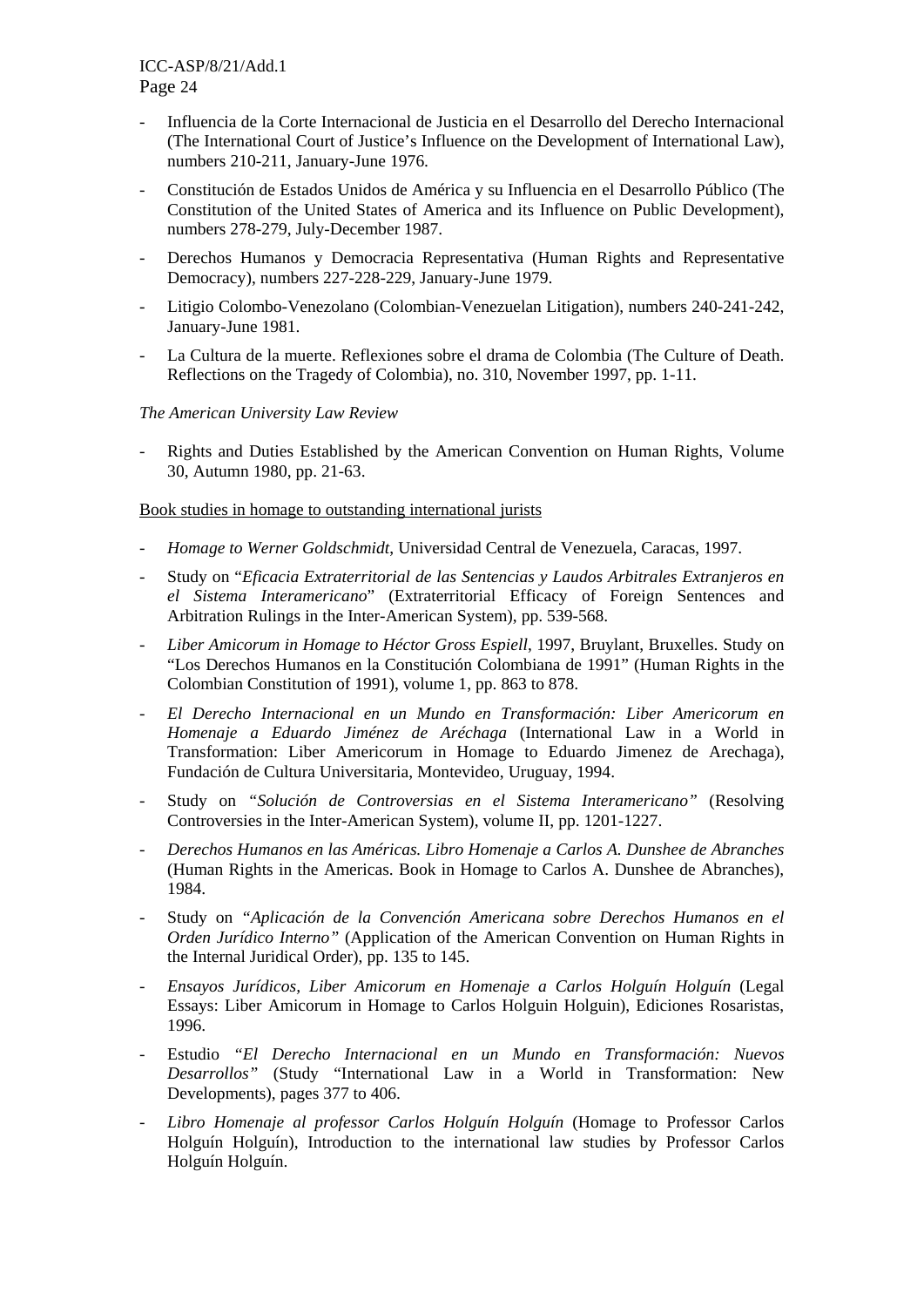#### **Membership in academic institutions**

- Chairman and member of the Colombian Academy of Jurisprudence.
- Member of the Society for Comparative Legislation in Paris.
- Member of the American Society of International Law.
- Member of the Iberian-American Institute of Procedural Law
- Member of the Argentinean Academy of International Law.
- Senior Member of the Inter-American Bar Association.
- Founding member and former Vice President of the Inter-American Institute of Human Rights in San José, Costa Rica.
- Member of the Iberian-American Association of Social Sciences.
- Member of the International Law Association.

### **Languages**

Spanish

English

\*\*\*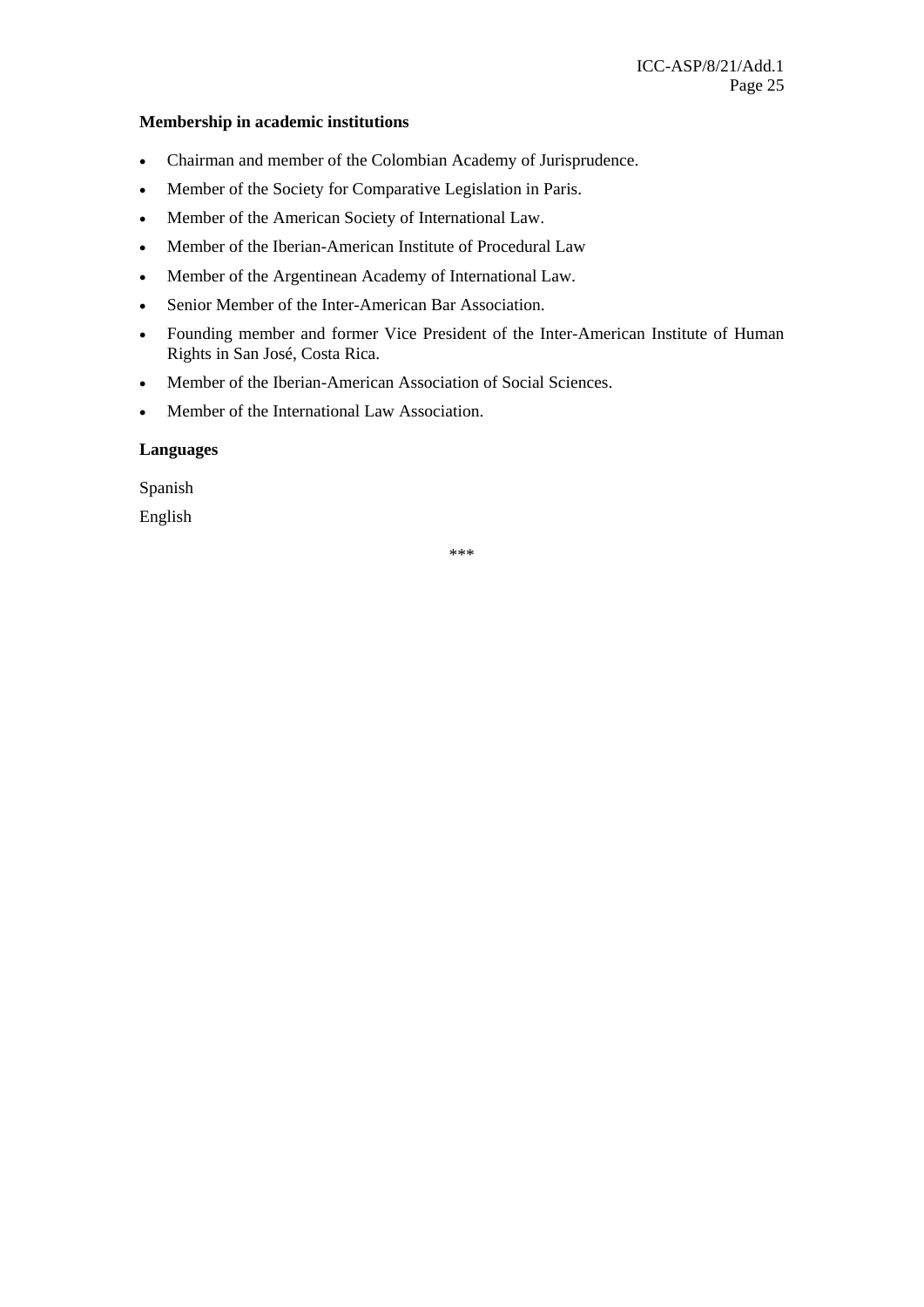# **4. Ozaki, Kuniko (Japan)**

[Original: English]

#### **Note verbale**

The Embassy of Japan in The Netherlands presents its compliments to the Secretariat of the Assembly of States Parties to the Rome Statute of the International Criminal Court and, with reference to the Secretariat's note ICC-ASP/8/S/20 dated 13 May 2009, has the honour to inform the latter that the Government of Japan has decided to nominate Professor Kuniko Ozaki as a candidate for judge of the International Criminal Court, at the election to fill judicial vacancies, to be held during the eighth session of the Assembly of States Parties, scheduled for 18 to 26 November 2009 in The Hague, following the sudden passing of Judge Fumiko Saiga in April 2009.

 The nomination of Professor Ozaki is made in accordance with article 36, paragraph 4 (a), of the Rome Statute.

Ms. Ozaki is a list B candidate for the purposes of article 36, paragraph 5, of the Rome Statute. Professor Ozaki has enjoyed a long and successful career, both as a highly competent career diplomat with expertise in international law, humanitarian law and law of human rights, including matters related to the International Criminal Court, and as a specialist in criminal law and refugee law in the Ministry of Justice. She also served as Director, Division for Treaty Affairs, United Nations Office on Drugs and Crime (UNODC), from 2006 to 2009. In addition, Professor Ozaki has rich experience as an academic lawyer, having undertaken research and teaching as a professor in the fields of international criminal law, humanitarian law and law of human rights at various universities and institutions. She has written extensively in the relevant fields and has numerous publications. These experiences clearly demonstrate her qualifications as a person with "established competence in relevant areas of international law such as international humanitarian law and the law of human rights, and extensive experience in a professional legal capacity which is of relevance to the judicial work of the Court". It is also important to note that, following the passing of Judge Saiga, there remains only one judge (male, list A) from Asia, and no female and/or list B judge from Asia amongst the incumbent judges. The election of Professor Ozaki as a new judge of the Court would thus contribute significantly to improving regional and other balances in the composition of judges of the Court. The statement made in accordance with article 36, paragraph 4 (a), of the Rome Statute and the curriculum vitae of Professor Ozaki are attached herewith.

Japan has consistently supported the activities of the International Criminal Court since its establishment and, having formally become a State Party to the Rome Statute in October 2007, intends to remain a strong supporter of the Court. The decision of the Government of Japan to present the candidature of Professor Ozaki for election as a judge of the International Criminal Court reflects its firm commitment to continue exerting utmost efforts to facilitate the activities of the Court. The Government of Japan is fully confident that Professor Ozaki possesses the necessary experience, expertise and knowledge in relevant areas of international law, such as humanitarian law and the law of human rights, to add a strong contribution to the important work of the Court.

[…]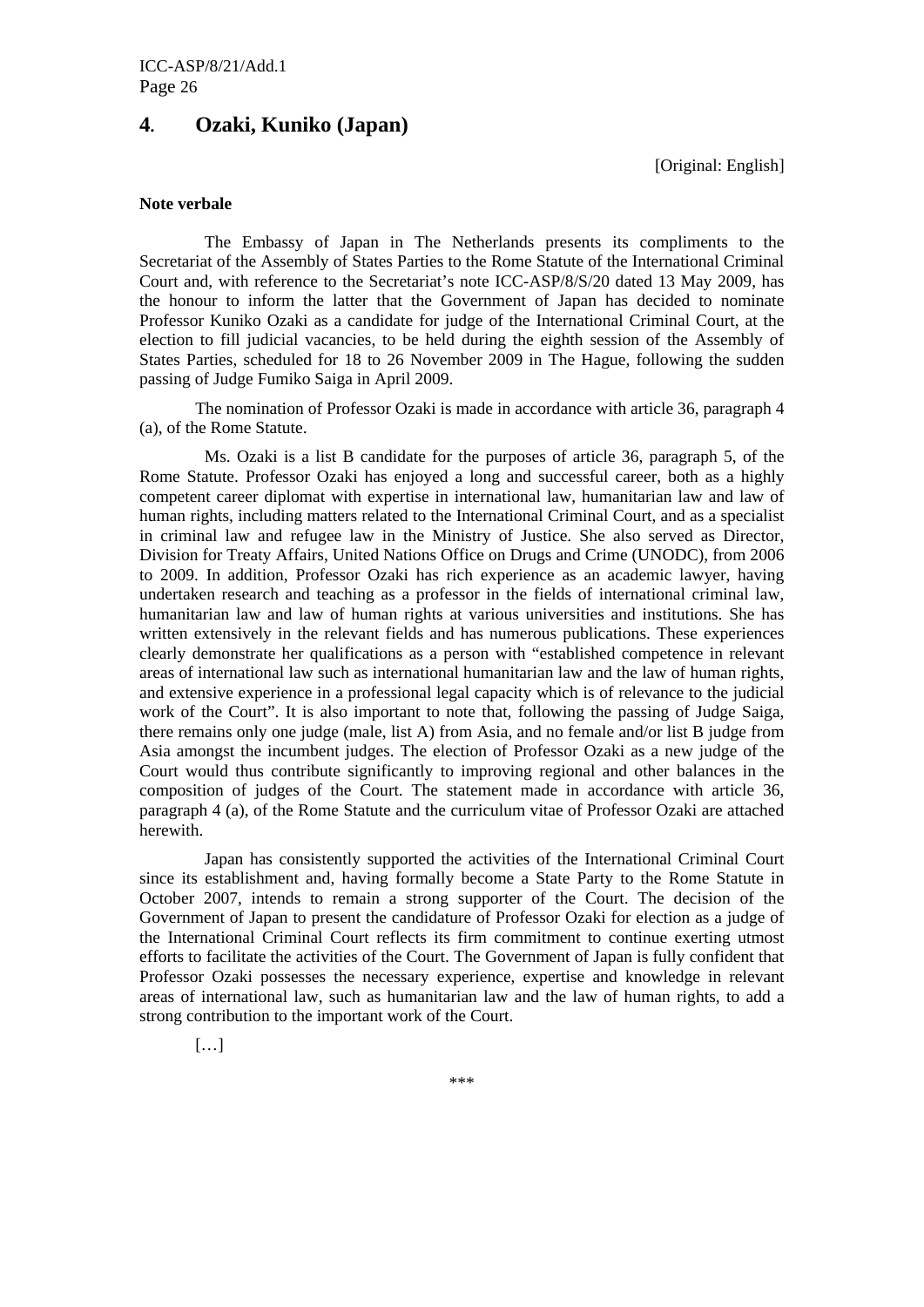#### **Statement of qualifications**

*Statement submitted in accordance with article 36, paragraph 4 (a), of the Rome Statute of the International Criminal Court and paragraph 6 of resolution ICC-ASP/3/Res.6 on the procedure for the nomination and election of judges of the International Criminal Court* 

a) Professor Kuniko Ozaki, the Japanese candidate for judge of the International Criminal Court, is a person of high moral character, impartiality and integrity, who possesses the qualifications required in Japan for appointment to the highest judicial offices.

 Professor Ozaki is one of Japan's prominent diplomats, with significant expertise in international law and international criminal law. Joining the Ministry of Foreign Affairs of Japan in 1979, Professor Ozaki has held various important positions involving legal work throughout her diplomatic career. She was engaged in and contributed to the negotiations, ratification processes and implementation phases of various treaties and conventions in the fields of international crimes, human rights, terrorism, environment and non-proliferation, amongst others. At the Permanent Mission of Japan to the United Nations, she was mainly in charge of the issues discussed in the Sixth Committee (legal affairs) of the General Assembly, and was intensively engaged in the process of international rule-making.

 Apart from her diplomatic career, in the Ministry of Justice, Professor Ozaki was heavily involved in the drafting and application of domestic law on drug crimes, organized crime, money laundering, terrorism and illegal immigration, as a specialist attached to the Criminal Affairs Bureau. She also participated actively in crime-related treaty negotiations as a member of the Japanese delegation. The wide recognition of her experience and knowledge in the field of international criminal law was demonstrated by her appointment in 2006 as Director, Division for Treaty Affairs of the United Nations Office on Drugs and Crime (UNODC), in which capacity she served until 2009. Her responsibilities in that position included assisting States in the ratification and implementation of the relevant international treaties, including the United Nations Convention against Transnational Organized Crime and the United Nations Convention against Corruption; development of domestic legislation on drugs, crime and terrorism; technical assistance including education and training of judges and prosecutors in developing countries; and establishing rule of law and national criminal justice systems in post-conflict regions.

 Professor Ozaki's exceptional competence and ability in legal affairs, as well as her high moral character, have been well confirmed by the professional manner in which she discharged these duties. Taking into account these achievements of Professor Ozaki, her nomination as the Japanese candidate for judge of the International Criminal Court was proposed at a cabinet meeting, and authorized after careful consideration following the procedure stipulated in article 36, paragraph 4 (a) (i), of the Rome Statute.

b) Professor Ozaki is nominated as the Japanese candidate for judge of the Court for inclusion in list B for the purposes of article 36, paragraph 5, of the Rome Statute.

 Professor Ozaki has been intensively involved in the relevant areas of international law, such as international humanitarian law and law of human rights, and developed superior expertise and competence in these fields. As Director of the Human Rights and Humanitarian Affairs Division, she was in charge of preparing for the ratification and implementation of the Geneva Conventions and the Additional Protocols, amongst others, and led the Japanese delegation in human rights-related meetings at the United Nations. As Director of the Refugee Division at the Ministry of Justice, she was also responsible for addressing the issue of human trafficking and issues related to refugees. Most importantly, she took active part in and contributed significantly to the process of preparing and negotiating the establishment of a statute for the International Criminal Court, both in New York and in Tokyo.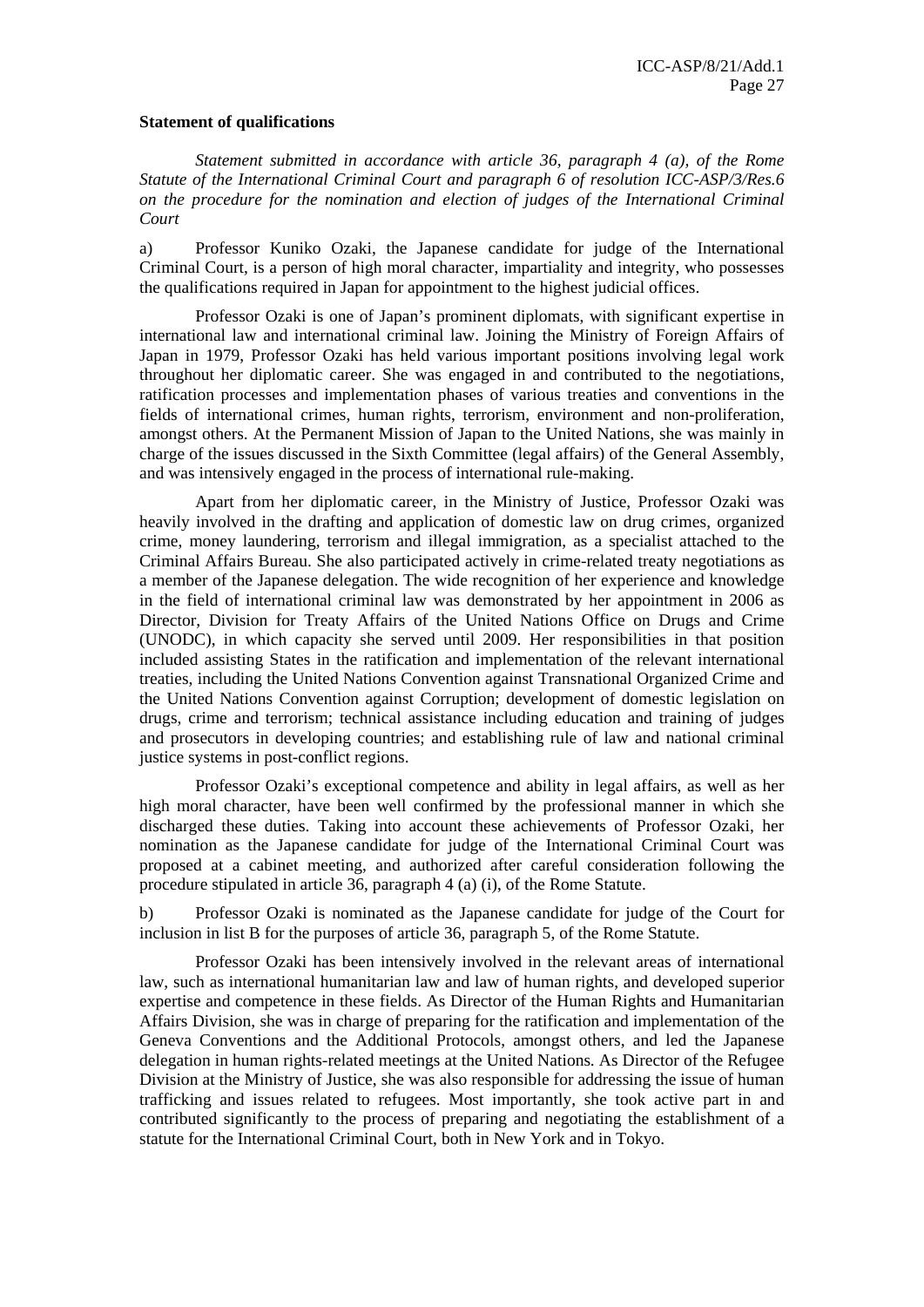In addition to her work for the Government of Japan, Professor Ozaki has rich experience as an academic lawyer, having undertaken research and teaching in the fields of international humanitarian law and law of human rights, including matters related to the International Criminal Court, as Professor of International Law at various universities and institutions. She has written extensively in the relevant fields and has numerous publications.

c) Professor Ozaki has an excellent knowledge of and is fluent in English. She also has a good knowledge of French.

d) The information relating to article 36, paragraph 8 (a), of the Rome Statute is as follows: Given that there remains only one judge (male, list A) from Asia amongst the incumbent judges following the passing of Judge Fumiko Saiga, the election of Professor Ozaki as a new judge of the Court will significantly contribute to improving regional and other balances in the composition of judges of the Court.

- (i) Professor Ozaki is qualified for appointment to the highest judicial offices in Japan.
- (ii) Professor Ozaki is a national of Japan, a member of the Asian region.
- (iii) Professor Ozaki is female.

e) Professor Ozaki has legal expertise on specific issues including, but not limited to, violence against women and children. As Director of the Human Rights and Humanitarian Affairs Division, she was involved in gender-related issues, and led the Japanese delegation at the twenty-third special session of the General Assembly on "Women 2000: gender equality, development and peace for the twenty-first century", which took place in New York in June 2000. She addressed the issue of human trafficking in various positions held throughout her career. She also contributed to the making of the "Model Strategies and Practical Measures on the Elimination of Violence against Women in the Field of Crime Prevention and Criminal Justice" as a member of the Japanese delegation to the Crime Commission in 1997, and became responsible for its implementation as the Director for Treaty Affairs of UNODC from 2006. At UNODC, she dealt extensively with the issue of transnational organized crime. Her contributions to the activities of UNODC are well recognized by the international community.

f) Professor Ozaki is a national of Japan and does not possess the nationality of any other State.

\*\*\*

### **Personal**

Date of birth: 20 February 1956 Place of birth: Japan

### **Education**

University of Tokyo (B.A., 1978)

University of Oxford (M.Phil., 1982)

#### **Current positions**

Professor at the National Graduate Institute for Policy Studies (GRIPS), specializing in international law, humanitarian law and law of human rights.

Special Assistant to the Ministry of Foreign Affairs and Ambassador in charge of the Convention on Biological Diversity.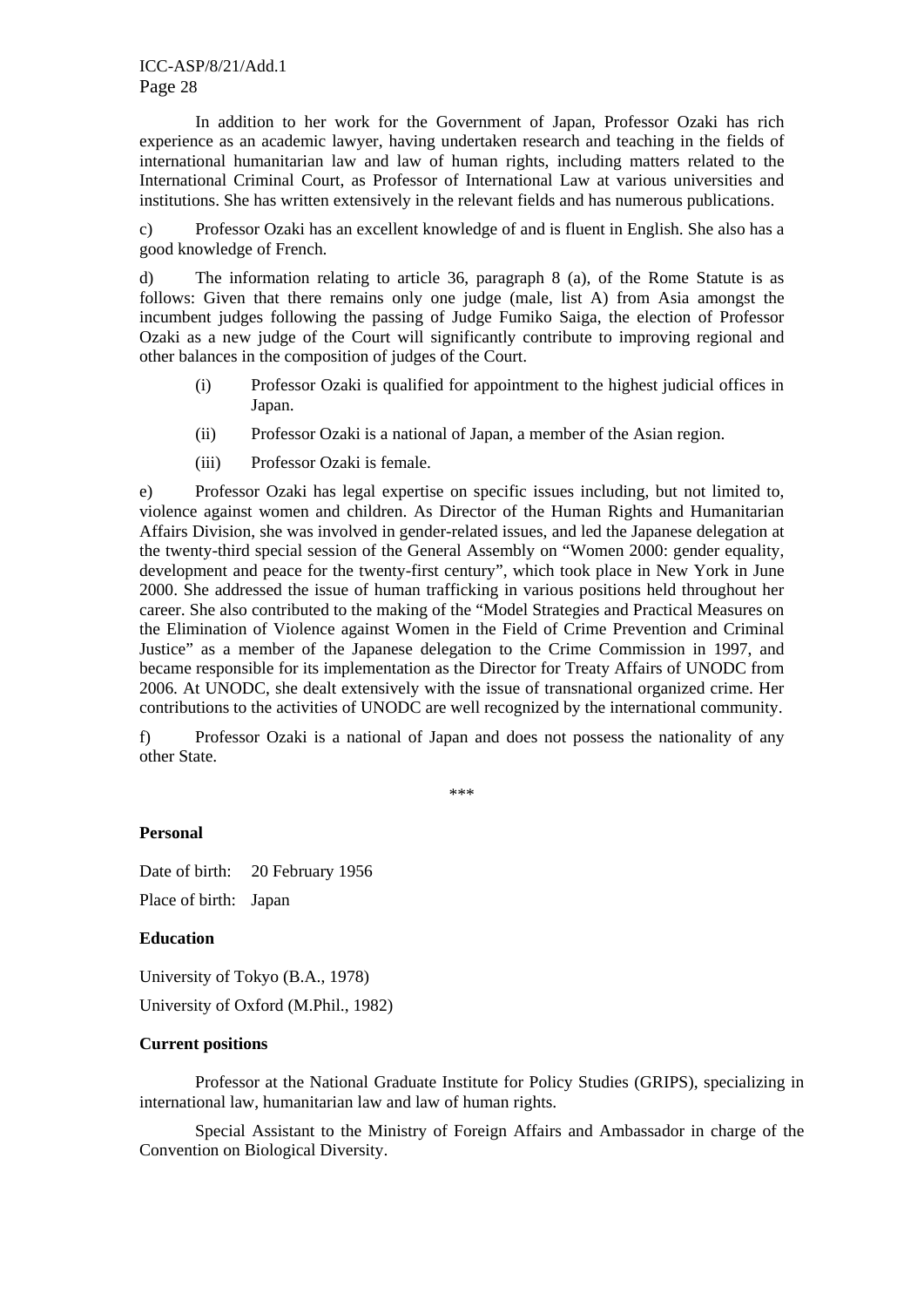#### **Professional legal experience**

April 2009 - present Special Assistant to the Ministry of Foreign Affairs.

 Ambassador in charge of the Convention on Biological Diversity. In charge of negotiating and preparing for the 10th Meeting of the Conference of the Parties to the Convention on Biological Diversity (2010).

2006 - 2009 Director, Division for Treaty Affairs, United Nations Office on Drugs and Crime (UNODC).

> As the legal advisor of UNODC, responsible for, amongst others, assisting States in the ratification and implementation of the relevant international treaties, including the United Nations Convention against Transnational Organized Crime and the United Nations Convention against Corruption, as well as the development of domestic legislation on drugs, crime and terrorism; technical assistance including education and training of judges and prosecutors in developing countries; and the establishment of rule of law and national criminal justice systems in post-conflict regions.

2004 - 2006 Minister, Permanent Mission of Japan to the International Organizations in Vienna; Head of the International Atomic Energy Agency (IAEA) and Nuclear Suppliers Group (NSG) sections.

> As Head of the IAEA and NSG sections, covered non-proliferation issues and in charge of the negotiations to revise the Convention on the Physical Protection of Nuclear Material.

1991 - 2001 Director, Human Rights and Humanitarian Affairs Division, Ministry of Foreign Affairs.

> As Director, responsible for humanitarian and human rights affairs, including gender issues. In charge of the preparations for the ratification and implementation of the Geneva Conventions and the Additional Protocols, amongst others. Led the Japanese delegation in human rights-related meetings of the United Nations, including the twenty-third special session of the General Assembly on "Women 2000: gender equality, development and peace for the twenty-first century", in June 2000. Also responsible for addressing international crimes, transnational crimes and drug and human trafficking. Led the negotiations for the Convention against Transnational Organized Crime and the Convention on Cybercrime.

1998 - 1999 Director, Refugee Division, Immigration Bureau, Ministry of Justice.

Main duties and responsibilities included determination of refugee status in accordance with the United Nations Convention on Refugees and issues related to illegal immigrants and human trafficking.

1995 - 1998 Specialist to Criminal Affairs Bureau, Ministry of Justice.

 Actively participated as a member of the Japanese delegation in crime-related treaty negotiations, including the United Nations Preparatory Committee for the Establishment of an International Criminal Court. Responsible for legislation and application of domestic law on drug crimes, organized crime, money laundering, terrorism and illegal immigration, in accordance with relevant international conventions, and participated in the drafting of major laws in these areas. Also in charge of advising on the application of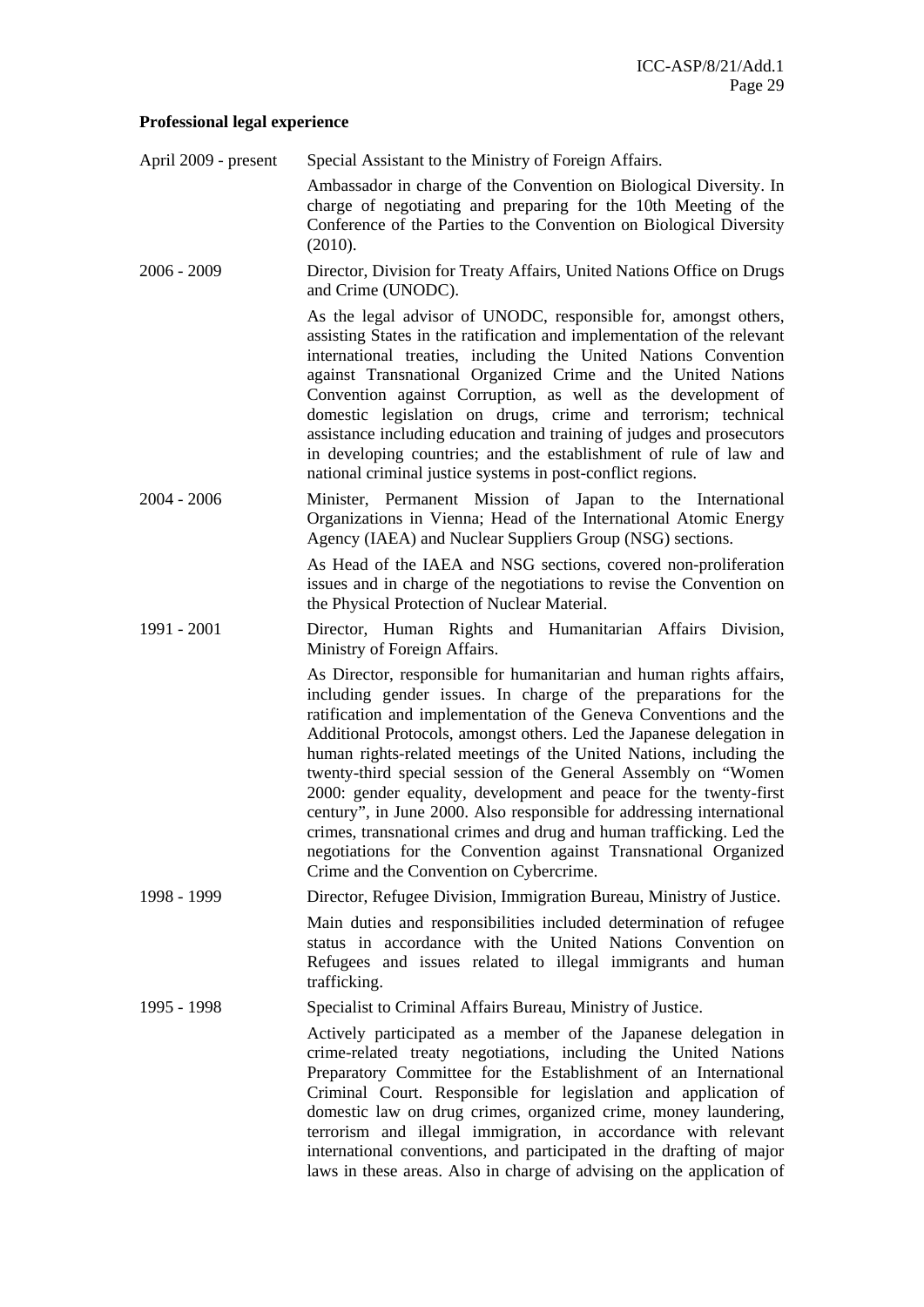|             | drug-related laws in specific cases. Contributed to the making of the<br>"Model Strategies and Practical Measures on the Elimination of<br>Violence against Women in the Field of Crime Prevention and<br>Criminal Justice" as a member of the Japanese delegation to the<br>Crime Commission in 1997.                                                                                                         |
|-------------|----------------------------------------------------------------------------------------------------------------------------------------------------------------------------------------------------------------------------------------------------------------------------------------------------------------------------------------------------------------------------------------------------------------|
| 1993 - 1995 | First Secretary, Permanent Mission of Japan to the United Nations.                                                                                                                                                                                                                                                                                                                                             |
|             | Mainly responsible for matters taken up by the Sixth Committee<br>(legal affairs) of the United Nations General Assembly. Major issues<br>included negotiations on the Rome Statute and the Terrorism<br>Declaration and discussions on the International Court of Justice, the<br>International Law Commission and the United Nations Charter<br>revision, amongst other issues related to international law. |
| 1992 - 1993 | Deputy Director, Economic/Environmental<br>Affairs<br>Principal<br>Division, United Nations Bureau, Ministry of Foreign Affairs.                                                                                                                                                                                                                                                                               |
|             | Main duties and responsibilities included matters relating to<br>sustainable development, the concept of which was beginning to gain<br>recognition as one of the guiding principles of the United Nations<br>system; preparation for the Rio Conference; and Japan's ratification<br>of the Basel Treaty.                                                                                                     |
| 1986 - 1989 | Deputy Director, Oceanic Affairs Division, Ministry of Foreign<br>Affairs.                                                                                                                                                                                                                                                                                                                                     |
|             | Responsible, amongst other matters, for trade negotiations in<br>agricultural and fisheries products and application of the General<br>Agreement on Tariffs ans Trade (GATT) and bilateral trade<br>agreements to these products. Also involved in early negotiations to<br>establish the Asia-Pacific Economic Cooperation (APEC).                                                                            |
| 1982 - 1986 | Deputy Director, Legal Affairs Division, Treaties Bureau, Ministry of<br>Foreign Affairs.                                                                                                                                                                                                                                                                                                                      |
|             | Major responsibilities included criminal jurisdiction, treaty law,<br>international economic law and law of the sea.                                                                                                                                                                                                                                                                                           |

Amongst other activities, engaged in and contributed to the negotiations, ratification processes, and implementation phases of numerous treaties and conventions, including the following:

- Rome Statute of the International Criminal Court;
- Human rights conventions:
- Geneva Conventions and Additional Protocols;
- United Nations Convention against Transnational Organized Crime;
- United Nations Convention against Corruption;
- Terrorism-related treaties; and
- Environment-related treaties.

Also participated in many other international meetings and conferences, as a keynote speaker, lecturer, panelist and discussant, as well as contributed to United Nations publications.

### **Academic experience**

Vast experience as an academic lawyer, having undertaken research and teaching as a professor at the institutions listed below. Main fields of specialty are: international criminal law and law of human rights including matters relating to the International Criminal Court, war crimes, crimes against humanity, terrorism, organized crime and corruption, amongst others.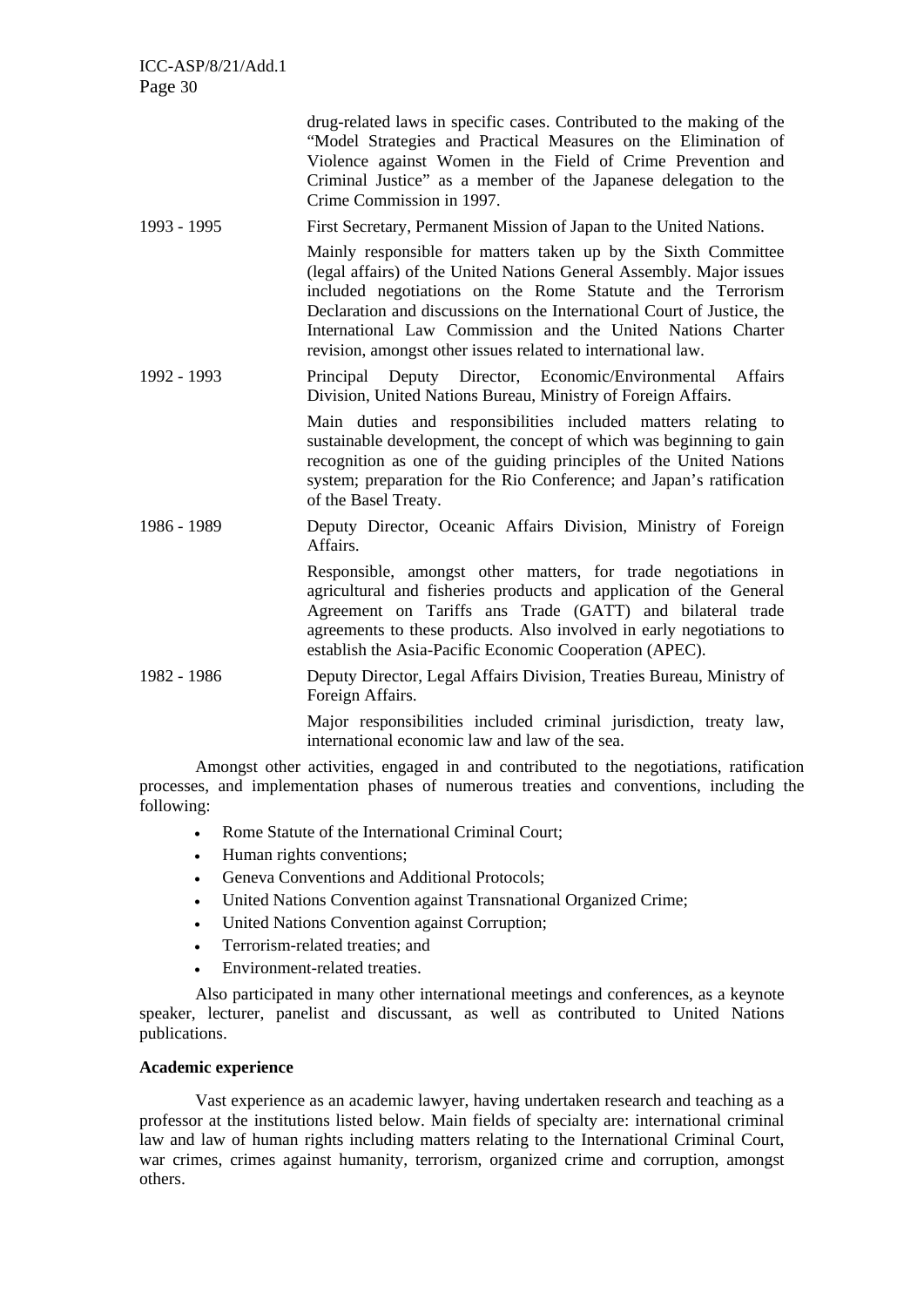| $2009$ - present | Professor, National Graduate Institute for Policy Studies (GRIPS).           |
|------------------|------------------------------------------------------------------------------|
| 2001 - 2004      | Professor of International Law, Tohoku University Graduate School<br>of Law. |
| $2003 - 2004$    | Professor, Kobe University Graduate School.                                  |

### **Relevant publications (in Japanese)**

### Books

- *International Human Rights Law and International Criminal law* (Shinzansha, 2004).
- *International Law (Bridge-book Series)* (Shinzansha, 2003, co-author (2nd edition, 2009)).

### Treatises

- "UN Convention against Transnational Organized Crime", *Gendai Keijiho* vol. 9 (2007).
- "Gender as the mainstream in the United Nations", in: Toshiya Ueki & Hiroyuki Tosa (ed.), *International Law, International Relations and Gender* (Tohoku University Press, 2007).
- "Punishment of war crimes in Japan", in: Shinya Murase & Akira Mayama (ed.), *International Law of Armed Conflicts* (Toshindo, 2006).
- "Exemption of penalties on illegal entry of refugees coming directly from a territory where their life or freedom was threatened", in: *Jurisuto Important Cases in 2002*, (Yuhikaku, 2003).
- "Punishment of human rights violators in international law", in: Yozo Yokota (ed.), *Contemporary International Law and the United Nations, Human Rights and International Tribunals* (Kokusai Shoin, 2003).
- "The scope of national criminal jurisdiction over violations of human rights", *Kokusaiho Gaiko Zassi* vol. 102-1 (2003).
- "International framework to fight against trafficking of children", *Hougaku Seminar* 2003-1 (2003).
- "Major work of the Human Rights Commission in 2000", *Kokusai Jinken* vol. 12 (2001).
- "Transnational Organized Crime Japan and the G8 Summit Meeting 2000", *Gaiko Forum* 2000-8 (2000).
- "Supreme Court ( $3<sup>rd</sup>$  Bench) Decision on 18 October 1996 Legality of undercover operations in drug crimes investigations", *Horitsu no Hiroba* 1997-7 (1997).
- "Osaka District Court Judgment on 22 September 1995 Controlled delivery and Custom Law", *Kenshu* vol. 578 (1996).
- "Problems in the application of Article 8 of the Drug Special Law", *Kenshu* vol. 581 (1996).

#### **Languages**

Japanese (native)

English (fluent)

French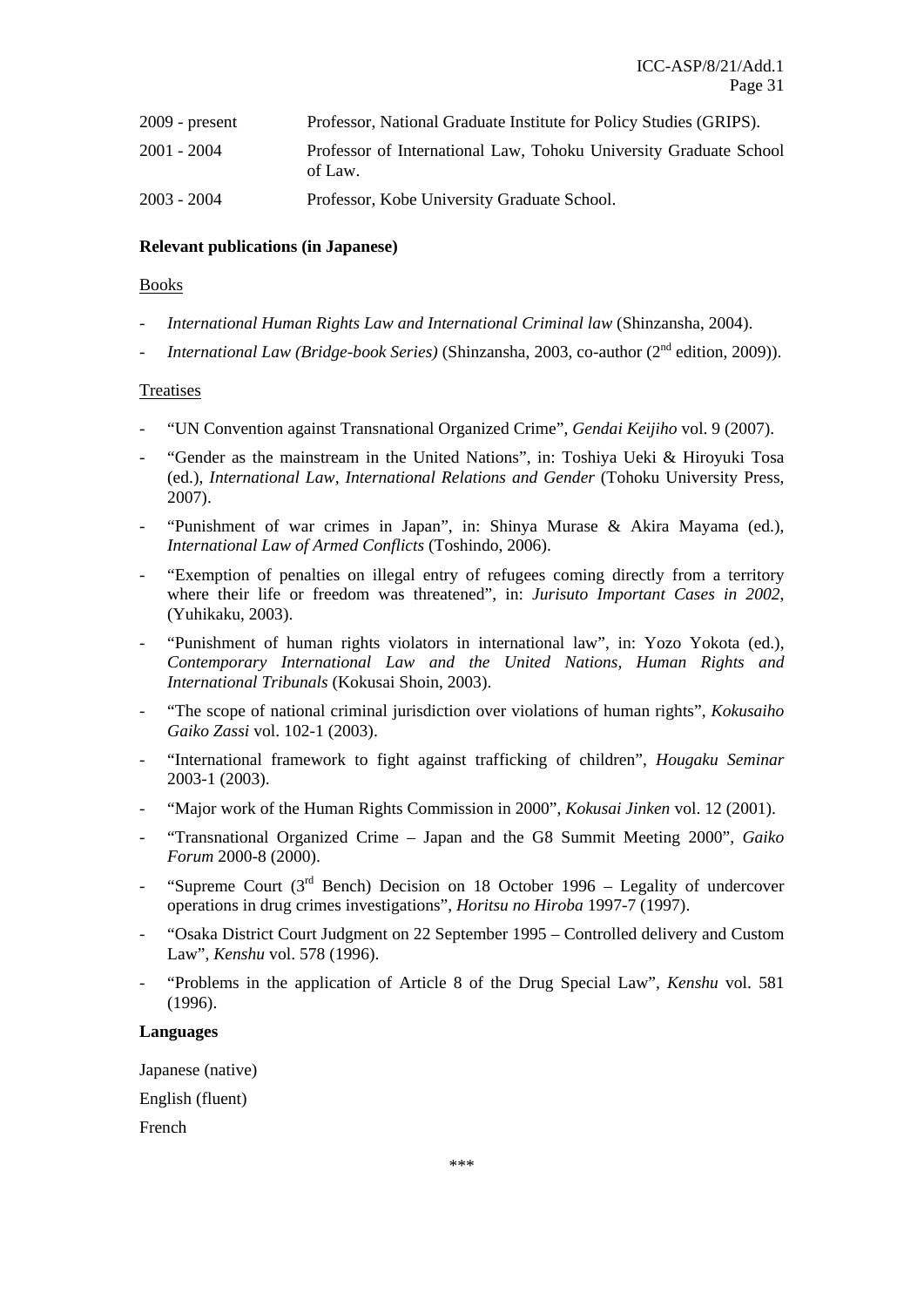# **5. Pollard, Duke E. E. (Guyana)**

[Original: English]

#### **Note verbale**

The Permanent Mission of the Republic of Guyana to the United Nations presents its compliments to the Secretariat of the Assembly of States Parties to the Rome Statute of the International Criminal Court and has the honour to inform that the Government of Guyana hereby nominates Justice Duke E.E. Pollard as a candidate for the post of judge of the International Criminal Court in the elections to be held during the eighth session of the Assembly of States Parties in The Hague, 18-26 November 2009. For the purposes of article 36, paragraph 5, of the Statute, Justice Pollard is being nominated as a candidate under list B.

Justice Duke Pollard is a person of high moral character, impartiality and integrity. He possesses the qualifications for appointment to the highest judicial offices in the Republic of Guyana. Justice Pollard is a sitting senior judge of the Caribbean Court of Justice (CCJ), the highest appellate municipal court of the Caribbean Community (CARICOM). The CCJ also exercises an original jurisdiction as an international tribunal interpreting and applying the Revised Treaty of Chaguaramas (RTC), the constituent instrument of CARICOM, employing such rules of international law as may be applicable (article 17(1) of the RTC).

As a judge of the CCJ, the highest appellate municipal court for the dualistic jurisdictions in CARICOM, Justice Pollard is required to interpret and apply various human rights provisions of national constitutions, inter alia, based on the European Convention on Human Rights and the Canadian Bill of Rights, and to ensure that municipal law enactments of such dualist jurisdictions are construed consistently with the obligations assumed by such States under international instruments setting out international humanitarian and international human rights norms, in the absence of an express legislative intent to the contrary.

Justice Pollard has established competence in areas of international law such as international humanitarian law and the law of human rights, and extensive experience in a professional legal capacity which is of relevance to the judicial work of the Court. He has in excess of four decades of experience as a practising international treaty lawyer in the United Nations System, commencing with his representation of Guyana at the Vienna Conference on the Law of Treaties (1968-1969). Justice Pollard also represented Guyana on the United Nations Special Committee on the Question of Defining Aggression.

Justice Pollard is a qualified lawyer from a common law legal system. He has standing at the bar in Guyana and in Jamaica, cumulatively covering some three decades. In the course of his legal career, he has been exposed to influences from other legal systems, including the Civil Law system. He is a citizen of the Republic of Guyana, and only of that country. He has an excellent knowledge of English, which is his mother tongue.

The Government of Guyana attaches high importance to the Court and considers that Justice Pollard has the qualities and experience that will enable him, if chosen, to make a valuable contribution to its work. He will bring to the Court wide-ranging experience in international law as well as the judicial expertise derived from his service in the highest appellate Court in CARICOM, where he has adjudicated in criminal law and other cases. The candidature Justice Pollard has been endorsed by the Caribbean Community.

The attached statement of qualifications and curriculum vitae further detail the experience and qualifications of the candidate.

[…]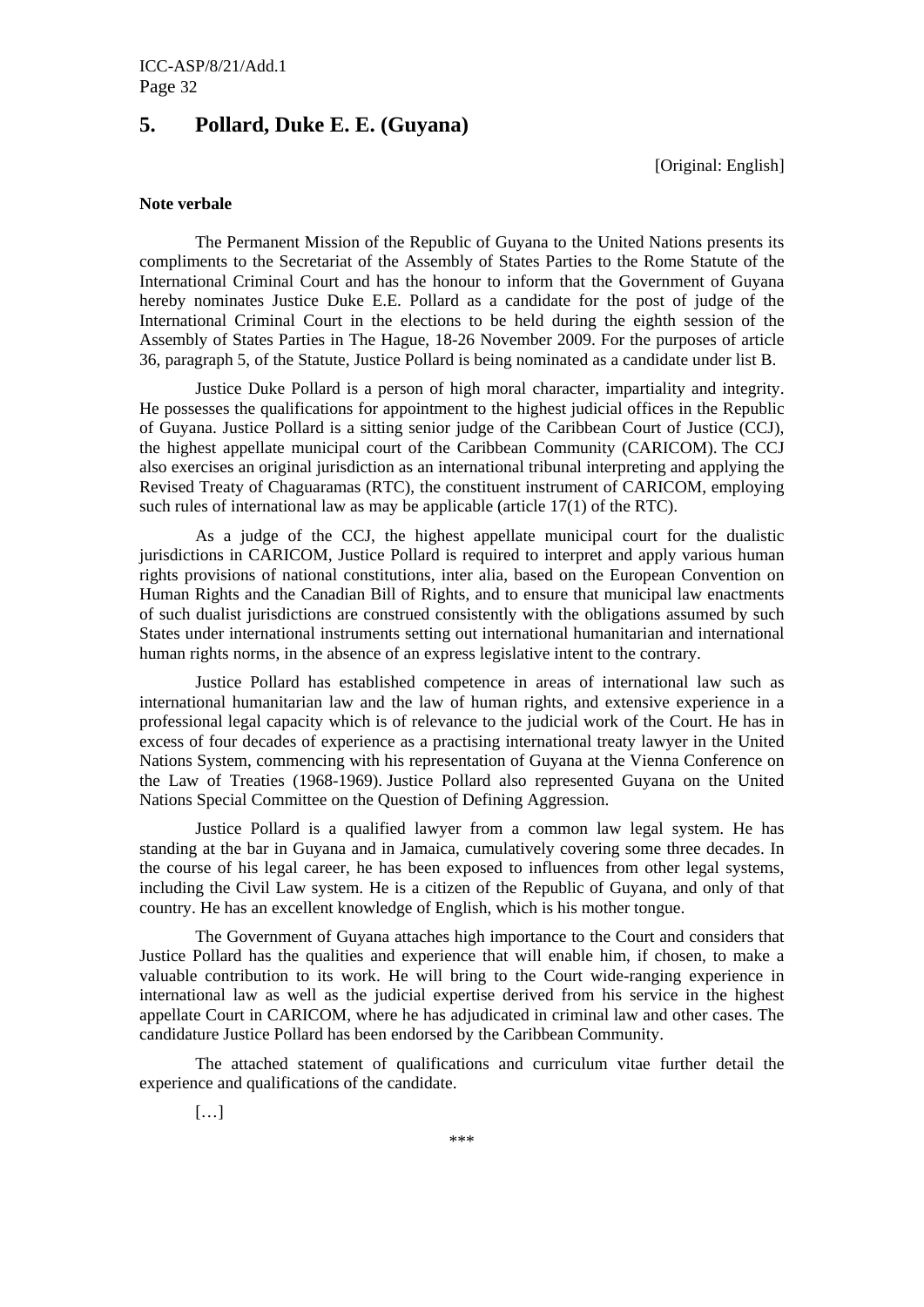#### **Statement of qualifications**

a) Justice Duke Pollard is a person of high moral character, impartiality and integrity. He possesses the qualifications for appointment to the highest judicial offices in the Republic of Guyana.

Justice Pollard is a sitting senior judge of the Caribbean Court of Justice (CCJ), the highest appellate municipal court of the Caribbean Community (CARICOM). The CCJ also exercises an original jurisdiction as an international tribunal interpreting and applying the Revised Treaty of Chaguaramas (RTC), the constituent instrument of CARICOM, employing such rules of international law as may be applicable (article 17(1) of the RTC).

As a judge of the CCJ, the highest appellate municipal court for the dualistic jurisdictions in CARICOM, Justice Pollard is required to interpret and apply various human rights provisions of national constitutions based on the European Convention on Human Rights and the Canadian Bill of Rights, and to ensure that municipal law enactments of such dualist jurisdictions are construed consistently with the obligations assumed by such States under international instruments setting out international humanitarian and international human rights norms, in the absence of an express legislative intent to the contrary. This is a requirement of article 27 of the Vienna Convention on the Law of Treaties, subject to article 46 thereof. CARICOM States are parties to the said Vienna Convention.

Justice Pollard has established competence in relevant areas of international law, such as treaty law, international humanitarian law and the law of human rights, and extensive experience in a professional legal capacity which is of relevance to the judicial work of the Court. He has in excess of four decades of experience as a practising international treaty lawyer in the United Nations System, commencing with his representation of Guyana at the Vienna Conference on the Law of Treaties (1968-1969). Such experience is seminally relevant for the interpretation and application of humanitarian and human rights norms usually set out in relevant international law instruments, e.g. the Geneva Conventions of 1949, the Rome Statute and numerous international human rights treaties or conventions elaborated under the auspices of the United Nations.

In the course of his career as a practicing international lawyer, Justice Pollard represented Guyana on the United Nations Special Committee on the Question of Defining Aggression. He occupied official positions as Chairman (ag.) and Vice-Chairman of the Sixth Committee of the General Assembly, and Rapporteur of the Host Country Committee. He also represented Guyana on all other committees of the General Assembly except the Fifth Committee. Justice Pollard's experience puts him in an excellent position to appreciate the political context in which international humanitarian and human rights instruments are conceptualized, deliberated and elaborated. The Rome Statute of the International Criminal Court and General Assembly Resolution 3314 (XXIX) are outstanding cases in point.

Justice Pollard is also a qualified lawyer from a common law legal system with standing at the bars in Guyana and in Jamaica, cumulatively covering some three decades. In the course of his legal career, he has been exposed to influences from other legal systems, including the Civil Law system.

b) Justice Duke Pollard meets both the requirements specified in paragraph 3 (b) (i) and in paragraph 3 (b) (ii) of article 36 of the Rome Statute. As a sitting judge of the Caribbean Court of Justice, he has acquired experience and expertise in the adjudication of criminal and other cases. Given that Justice Pollard possesses the qualifications for appointment to the highest judicial offices in Guyana, the Government of Guyana is accordingly nominating him as a judge of the International Criminal Court. For the purposes of article 36, paragraph 5, of the Statute, Justice Pollard is being nominated as a candidate for election under list B.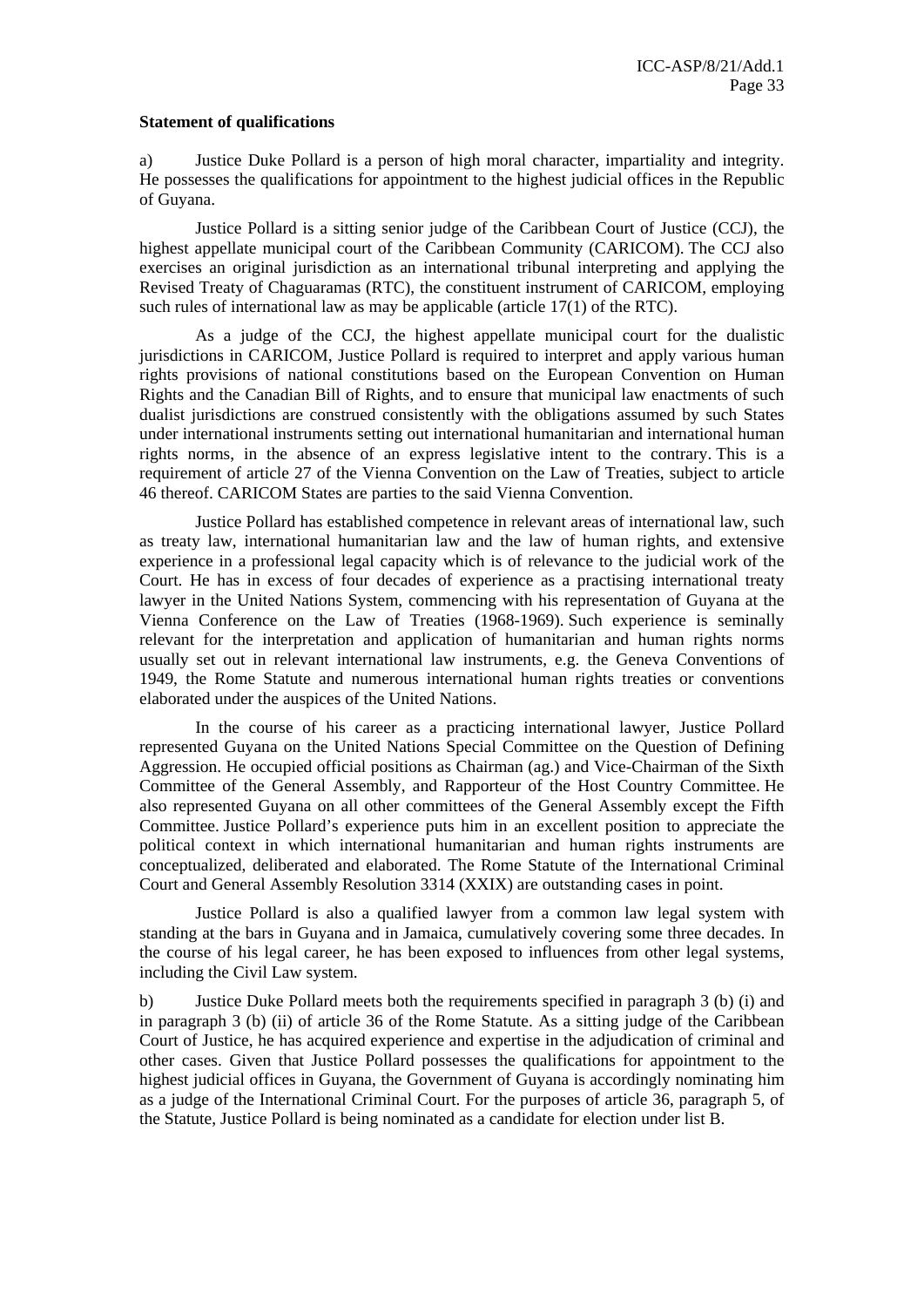ICC-ASP/8/21/Add.1 Page 34

Justice Pollard's past experience as Chairman (ag.) of the United Nations Council for Namibia and his representation of Guyana on the Third and Fourth Committees of the United Nations General Assembly qualify him in a peculiar way to appreciate the significance and impact of international humanitarian and human rights norms on indigenous peoples, non-self governing peoples and on newly emerging states of the international community.

Justice Pollard, as legal adviser to the Caribbean Community organised and spearheaded CARICOM's participation in several international human rights conventions, conceptualised, deliberated and elaborated under the auspices of the United Nations, including the constituent instrument of the International Criminal Court, the Rome Statute. Such participation involved the preparation of relevant negotiating briefs for delegations representing one or another CARICOM State or the CARICOM Secretariat as the case may be.

Justice Pollard is also a recognised publicist in international law, having written several books and articles on international law and the protection of small States published by leading international law publishers and journals, for example, Oxford University Press, The Caribbean Law Publishing Company, The International and Comparative Law Quarterly Review, The Commonwealth Law Journal, The Texas Law Review, San Diego Law Review and The Caribbean Yearbook of International Relations.

Justice Pollard is a citizen of the Republic of Guyana, and only of that country. He has an excellent knowledge of English, which is his mother tongue. Justice Pollard is male.

\*\*\*

#### **Personal**

Nationality: Guyanese

#### **Profession**

International lawyer, jurist, municipal lawyer

### **Education**

- Queen's College (Guyana).
- London University B.A. (Hons.), LL.B. (Hons.).
- McGill University, LL.M. (International Law).
- New York University, LL.M. (International Law).
- Norman Manley Law School, Legal Education Certificate.

#### **Academic honours**

- Lionel Luckhoo Memorial Prize (University College of Wisconsin, 1959).
- Fellow of Institute of Comparative and Foreign Law (McGill University, 1966).
- Fellow of Centre for International Affairs (New York University, 1970).

#### **Professional expertise**

- Publicist / jurist in International Law
- Mining / International Economic Law
- Law of the Sea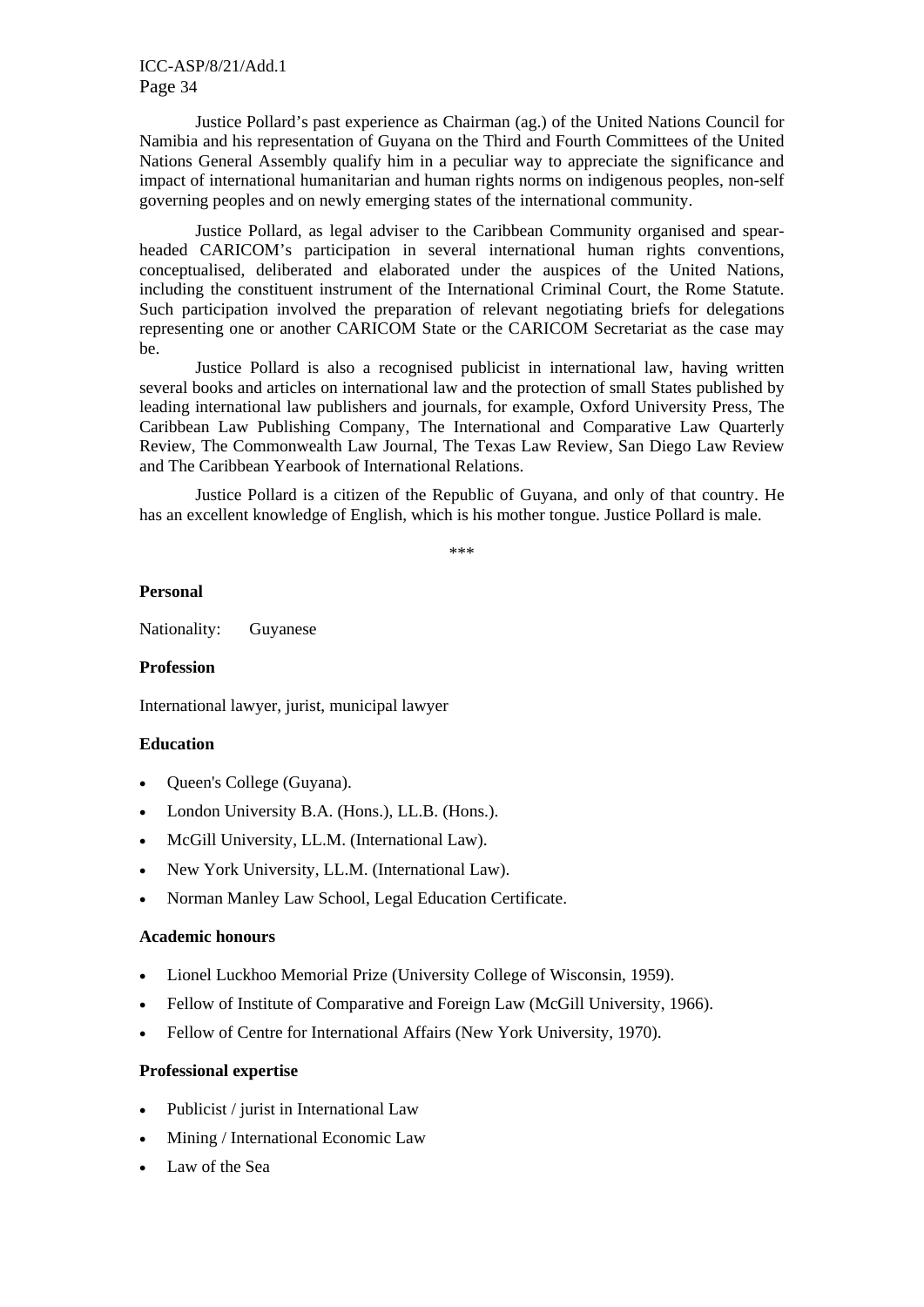- International Institutional Law
- Law of Treaties
- General International Law
- Economic Integration Law

### **Professional associations**

- Member of the Jamaican Bar
- Member of the Guyana Bar
- Member of the British Institute of International and Comparative Law
- Member of the American Society of International Law

### **Critical achievements**

- Collaborated in conceptualizing, defining and promoting the concept of the Exclusive Economic Zone (UNCLOS III).
- Elaborated Protocols and Treaty on the revision of the Treaty Establishing the Caribbean Community (1994-2000).
- Collaborated in the elaboration of the Agreement Establishing the Caribbean Court of Justice and other constituent instruments.
- Elaborated draft Agreement Establishing the Association of Caribbean States.
- Responsible for elaborating United Nations travel documents for Namibians.
- Responsible for establishing the terms of reference of the United Nations Committee on Relations with the Host Country (Acting Chairman of the Sixth Committee of the United Nations General Assembly, 26th session).

# **Representation at intergovernmental conferences and meetings**

1974 - 1982 Representative of the International Bauxite Association (IBA) Secretariat at meetings of the United Nations Conference on Trade and Development (UNCTAD), including the Negotiating Conference on the Common Fund, Geneva, September (1979), February (1980).

> Representative of IBA Secretariat at various meetings of Producers' Associations sponsored by United Nations related bodies.

> Representative of the IBA for the purpose of establishing relations with the United Nations and, in particular UNCTAD and ECOSOC, including its Commission on Natural Resources (United Nations Headquarters, New York); the International Monetary Fund (IMF) and the International Bank for Reconstruction and Development (IBRD) (Headquarters, Washington); United Nations Industrial Development Organization (UNIDO) (Headquarters, Vienna); Inter-Governmental Council of Copper Exporting Countries (CIPEC) (Headquarters, Paris); UNCTAD (Headquarters, Geneva).

1973 - 1974 Legal Adviser to the Guyana delegation at Guyana/Cuba, Guyana/United Kingdom, Guyana/Netherlands, Guyana/France, Guyana/Brazil bi-lateral air transport negotiations.

> Legal Adviser to Guyana delegation, Meeting of Bauxite Producing Countries (Conakry, 1974).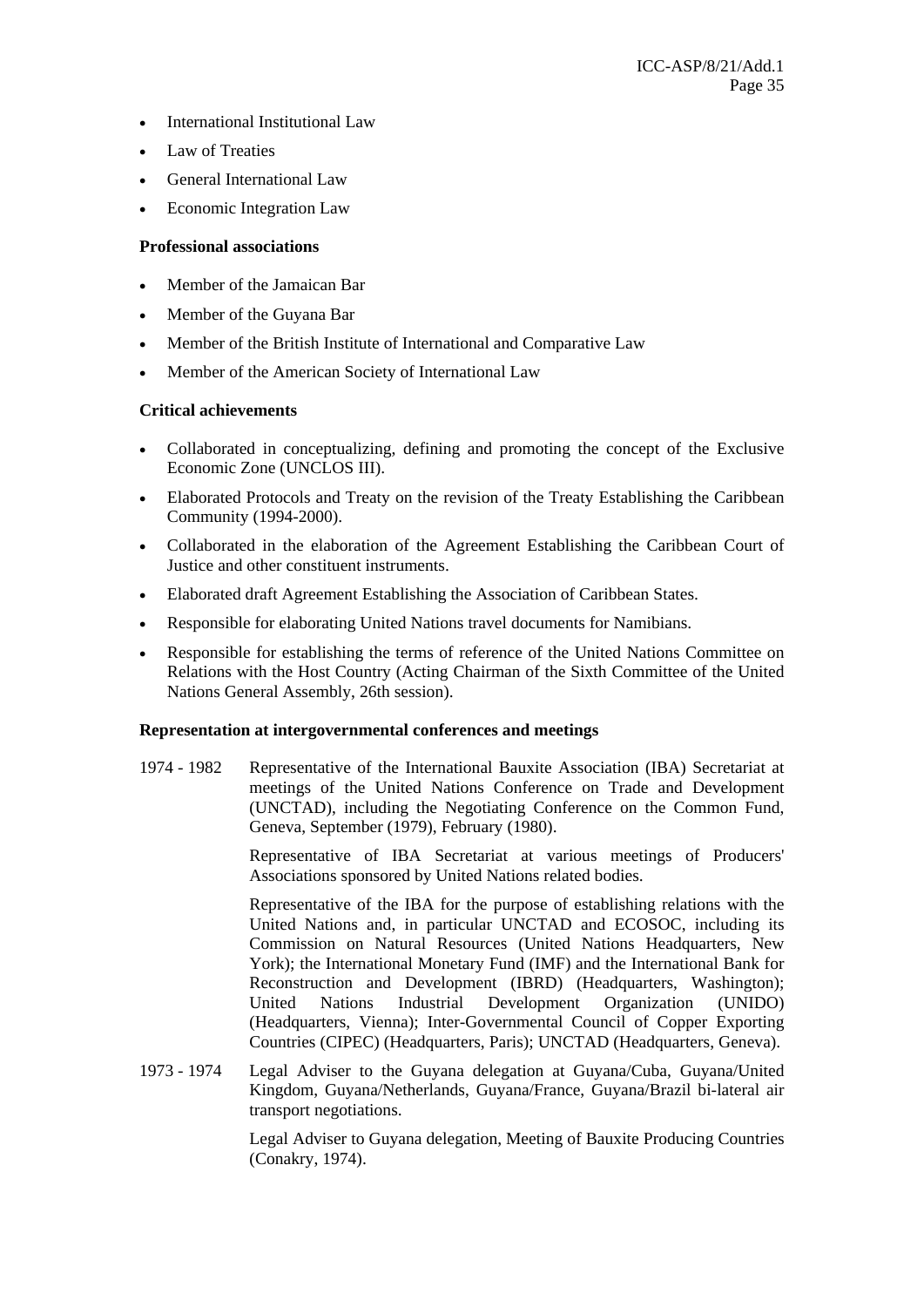- 1970 1973 Representing Guyana on the following:
	- Working Party to draft the instrument Establishing the Caribbean Community and Common Market.
	- United Nations Committee on Relations with the Host Country.
	- Preparatory Committee of the Specialized Conference of Caribbean Countries on the Law of the Sea (Colombia).
	- Meeting of Commonwealth Caribbean Countries on the Law of the Sea (LOS), (Kingston, Jamaica).
	- United Nations Commission on International Trade Law, 5th session (New York).
	- Meeting of Officials of Caribbean Countries on LOS (Caracas).
	- United Nations Seabed Committee, Spring session (New York).
	- Specialized Conference of Foreign Ministers of Caribbean Countries on the Law of the Sea (Dominican Republic).
	- United Nations Seabed Committee, Summer session (Geneva).
	- United Nations Conference on the Law of the Sea (Caracas).
	- Sixth Committee,  $25<sup>th</sup>$  and  $26<sup>th</sup>$  sessions of the United Nations General Assembly.
- 1969 United Nations Seabed Committee, spring and summer sessions (Geneva).
	- Special Committee on the Question of Defining Aggression (4th session, New York).
	- United Nations Commission on International Trade Law (4th session, Geneva).
	- Special Committee on the Question of Defining Aggression (2nd session, New York).
	- United Nations Conference on the Law of Treaties (Vienna, 2nd session).
	- Sixth Committee, 24th session of the United Nations General Assembly.

1968 • United Nations Conference on the Law of Treaties (Vienna, 1st session).

- Sixth Committee, 23rd session of the United Nations General Assembly.
- United Nations Regional Seminar on International Law (Quito).
- Special Committee on the Ouestion of Defining Aggression (Geneva, June/July).
- Envoy Extraordinary and Plenipotentiary to South West Africa (United Nations Mission to Namibia).
- 
- 1967 Sixth Committee, 22nd session of the United Nations General Assembly (New York).
	- United Nations Council for Namibia.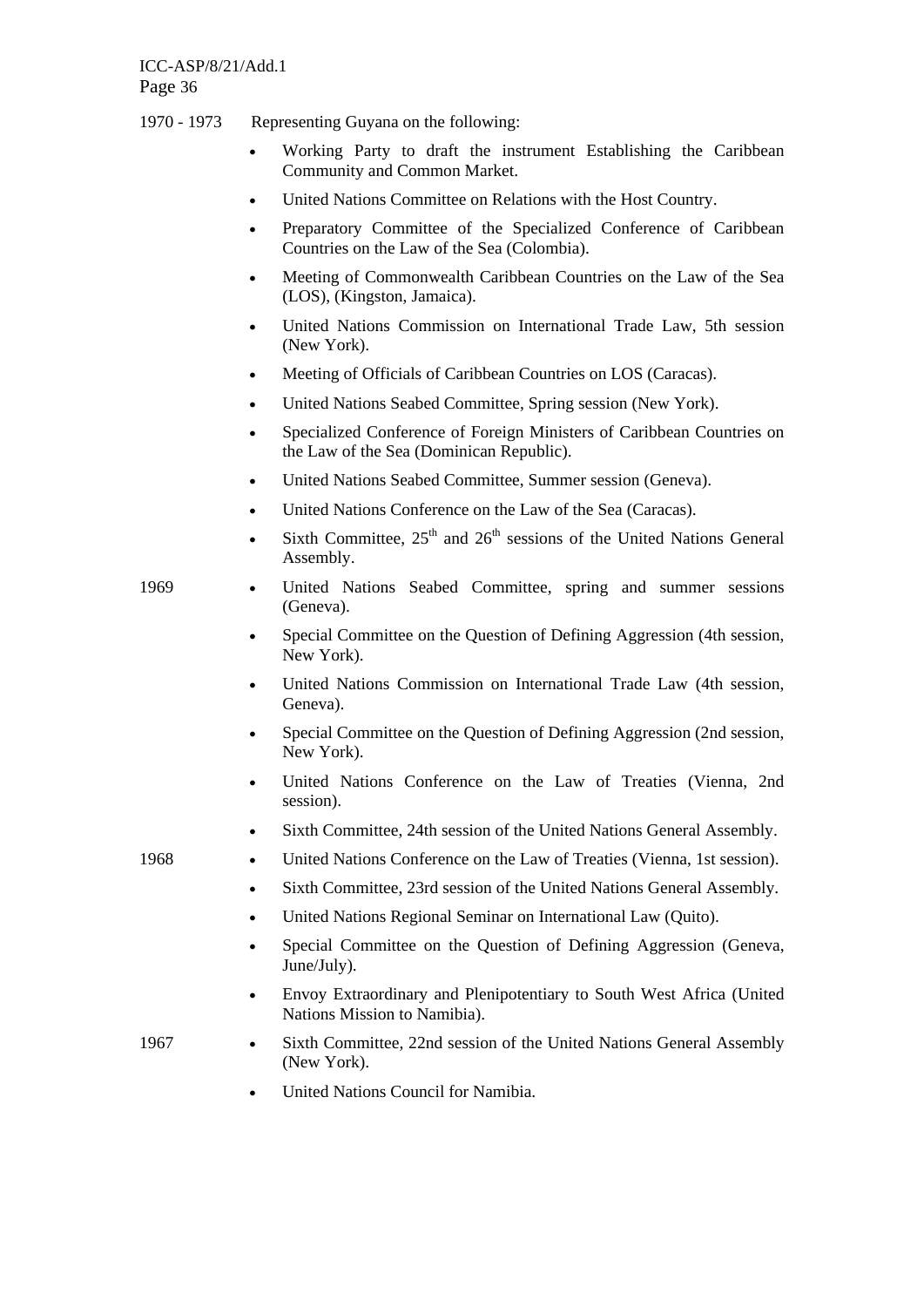# **Specialist interventions at non-governmental conferences and meetings**

| 1970      | Panelist, Pacem in Maribus Convocation on the Law of the Sea (Malta, 1970)<br>and 1971).                                     |
|-----------|------------------------------------------------------------------------------------------------------------------------------|
| 1971      | Panelist, Constitution for the Oceans, Centre for the Study of Democratic<br>Institutions (Santa Barbara, California, 1971). |
|           | Panelist, Conference on the Fate of the Oceans, Villanova University<br>(Pennsylvania, 1972).                                |
|           | Participant, United Nations Symposium on Racial Discrimination (Yaoundé,<br>Cameroon, 1971).                                 |
|           | Panelist, Pacem in Maribus Convocation (Malta, 1972).                                                                        |
| 1972      | Participant, Gulf and Caribbean Workshop on the Law of the Sea (Caracas,<br>Venezuela, 1971).                                |
|           | Panelist, Freedom of Scientific Research in the Oceans, Centre for Marine<br>Affairs (San Diego, California, 1972).          |
|           | Panelist, Conference on the Law of the Sea (University of Rhode Island,<br>1973).                                            |
| 2002/2003 | Member, Commonwealth Law Ministers Expert Group on Delinking from the<br>Judicial Committee of the Privy Council.            |

# **Employment history**

# Substantive posts

| - present               | February 2005 Judge, Caribbean Court of Justice.                                                                                                                             |
|-------------------------|------------------------------------------------------------------------------------------------------------------------------------------------------------------------------|
| January 2003<br>to 2005 | Director, CARICOM Legislative Drafting Facility.                                                                                                                             |
| 1996 - 2002             | General Counsel/Officer-in-Charge, Legal and Institutional Development<br>Division, CARICOM Secretariat.                                                                     |
| 1992                    | Senior Partner in Pollard, Lee Clarke and Campbell.                                                                                                                          |
|                         | 1984 - present United Nations Commonwealth Secretariat, Caribbean Law Institute and<br>Caribbean Community Secretariat, Consultant on several international law<br>projects. |
| 1978                    | Chairman, Management Committee, International Bauxite Association.                                                                                                           |
| 1974 - 1980             | General Counsel, International Bauxite Association.                                                                                                                          |
| 1972 - 1974             | Permanent Secretary (ag.), Ministry of Foreign Affairs, Guyana.                                                                                                              |
| 1972 - 1974             | Legal Adviser, Ministry of Foreign Affairs, Guyana.                                                                                                                          |
| 1970 - 1974             | Minister/Counsellor, Permanent Mission of Guyana to the United Nations.                                                                                                      |
| 1961 - 1965             | Lecturer, Queen's Royal College, University of the West Indies (Trinidad).                                                                                                   |
| Representational posts  |                                                                                                                                                                              |

1971 Chairman (ag.) and Vice-Chairman of the Sixth Committee, 26th session of the United Nations General Assembly.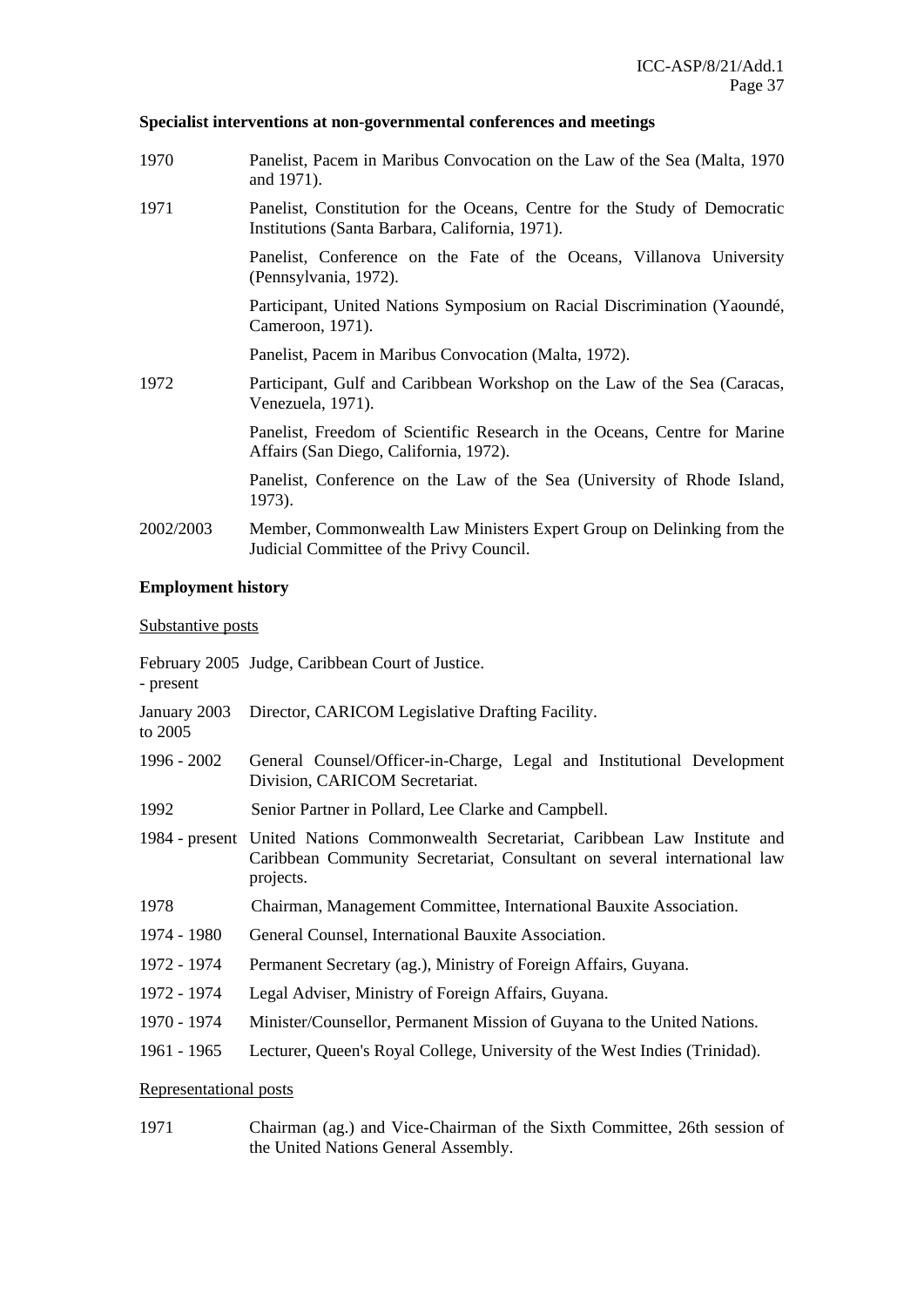ICC-ASP/8/21/Add.1 Page 38

1970 Acting President and Chairman of the Committee on Travel Documents of the United Nations for Namibia.

> Rapporteur, Committee on Host Country Relations,  $27<sup>th</sup>$  session of the United Nations General Assembly.

#### Consultancy engagements

- (a) Advisory
- 1986 Evaluation of the United Nations Centre on Transnational Corporations (UNCTC) Technical Assistance Programme, UNCTC, New York. Advising Government of Bangladesh on Foreign Investment Agreements, UNCTC, New York.
- 1987 Coordinating the Establishment of the CARICOM / UNFDAC Programme on Drug Abuse Abatement and Control, UNFDAC / CARICOM Secretariat, 1987.
- 1989 Evaluating Caribbean Justice Improvement Project, USAID.
- January 1993 Coordinating Project on Commercial Law Survey in CARICOM Countries, Caribbean Law Institute.
- July 1993 Advising the Government of Grenada on Maritime Boundary Delimitation with Trinidad and Tobago, Commonwealth Secretariat, London.

Advising Caribbean Community on International Legal Issues.

- (b) Studies
- 1977 Study of Institutional and Legal Aspects of Producer's Associations: Action Plan for Economic Cooperation/United Nations.
- 1981 Preparation of papers for UNCTC Workshop on Regulating and Negotiating with Transnational Corporations, UNCTC Ghana.
- 1983 Preparation of papers on Permanent Sovereignty over Natural Resources, United Nations Institute for Training and Research (UNITAR), Buenos Aires, Argentina.
- 1985 Study on Decision-Making in CARICOM, CARICOM Secretariat.
- 1986 Study on Dangerous Drugs Legislation in CARICOM Countries, CARICOM Secretariat.
- 1990 Analysis of Legislative and Financial Framework of Mining Industries in CARICOM, Commonwealth Secretariat, London.

 Analysis of Environmental Legislation in Commonwealth Caribbean Countries, Caribbean Law Institute.

March 1991 Analysis of Forestry and Related Environmental Legislation in Montserrat, FAO/TFAP CARICOM Project.

November 1991 Analysis of Forestry and Related Environmental Legislation in Antigua/Barbuda, FAO/TFAP CARICOM Project.

August - September 1992 Analysis of Forestry and Related Environmental Legislation in Grenada, FAO/TFAP CARICOM Project.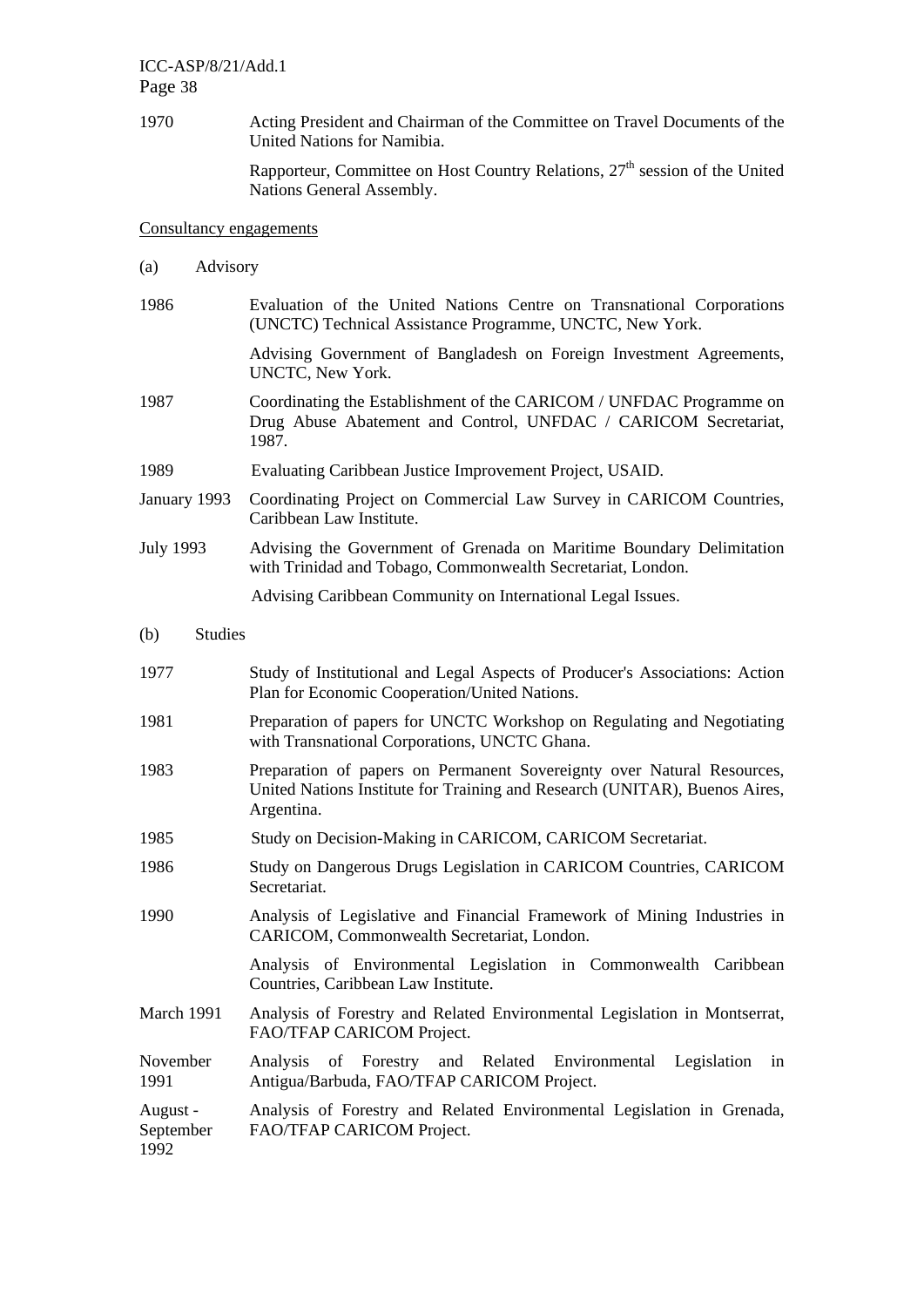| November<br>1992 | Analysis of Forestry and Related Environmental Legislation in St. Vincent and<br>the Grenadines, FAO/TFAP CARICOM Project.                          |
|------------------|-----------------------------------------------------------------------------------------------------------------------------------------------------|
| November<br>1992 | Analysis of Rights of Establishment and Provision of Services in CARICOM,<br>Caribbean Community Secretariat.                                       |
| 1989             | Study on Commonwealth Caribbean Exclusive Economic Zone, Food and<br>Agriculture Organization (FAO), Rome.                                          |
| (c)              | Treaty drafting                                                                                                                                     |
| 1979             | Elaboration of Constitution for ACP Banana Producer's Association, ACP<br>Secretariat/UNCTAD.                                                       |
| 1988/1989        | Drafted Convention on CARICOM Exclusive Economic Zones, CARICOM<br>Secretariat; FAO, Rome.                                                          |
| 1973             | Collaborated in drafting of Treaty of Chaguaramas.                                                                                                  |
| $1994 - 2000$    | Drafted Revised Treaty of Chaguaramas, Protocols I - IX, CARICOM<br>Secretariat.                                                                    |
| 1994             | Drafted Constituent Instrument of the Association of Caribbean States,<br><b>CARICOM</b> Secretariat.                                               |
|                  | Drafted Declaration of Labour and Industrial Relations Principles,<br><b>CARICOM</b> Secretariat.                                                   |
|                  | Drafted CARICOM Agreement on Social Security.                                                                                                       |
| 1995             | Drafted Constitution of Caribbean Disaster Emergency Response Agency.                                                                               |
|                  | Drafted Agreement Relating to the Seat of the Caribbean Court of Justice and<br>the Offices of the Regional Judicial and Legal Services Commission. |
|                  | Drafted Regulations of the Regional Judicial and Legal Services Commission.                                                                         |
|                  | Drafted Constituent Instrument of Caribbean Investment Fund.                                                                                        |
|                  | Drafted Protocol on Privileges and Immunities of the Caribbean Court of<br>Justice and the Regional Judicial and Legal Services Commission.         |
| 1996             | Drafted CARICOM Agreement on Regional Justice Protection.                                                                                           |
|                  | Drafted Rules of the Caribbean Court of Justice (Original Jurisdiction).                                                                            |
| 1997             | Drafted Staff Regulations of Caribbean Telecommunication Union.                                                                                     |
| 1998             | Drafted Constitution of Caribbean Regional Organization for Standards and<br>Quality.                                                               |
| 2000             | Drafted Agreement Establishing the Caribbean Climate Change Centre.                                                                                 |
|                  | Drafted Agreement Establishing CARICOM Regional Organization for<br>Standards and Quality.                                                          |
|                  | Drafted Revised Agreement Establishing the Caribbean Community including<br>the CARICOM Single Market and Economy.                                  |
|                  | Drafted Agreement Establishing the Caribbean Court of Justice Trust Fund.                                                                           |
| 2001             | Drafted Agreement Establishing CARICOM Fisheries Mechanism.                                                                                         |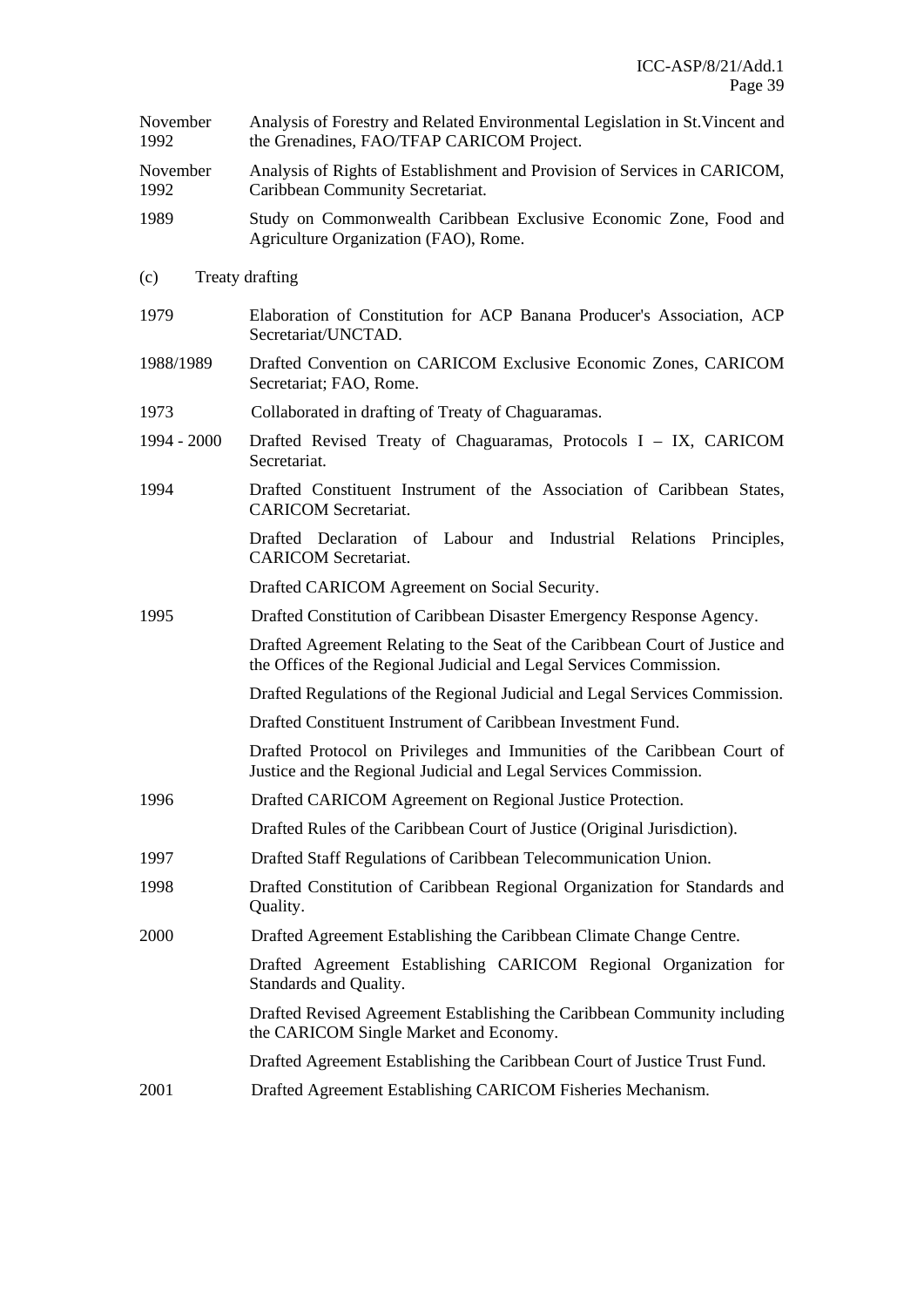# ICC-ASP/8/21/Add.1 Page 40

| (d)  | Legislative drafting                                                                          |
|------|-----------------------------------------------------------------------------------------------|
| 1996 | Collaborated in drafting Rules of the Caribbean Court of Justice (Appellate<br>Jurisdiction). |
|      | Collaborated in drafting Rules of the Caribbean Court of Justice (Original<br>Jurisdiction).  |
| 1997 | Collaborated in drafting CARICOM Model Regional Justice Protection Bill.                      |
| 2001 | Collaborated in drafting Fair Competition/Consumer Protection Bill.                           |
| 2002 | Collaborated in drafting CARICOM Law on Subsidies and Anti-Dumping.                           |
|      | Collaborated in drafting Caribbean Community (Movement of Factors) Bill.                      |
| 2003 | Caribbean Community (Revised Treaty) Bill.                                                    |
|      | Vesting Deed of the Caribbean Court of Justice (CCJ) Trust Fund.                              |

### **Publications**

#### Monographs

- *"The Caribbean Court of Justice: Closing the Circle of Independence"*, Caribbean Law Publishing Co. Ltd., Kingston, 2004
- "The CARICOM System: Basic Instruments", Caribbean Law Publishing Co. Ltd, Kingston, 2003.
- *"The Caribbean Court of Justice: What it is; What it Does",* CARICOM Secretariat, 1999.
- *"The Environmental Laws of the Commonwealth Caribbean",* Caribbean Law Institute, 1991-1992.
- *"The Legislative and Financial Framework of Mining Industries in Commonwealth Caribbean Countries",* Commonwealth Secretariat, London, 1991.
- *"The Problem of Drug Abuse in Commonwealth Caribbean Countries",* CARICOM Secretariat, 1987.
- *"Law and Policy of Producers' Associations",* Oxford University Press, 1984.
- "Proceedings of the International Conference on Bauxite", *Metal Bulletin,* 1981.
- *"Institutional and Legal Aspects of Producers' Associations",* United Nations, 1977.
- *"The Annotated Treaty Establishing the Caribbean Community"* (in preparation).

### Articles

- "Legal and Institutional Aspects of the International Bauxite Association", *IBA Quarterly Review*, Vol. 1, No. 1, 1976.
- "The Guyana/Suriname Dispute in International Law", *Caribbean Yearbook of International Relations*, A. W. Sijthoff, 1976.
- "Transnational Corporate Power and National Governments", *IBA Quarterly Review,* Vol. 2, No. 1, 1977.
- "The International Seabed Authority", *Caribbean Yearbook of International Relations,* A. W. Sijthoff, 1977.
- "Dynamics of Determinations in Producers' Associations", *Texas International Law Journal,* Summer, 1980.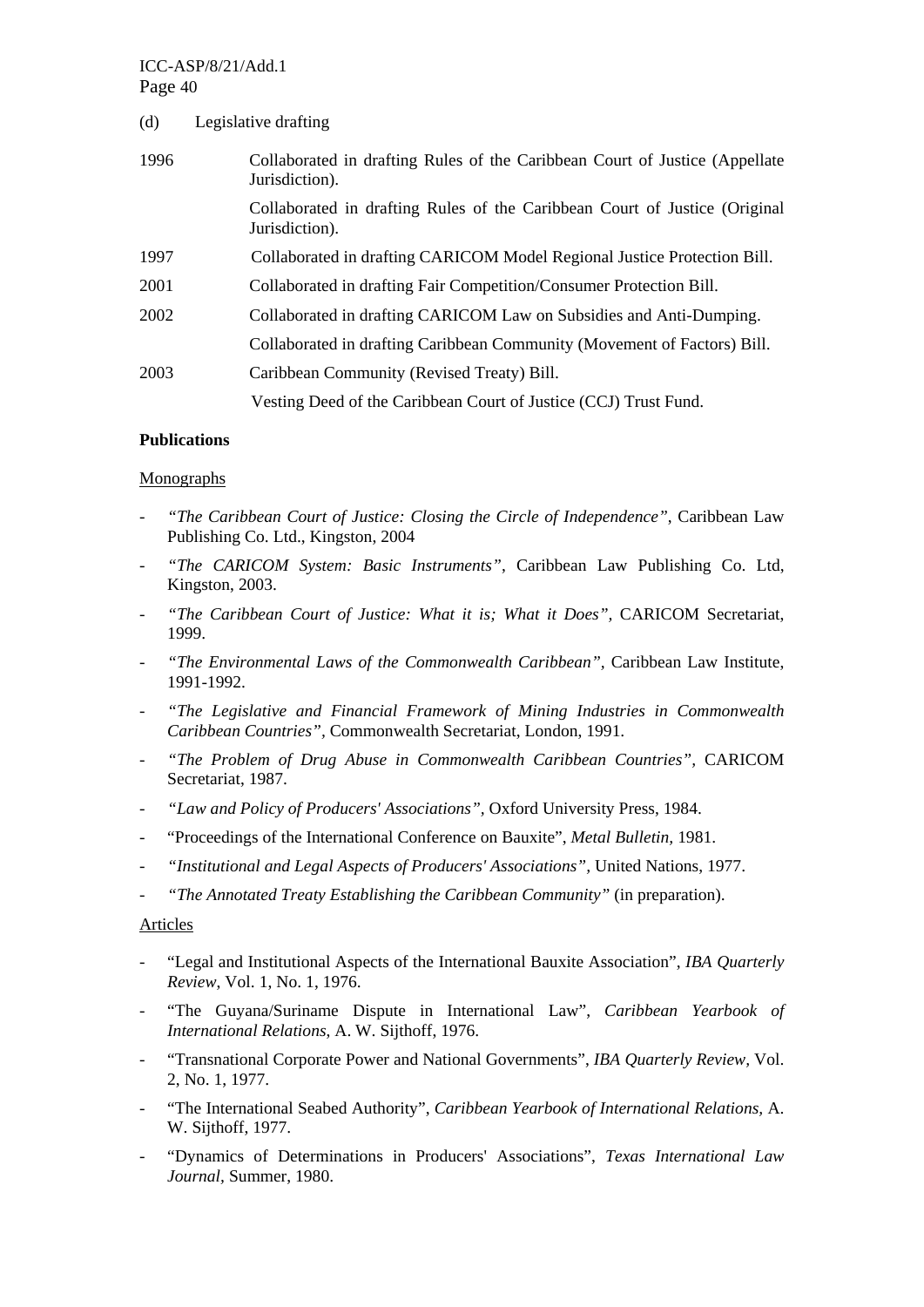- "Transfer of Technology in the Bauxite Industry: Proceedings of the International Conference on Bauxite", *Metal Bulletin,* 1981.
- "Exchange of Information between Host Countries and Transnational Corporations: Proceedings of the International Conference on Bauxite", *Metal Bulletin,* 1981.
- *"Mining Ventures in Developing Countries"*, Book Review, Natural Resources Forum (United Nations), Vol. 70, No. 1, 1983.
- "Conflict Resolution in Producers' Associations", *International and Comparative Law Quarterly Review,* London, 1982.
- *"Long-term Bauxite Sales Contracts"*, Natural Resources Forum (United Nations), Vol. 9, No. 1, 1985.
- "The Common Fund: Illusion and Reality", *IBA Quarterly Review*, Vol. 8, No. 2, 1982.
- "The Exclusive Economic Zone: The Elusive Consensus", *San Diego Law Review,* Vol. 12, No. 3, April 1975.
- *"Institutional and Legal Aspects of the Caribbean Community",* Caribbean Studies (University of Puerto Rico), Vol. 14, No .1, April 1974.
- *"The Patrimonial Sea or Economic Zone of Exclusive Jurisdiction"*, Caribbean Study Project, International Ocean Institute, Royal University of Malta, 1973.
- *"Ocean Debate in the United Nations: Fate of the Oceans",* Villanova University Press, 1972.
- "An Ocean Regime: Perspective of a Developing Country", in *Proceedings: Pacem in Maribus Convocation*, Royal University of Malta, 1972.
- *"Namibia: Challenge and Response",* Objective Justice (United Nations), April-June 1971.
- "Racial Discrimination: The Guyana Response", United Nations Document SO 216/3 (21) WP2.
- "Protection of National Governments from Transnational Corporations", in *Proceedings of the Commonwealth Law Society*, Kingston, 1986.
- *"Problems of Drug Abuse in Commonwealth Caribbean Countries: Caribbean Perspective",* Nos. 37/8.
- *"The CARICOM Enterprise Regime",* Commercial Law Survey, Caribbean Law Institute (in publication).
- "CSME Legal Implications", *CARICOM Perspective*, No. 65, June 1995.
- "Chaguaramas Revisited: Institutional Developments Since 1973", *CARICOM Perspective*, June 1996.
- "International Law and the Protection of Small States", in *The Caribbean Integration Process*, K. Hall (ed.), Ian Randle Publishers Ltd., 2007.
- "The Caribbean Community: Restructuring for the New Millennium", *CARICOM Perspective,* June 1998.
- *"Some Implications of Investing the Caribbean Court of Justice with Original Jurisdiction",* Caribbean Community Secretariat, 2000.
- "The Caribbean Court of Justice: Challenge and Response", in *Caricom Single Market & Economy,* K. Hall (ed.), Ian Randle Publishers Ltd., 2007.
- *"The Caribbean Court of Justice in Regional Economic Development: Governance in the Age of Globalisation"*, Ian Randle Publishers, Kingston, 2003.